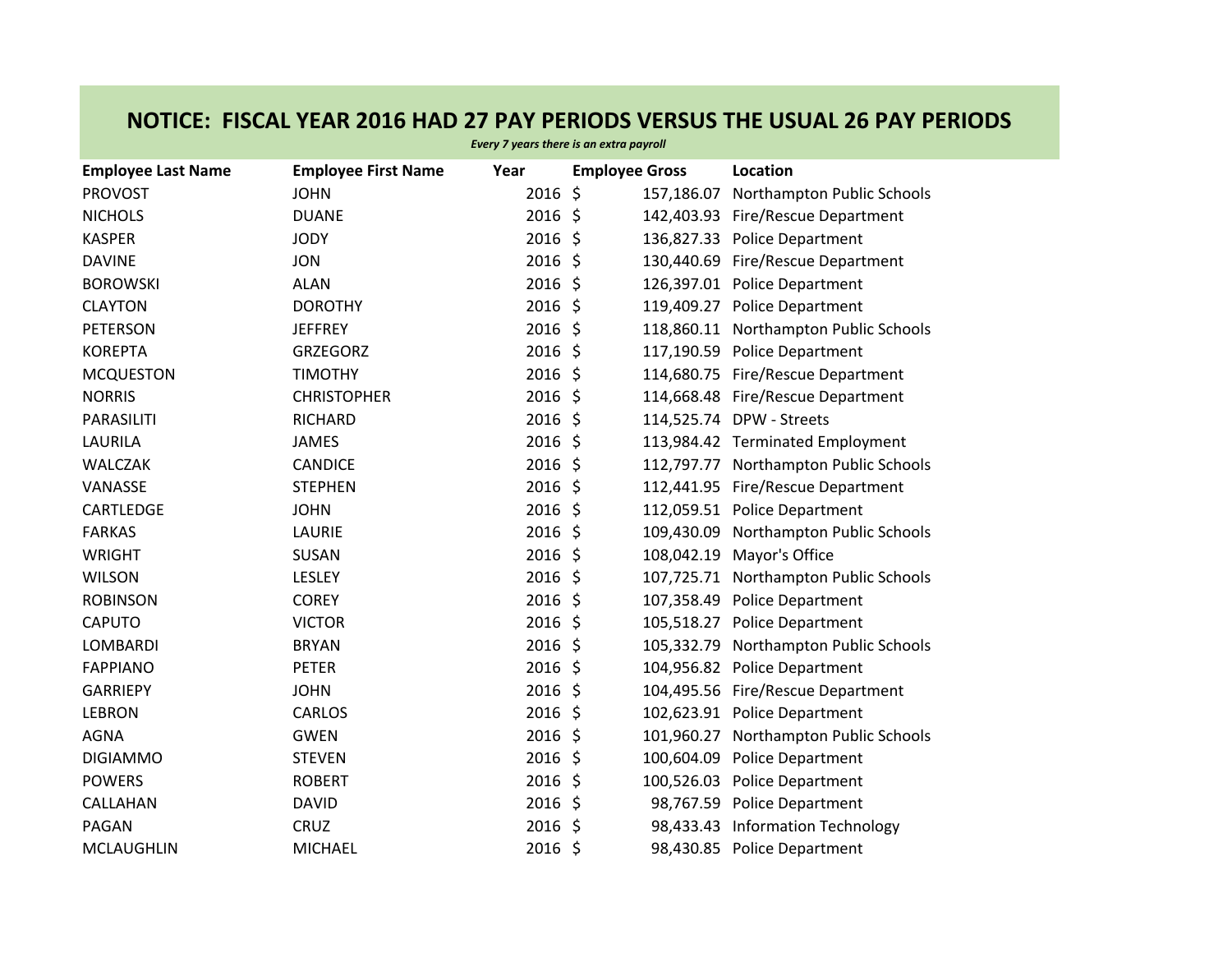| <b>KIROUAC</b>     | <b>CRAIG</b>       | 2016 \$   | 98,265.22 Police Department                        |
|--------------------|--------------------|-----------|----------------------------------------------------|
| <b>BRIGGS</b>      | <b>MICHAEL</b>     | 2016 \$   | 98,028.45 Police Department                        |
| <b>LINKENHOKER</b> | ANDREW             | 2016 \$   | 97,261.61 Smith Vocational and Agricultural School |
| <b>PELIS</b>       | ANDREW             | 2016 \$   | 96,853.40 Fire/Rescue Department                   |
| <b>MCCARTHY</b>    | <b>JOHN</b>        | 2016 \$   | 96,199.57 Police Department                        |
| LEMBERG            | <b>MATTHEW</b>     | 2016 \$   | 96,029.11 Fire/Rescue Department                   |
| <b>CHOQUETTE</b>   | <b>BETH</b>        | 2016 \$   | 95,965.96 Northampton Public Schools               |
| <b>STAPLES</b>     | <b>JEFFREY</b>     | 2016 \$   | 95,938.33 Police Department                        |
| <b>KIRCHNER</b>    | <b>KENNETH</b>     | $2016$ \$ | 95,773.07 Police Department                        |
| <b>MILLIN</b>      | <b>WILLIAM</b>     | 2016 \$   | 95,542.57 Fire/Rescue Department                   |
| <b>CANATA</b>      | SAL                | 2016 \$   | 94,574.23 Northampton Public Schools               |
| <b>ROBITAILLE</b>  | <b>KAREN</b>       | 2016 \$   | 94,559.36 Northampton Public Schools               |
| <b>MADDEN</b>      | SARAH              | 2016 \$   | 94,395.70 Northampton Public Schools               |
| <b>TELLIER</b>     | <b>RYAN</b>        | 2016 \$   | 94,248.37 Police Department                        |
| <b>GAGNE</b>       | <b>DAVID</b>       | 2016 \$   | 94,231.39 Terminated Employment                    |
| <b>ROBERTS</b>     | <b>NANCY</b>       | 2016 \$   | 93,927.76 Smith Vocational and Agricultural School |
| <b>GOLEC</b>       | <b>JOSEPH</b>      | 2016 \$   | 93,683.81 Police Department                        |
| <b>BRIOTTA</b>     | <b>THOMAS</b>      | 2016 \$   | 93,446.41 Police Department                        |
| <b>BLACK</b>       | <b>BARBARA</b>     | 2016 \$   | 92,185.35 Northampton Public Schools               |
| <b>BRENNAN</b>     | <b>CHRISTOPHER</b> | 2016 \$   | 92,163.59 Northampton Public Schools               |
| <b>MALVEZZI</b>    | <b>CELESTE</b>     | 2016 \$   | 92,163.59 Northampton Public Schools               |
| <b>BARSZCZ</b>     | <b>JOSEF</b>       | 2016 \$   | 91,615.07 Police Department                        |
| PLUMER             | PAMELA             | 2016 \$   | 91,187.80 Northampton Public Schools               |
| ANDREW             | <b>SCOTT</b>       | 2016 \$   | 91,120.07 Northampton Public Schools               |
| <b>CHEEVERS</b>    | <b>NANCY</b>       | 2016 \$   | 91,041.94 Northampton Public Schools               |
| LETZEISEN          | <b>BRIAN</b>       | 2016 \$   | 90,997.86 Police Department                        |
| SATKOWSKI          | <b>TIMOTHY</b>     | 2016 \$   | 90,439.37 Police Department                        |
| DENKIEWICZ         | SHAWN              | 2016 \$   | 90,387.74 Fire/Rescue Department                   |
| <b>ROTA</b>        | N. ANGELO          | 2016 \$   | 90,268.26 Northampton Public Schools               |
| NARKEWICZ          | <b>DAVID</b>       | 2016 \$   | 89,866.85 Mayor's Office                           |
| SZAWLOWSKI         | <b>MICHAEL</b>     | 2016 \$   | 89,403.74 Police Department                        |
| <b>FEIDEN</b>      | <b>WAYNE</b>       | 2016 \$   | 89,177.30 Planning and Sustainability              |
| SKANTZ-HODGSON     | <b>LESLIE</b>      | 2016 \$   | 89,111.88 Smith Vocational and Agricultural School |
| <b>WANCZYK</b>     | <b>REBECCA</b>     | 2016 \$   | 89,111.84 Smith Vocational and Agricultural School |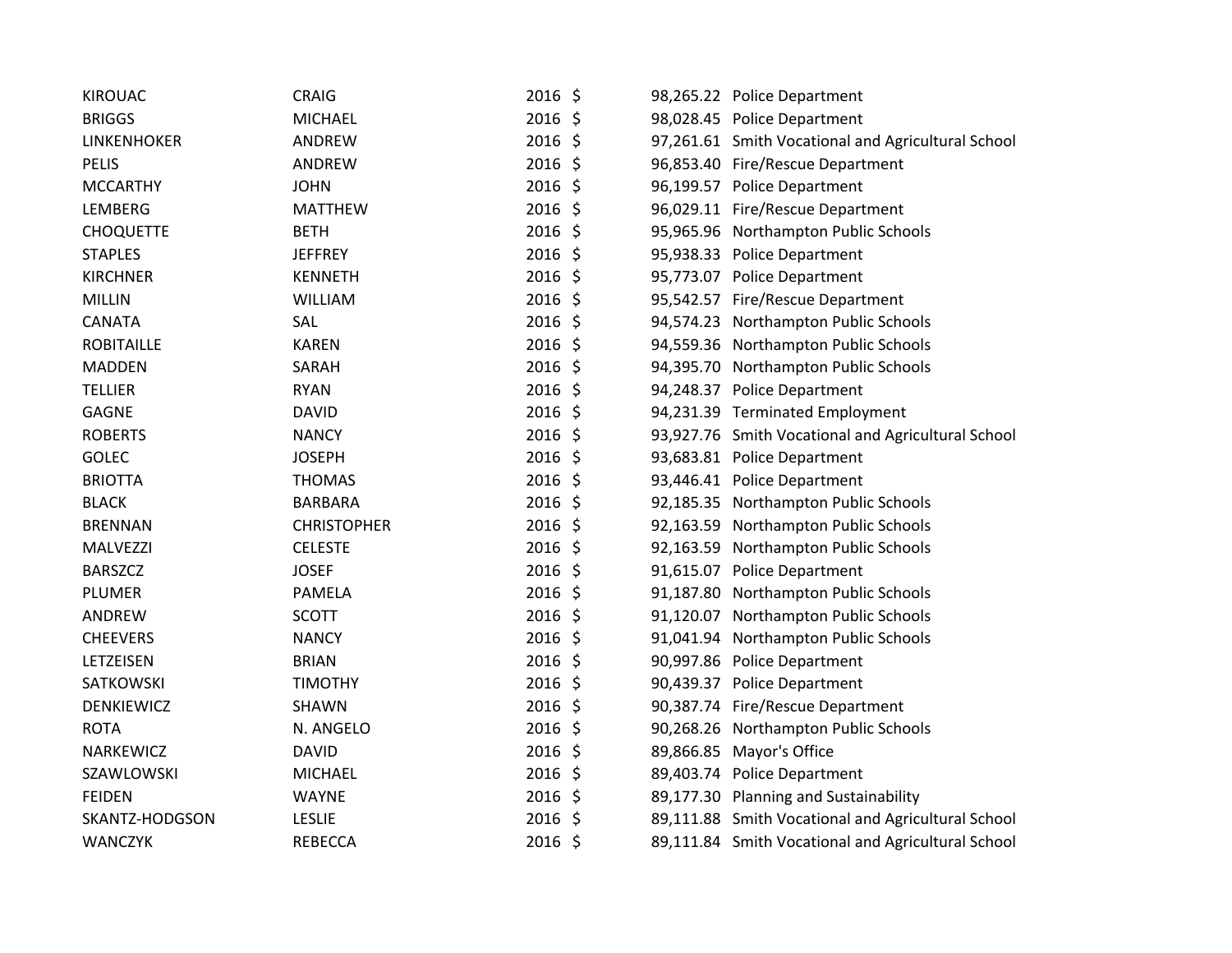| <b>STODDARD</b>  | <b>GLENDA</b>    | $2016$ \$ | 89,081.53 Human Resources                          |
|------------------|------------------|-----------|----------------------------------------------------|
| <b>GREGORY</b>   | <b>SCOTT</b>     | $2016$ \$ | 88,937.97 Police Department                        |
| <b>BREEN</b>     | ANDREW           | $2016$ \$ | 88,896.36 Fire/Rescue Department                   |
| <b>POMERANTZ</b> | <b>DAVID</b>     | $2016$ \$ | 86,941.60 Central Services                         |
| <b>CURTIN</b>    | <b>MARK</b>      | $2016$ \$ | 86,011.59 Fire/Rescue Department                   |
| <b>MOODY</b>     | <b>PATRICK</b>   | $2016$ \$ | 85,683.46 Police Department                        |
| <b>CRONIN</b>    | <b>MICHAEL</b>   | $2016$ \$ | 85,682.25 Police Department                        |
| <b>MORIARTY</b>  | <b>ROBERT</b>    | $2016$ \$ | 85,280.19 Police Department                        |
| <b>PACK</b>      | <b>ELIJAH</b>    | $2016$ \$ | 84,010.52 Police Department                        |
| <b>BIANCA</b>    | <b>JOSEPH</b>    | $2016$ \$ | 83,739.98 Smith Vocational and Agricultural School |
| <b>GIFFORD</b>   | <b>MARGARET</b>  | $2016$ \$ | 83,522.28 Smith Vocational and Agricultural School |
| <b>DUPRE</b>     | <b>KARA</b>      | $2016$ \$ | 83,340.92 Northampton Public Schools               |
| <b>MARGUET</b>   | PAUL             | $2016$ \$ | 83,131.79 Police Department                        |
| <b>PAWLOSKI</b>  | MICHAEL          | 2016 \$   | 82,756.89 Fire/Rescue Department                   |
| ZANTROFSKI       | <b>TIMOTHY</b>   | $2016$ \$ | 82,673.79 Police Department                        |
| <b>DZIALO</b>    | <b>BRENT</b>     | $2016$ \$ | 82,520.94 Police Department                        |
| <b>MCCORMICK</b> | <b>MARK</b>      | $2016$ \$ | 82,162.28 Terminated Employment                    |
| <b>HUNTLEY</b>   | EDWARD           | $2016$ \$ | 81,652.55 Terminated Employment                    |
| <b>GRAHAM</b>    | <b>HOLLY</b>     | $2016$ \$ | 81,161.10 Northampton Public Schools               |
| <b>THERRIEN</b>  | <b>LAWRENCE</b>  | $2016$ \$ | 81,033.33 Fire/Rescue Department                   |
| <b>SCHUETZE</b>  | <b>WILLIAM</b>   | $2016$ \$ | 80,500.19 Fire/Rescue Department                   |
| <b>ALLARD</b>    | <b>MICHAEL</b>   | $2016$ \$ | 80,338.14 Police Department                        |
| LAVALLE          | <b>JARED</b>     | $2016$ \$ | 80,267.80 Police Department                        |
| <b>SHEARER</b>   | <b>JOSHUA</b>    | $2016$ \$ | 80,113.54 Smith Vocational and Agricultural School |
| <b>SMITH</b>     | <b>TIMOTHY</b>   | $2016$ \$ | 79,789.59 Smith Vocational and Agricultural School |
| <b>HOOTEN</b>    | <b>JUSTIN</b>    | $2016$ \$ | 79,609.90 Police Department                        |
| <b>VELETA</b>    | <b>DAVID</b>     | $2016$ \$ | 79,402.83 DPW - Engineering                        |
| LAREAU           | <b>JEFFREY</b>   | $2016$ \$ | 79,384.77 Smith Vocational and Agricultural School |
| <b>PERRY</b>     | <b>JOHN</b>      | $2016$ \$ | 79,177.17 Police Department                        |
| <b>SHEA</b>      | <b>THOMAS</b>    | $2016$ \$ | 78,988.66 Fire/Rescue Department                   |
| LEVY             | <b>ANN MARIE</b> | $2016$ \$ | 78,910.50 DPW - Administration                     |
| <b>MCKINNEY</b>  | <b>BRENDAN</b>   | $2016$ \$ | 78,710.69 Police Department                        |
| <b>LIPTAK</b>    | <b>DENNIS</b>    | 2016 \$   | 78,575.41 Police Department                        |
| SHAUGHNESSY      | <b>PATRICIA</b>  | $2016$ \$ | 77,790.97 Senior Services                          |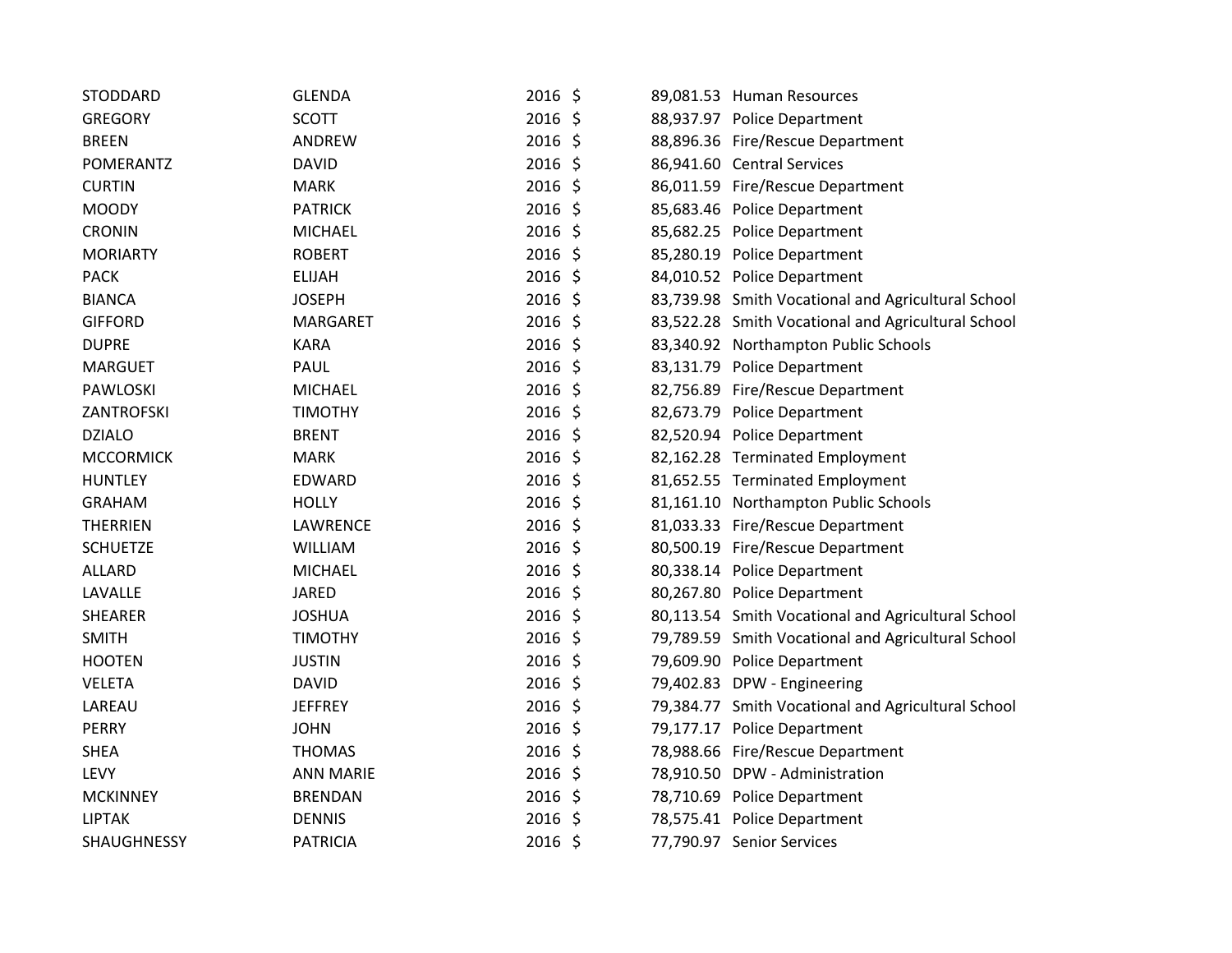| <b>MAZZA</b>      | WENDY           | $2016$ \$ | 77,646.05 City Clerk's Office                      |
|-------------------|-----------------|-----------|----------------------------------------------------|
| <b>CAMARIGG</b>   | <b>KERI</b>     | 2016 \$   | 77,612.03 Northampton Public Schools               |
| SIENKIEWICZ       | <b>RUSSELL</b>  | $2016$ \$ | 77,449.47 Police Department                        |
| <b>TRIPP</b>      | <b>DAVID</b>    | $2016$ \$ | 77,390.51 Police Department                        |
| <b>CARNEY</b>     | ANDREW          | $2016$ \$ | 77,172.31 Police Department                        |
| <b>MOULTON</b>    | <b>JESSICA</b>  | $2016$ \$ | 77,090.08 Smith Vocational and Agricultural School |
| <b>VANBUSKIRK</b> | ADAM            | 2016 \$   | 76,965.48 Police Department                        |
| LONG              | <b>KATHLEEN</b> | $2016$ \$ | 76,704.81 Smith Vocational and Agricultural School |
| WALDEN            | <b>NICHOLE</b>  | 2016 \$   | 76,689.42 Northampton Public Schools               |
| <b>BANISTER</b>   | <b>KELLY</b>    | $2016$ \$ | 76,642.09 Dispatch Center                          |
| LAROCHE           | <b>MARIANNE</b> | $2016$ \$ | 76,506.15 Northampton Public Schools               |
| <b>MURRETT</b>    | <b>DAVID</b>    | $2016$ \$ | 76,371.79 Fire/Rescue Department                   |
| SULLIVAN          | <b>WILLIAM</b>  | $2016$ \$ | 76,349.18 DPW - Parks and Recreation               |
| <b>HENDERSON</b>  | <b>FRANCIS</b>  | $2016$ \$ | 76,271.74 Northampton Public Schools               |
| <b>BETSOLD</b>    | <b>JOHN</b>     | $2016$ \$ | 76,253.88 Fire/Rescue Department                   |
| <b>KARPINSKI</b>  | <b>JOYCE</b>    | $2016$ \$ | 76,237.03 Auditor's Office                         |
| <b>NICHOLS</b>    | <b>DONALD</b>   | $2016$ \$ | 75,812.55 Police Department                        |
| <b>JAMES</b>      | ANDREA          | $2016$ \$ | 75,756.97 Northampton Public Schools               |
| <b>DUNN</b>       | ANDREW          | $2016$ \$ | 75,634.26 DPW - Water                              |
| <b>HART</b>       | <b>ROD</b>      | $2016$ \$ | 75,616.49 Northampton Public Schools               |
| <b>BISSELL</b>    | <b>KRISTINE</b> | $2016$ \$ | 75,561.79 Treasurer/Collector's Office             |
| <b>WEBBER</b>     | <b>LAURA JO</b> | $2016$ \$ | 75,472.24 Smith Vocational and Agricultural School |
| <b>HASBROUCK</b>  | LOUIS           | $2016$ \$ | 74,774.07 Inspections                              |
| <b>HATCH</b>      | <b>MICHAEL</b>  | $2016$ \$ | 74,498.89 Fire/Rescue Department                   |
| <b>SELFRIDGE</b>  | <b>JOHN</b>     | $2016$ \$ | 74,394.24 Northampton Public Schools               |
| <b>PATERSON</b>   | <b>SCOTT</b>    | $2016$ \$ | 74,307.30 Smith Vocational and Agricultural School |
| <b>SHIPKA</b>     | <b>DAVID</b>    | $2016$ \$ | 74,242.85 Retirement Board                         |
| <b>KISLO</b>      | <b>JOHN</b>     | $2016$ \$ | 74,217.01 Smith Vocational and Agricultural School |
| <b>BATES</b>      | <b>MARY</b>     | $2016$ \$ | 74,181.66 Northampton Public Schools               |
| <b>SCAGEL</b>     | <b>JONATHAN</b> | $2016$ \$ | 74,180.94 Smith Vocational and Agricultural School |
| <b>KIRITSIS</b>   | SARAH           | $2016$ \$ | 74,001.95 Northampton Public Schools               |
| SARAFIN           | <b>JOAN</b>     | $2016$ \$ | 73,978.48 Assessor's Office                        |
| <b>CYR</b>        | CARL            | 2016 \$   | 73,966.10 Smith Vocational and Agricultural School |
| <b>PARENT</b>     | <b>RYAN</b>     | $2016$ \$ | 73,908.88 Northampton Public Schools               |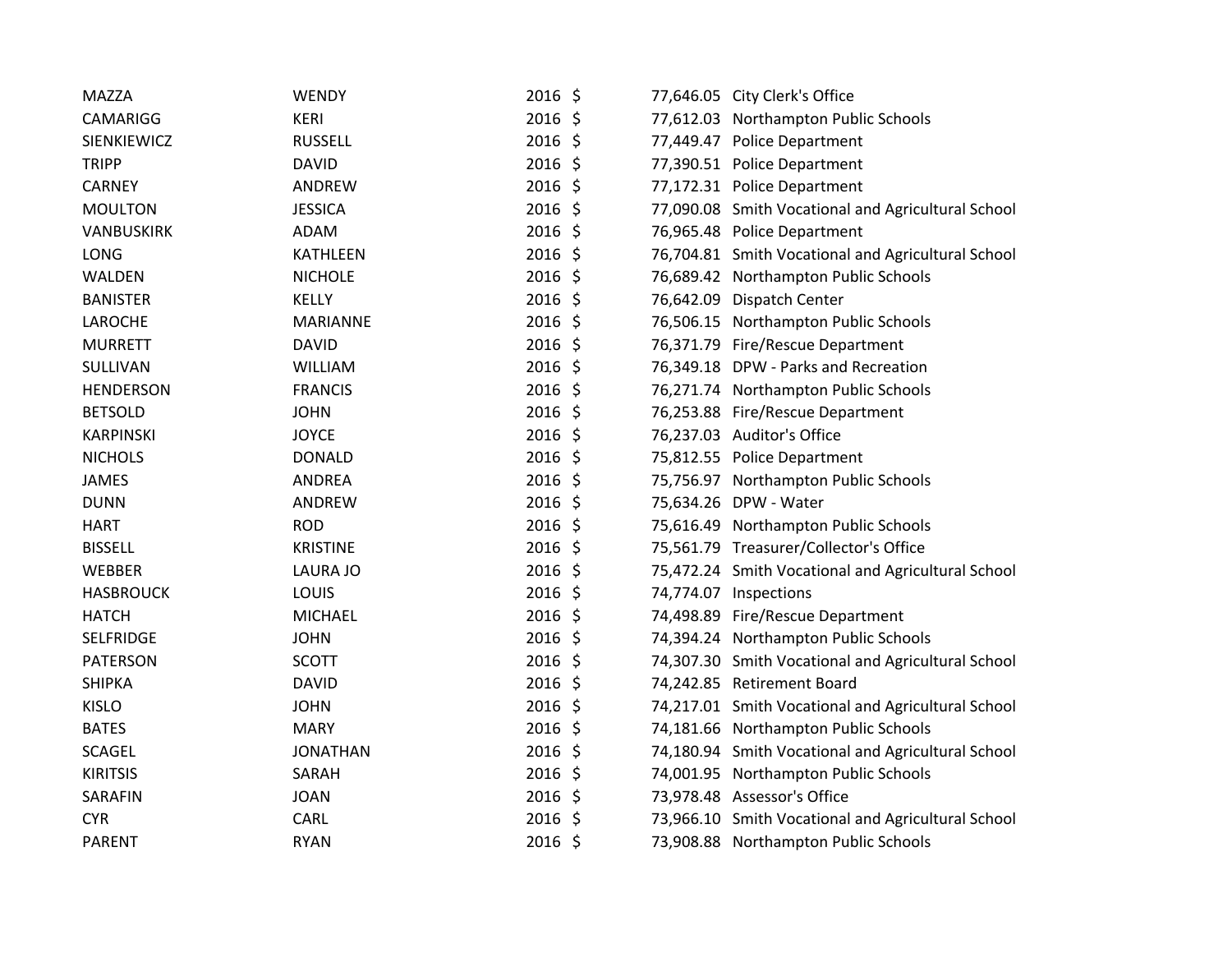| <b>STEIN</b>      | <b>LESLIE</b>        | 2016 \$   | 73,841.52 Northampton Public Schools               |
|-------------------|----------------------|-----------|----------------------------------------------------|
| <b>GEROULD</b>    | KIMBERLY             | $2016$ \$ | 73,780.18 Northampton Public Schools               |
| <b>MORIARTY</b>   | <b>JOHN</b>          | $2016$ \$ | 73,761.55 Fire/Rescue Department                   |
| SPENCER-ROBINSON  | <b>JULIE</b>         | $2016$ \$ | 73,732.39 Northampton Public Schools               |
| <b>MARCHAND</b>   | <b>MATTHEW</b>       | $2016$ \$ | 73,730.28 Fire/Rescue Department                   |
| CASALE            | <b>KATHLEEN</b>      | $2016$ \$ | 73,717.68 Northampton Public Schools               |
| <b>DUMAIS</b>     | <b>EMILY-ANN</b>     | $2016$ \$ | 73,714.45 Smith Vocational and Agricultural School |
| <b>GAUGER</b>     | <b>BRETT</b>         | $2016$ \$ | 73,676.09 Fire/Rescue Department                   |
| <b>GIORDANO</b>   | <b>LISANN</b>        | $2016$ \$ | 73,474.39 Northampton Public Schools               |
| <b>DANDREA</b>    | <b>MARY PATRICIA</b> | 2016 \$   | 73,375.80 Smith Vocational and Agricultural School |
| <b>SKELLEY</b>    | <b>ELIZABETH</b>     | $2016$ \$ | 73,236.15 Northampton Public Schools               |
| <b>BALDWIN</b>    | <b>MARK</b>          | $2016$ \$ | 72,992.46 Northampton Public Schools               |
| <b>GORDON</b>     | <b>RANDY</b>         | $2016$ \$ | 72,784.86 Northampton Public Schools               |
| POWER-GREENE      | MELISSA              | $2016$ \$ | 72,766.89 Northampton Public Schools               |
| <b>FREY</b>       | <b>JANE</b>          | $2016$ \$ | 72,740.05 Smith Vocational and Agricultural School |
| <b>NETTO</b>      | <b>DAVID</b>         | $2016$ \$ | 72,725.30 Police Department                        |
| <b>MOORE</b>      | <b>DANIEL</b>        | $2016$ \$ | 72,672.63 Smith Vocational and Agricultural School |
| <b>WOOD</b>       | A. DENISE            | $2016$ \$ | 72,650.15 Northampton Public Schools               |
| <b>SUPERBA</b>    | <b>MATTHEW</b>       | 2016 \$   | 72,561.71 Fire/Rescue Department                   |
| WEIDER            | <b>MAX</b>           | $2016$ \$ | 72,426.60 Smith Vocational and Agricultural School |
| <b>CONNOR</b>     | <b>STEVEN</b>        | $2016$ \$ | 72,391.06 Veterans District                        |
| PROVENCAL         | <b>ELIZABETH</b>     | $2016$ \$ | 72,370.99 Smith Vocational and Agricultural School |
| ADAMOYURKA        | <b>NANCY</b>         | $2016$ \$ | 72,335.60 Northampton Public Schools               |
| <b>KNIGHT</b>     | <b>KELLEY</b>        | $2016$ \$ | 72,299.96 Northampton Public Schools               |
| <b>MACK</b>       | <b>DINAH</b>         | $2016$ \$ | 72,269.43 Northampton Public Schools               |
| <b>ANTOSZ</b>     | <b>MICHAEL</b>       | $2016$ \$ | 72,194.98 DPW - Streets                            |
| DAWSON-GREENE     | <b>TRACY</b>         | $2016$ \$ | 71,972.28 Northampton Public Schools               |
| <b>STOLLMEYER</b> | <b>NATALIE</b>       | $2016$ \$ | 71,832.74 Fire/Rescue Department                   |
| <b>BARRY</b>      | PAUL                 | $2016$ \$ | 71,608.89 Police Department                        |
| <b>SPERRY</b>     | LAURIE               | $2016$ \$ | 71,556.50 Northampton Public Schools               |
| <b>ELDREDGE</b>   | <b>STEPHEN</b>       | $2016$ \$ | 71,534.86 Northampton Public Schools               |
| <b>MARTEL</b>     | SHARON               | $2016$ \$ | 71,371.59 Northampton Public Schools               |
| <b>PESCE</b>      | <b>VERONICA</b>      | 2016 \$   | 71,371.59 Northampton Public Schools               |
| <b>BROOKS</b>     | <b>MICHAEL</b>       | $2016$ \$ | 71,186.73 Smith Vocational and Agricultural School |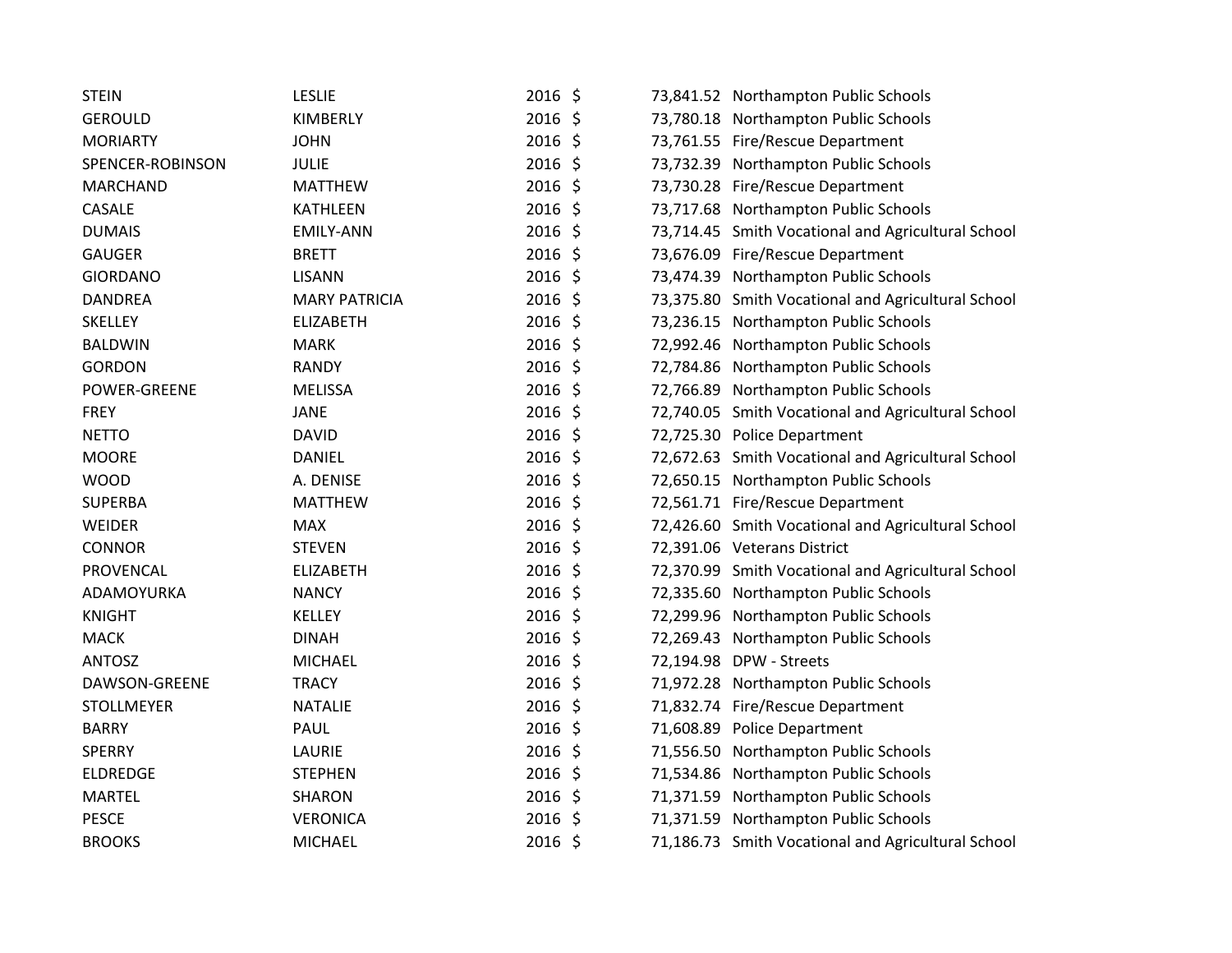| FERNANDEZ-SIERRA      | <b>JORGE</b>     | 2016 \$   | 71,186.04 Smith Vocational and Agricultural School |
|-----------------------|------------------|-----------|----------------------------------------------------|
| <b>EGITTO</b>         | ANDREA           | 2016 \$   | 71,029.17 Northampton Public Schools               |
| <b>MALYNOSKI</b>      | <b>KATHLEEN</b>  | 2016 \$   | 70,995.45 Northampton Public Schools               |
| <b>BOSTROM</b>        | <b>KYLE</b>      | 2016 \$   | 70,925.12 Smith Vocational and Agricultural School |
| <b>HARP</b>           | REYNAUD          | 2016 \$   | 70,815.79 Northampton Public Schools               |
| GOODWIN-BOYD          | <b>KATHLEEN</b>  | 2016 \$   | 70,745.07 Northampton Public Schools               |
| <b>SMITH</b>          | <b>DIANA</b>     | 2016 \$   | 70,703.64 Northampton Public Schools               |
| <b>CHIARELLO</b>      | <b>CHRISTA</b>   | $2016$ \$ | 70,688.29 Northampton Public Schools               |
| <b>NEVIN</b>          | <b>MARK</b>      | 2016 \$   | 70,510.42 Smith Vocational and Agricultural School |
| <b>BEAVER</b>         | <b>BENJAMIN</b>  | 2016 \$   | 70,201.84 Police Department                        |
| <b>CAPUTO</b>         | <b>LUANN</b>     | 2016 \$   | 70,155.93 Police Department                        |
| <b>DUPRE</b>          | EDWARD           | $2016$ \$ | 70,117.86 DPW - Streets                            |
| <b>GROVES</b>         | <b>MARION</b>    | 2016 \$   | 70,089.97 Smith Vocational and Agricultural School |
| WILLIS                | <b>DEBORAH</b>   | 2016 \$   | 70,033.37 Northampton Public Schools               |
| <b>BUSONE</b>         | <b>JENNIFER</b>  | 2016 \$   | 69,967.09 Northampton Public Schools               |
| <b>FLEGENHEIMER</b>   | <b>JEAN</b>      | 2016 \$   | 69,917.83 Northampton Public Schools               |
| <b>CRESCITELLI</b>    | <b>JOHN</b>      | 2016 \$   | 69,895.20 Northampton Public Schools               |
| <b>FURMAN</b>         | MICHAEL          | 2016 \$   | 69,844.17 Smith Vocational and Agricultural School |
| <b>MOUNT</b>          | <b>ELAINE</b>    | $2016$ \$ | 69,572.01 Northampton Public Schools               |
| <b>GAUTHIER-LYNES</b> | <b>PAMELA</b>    | $2016$ \$ | 69,453.04 Northampton Public Schools               |
| <b>PARROTT</b>        | <b>CATRINA</b>   | 2016 \$   | 69,440.13 Northampton Public Schools               |
| <b>SUBOCZ</b>         | <b>MICHELE</b>   | 2016 \$   | 69,281.68 Northampton Public Schools               |
| LAMOUR                | ARMAND           | $2016$ \$ | 69,255.69 Smith Vocational and Agricultural School |
| <b>CRAGO</b>          | SUSAN            | $2016$ \$ | 69,196.66 Northampton Public Schools               |
| <b>HOMSTEAD</b>       | LOUISE           | 2016 \$   | 69,187.91 Northampton Public Schools               |
| <b>DOLLARD</b>        | <b>CATHERINE</b> | 2016 \$   | 69,155.09 Northampton Public Schools               |
| <b>KERSTETTER</b>     | <b>GREGORY</b>   | $2016$ \$ | 69,139.85 Northampton Public Schools               |
| <b>BROWN</b>          | <b>KATHLEEN</b>  | 2016 \$   | 69,088.04 Smith Vocational and Agricultural School |
| SPRINGMAN             | <b>DARYL</b>     | 2016 \$   | 69,061.42 Fire/Rescue Department                   |
| <b>STEWARD</b>        | <b>DARIA</b>     | 2016 \$   | 69,060.16 Northampton Public Schools               |
| <b>EMANATIAN</b>      | <b>MICHELE</b>   | 2016 \$   | 69,038.13 Northampton Public Schools               |
| SHARAC                | <b>PETER</b>     | 2016 \$   | 68,969.42 Police Department                        |
| <b>BROWN</b>          | <b>DAVID</b>     | 2016 \$   | 68,849.40 Northampton Public Schools               |
| <b>CHANDLER</b>       | PAUL             | 2016 \$   | 68,831.59 Smith Vocational and Agricultural School |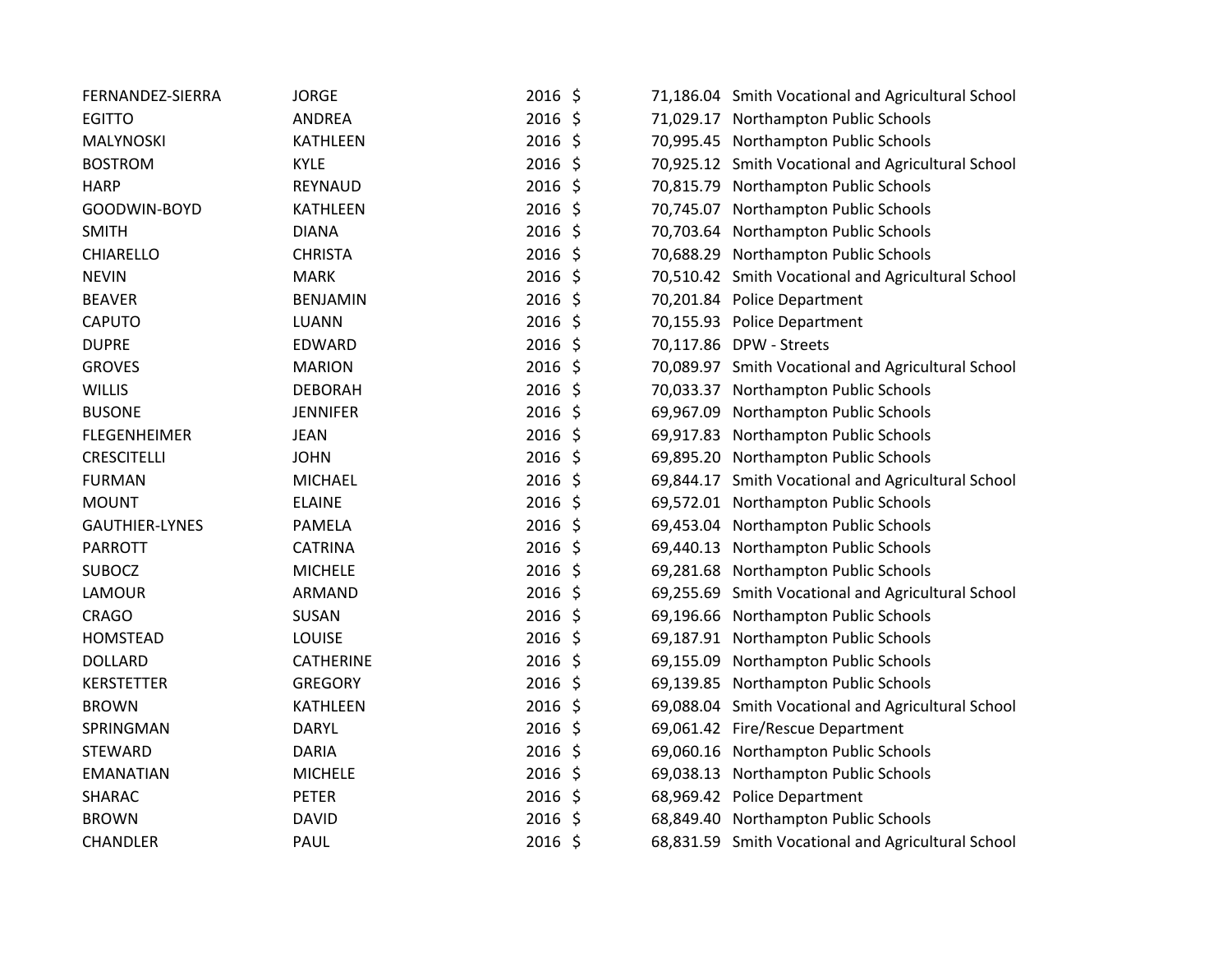| <b>FRANK</b>      | <b>ERIKA</b>     | 2016 \$   |  | 68,791.13 Northampton Public Schools               |
|-------------------|------------------|-----------|--|----------------------------------------------------|
| <b>BERNHARD</b>   | <b>MICHELE</b>   | $2016$ \$ |  | 68,755.55 Northampton Public Schools               |
| <b>BRADY</b>      | <b>BETH</b>      | 2016 \$   |  | 68,625.30 Northampton Public Schools               |
| <b>BRYANT</b>     | <b>KAREN</b>     | $2016$ \$ |  | 68,576.75 Northampton Public Schools               |
| <b>BRIDGMAN</b>   | <b>JAMES</b>     | 2016 \$   |  | 68,558.38 Northampton Public Schools               |
| <b>MASTERSON</b>  | <b>TERENCE</b>   | $2016$ \$ |  | 68,555.73 Mayor's Office                           |
| <b>GARCIA</b>     | <b>MARIA</b>     | 2016 \$   |  | 68,516.33 Northampton Public Schools               |
| <b>JAFFE</b>      | SHERYL           | $2016$ \$ |  | 68,460.94 Northampton Public Schools               |
| LAWRENCE-RIDDELL  | <b>LAUREN</b>    | 2016 \$   |  | 68,452.85 Northampton Public Schools               |
| <b>MARTIN</b>     | <b>ADAM</b>      | $2016$ \$ |  | 68,425.99 Fire/Rescue Department                   |
| <b>KOHRMAN</b>    | <b>JAMES</b>     | 2016 \$   |  | 68,342.17 Northampton Public Schools               |
| <b>KENNEDY</b>    | ELLEN            | $2016$ \$ |  | 68,297.34 Northampton Public Schools               |
| <b>HABEL</b>      | <b>TERESA</b>    | 2016 \$   |  | 68,211.84 Northampton Public Schools               |
| SOUCY             | <b>MICHAEL</b>   | $2016$ \$ |  | 68,196.94 Northampton Public Schools               |
| <b>MOGGIO</b>     | <b>ANN-MARIE</b> | $2016$ \$ |  | 68,176.50 Parks and Recreation Department          |
| KIELBASA          | SANDRA           | 2016 \$   |  | 68,174.24 Northampton Public Schools               |
| <b>VAN'T LAND</b> | <b>JONATHAN</b>  | 2016 \$   |  | 68,139.31 Fire/Rescue Department                   |
| <b>COWHEY</b>     | <b>MARY</b>      | 2016 \$   |  | 68,078.95 Northampton Public Schools               |
| <b>BANISTER</b>   | <b>DANIEL</b>    | 2016 \$   |  | 68,074.94 Fire/Rescue Department                   |
| RAMSDEN           | <b>DIANA</b>     | $2016$ \$ |  | 68,056.92 Northampton Public Schools               |
| ANDREWS           | <b>MICHELE</b>   | 2016 \$   |  | 68,044.42 Northampton Public Schools               |
| <b>THRESHER</b>   | <b>ROSEMARY</b>  | 2016 \$   |  | 68,039.17 Smith Vocational and Agricultural School |
| <b>CULVER</b>     | <b>DUSTIN</b>    | 2016 \$   |  | 67,997.05 Fire/Rescue Department                   |
| <b>DERBY</b>      | SALEM            | $2016$ \$ |  | 67,990.12 Northampton Public Schools               |
| <b>KLINE</b>      | <b>PATRICIA</b>  | $2016$ \$ |  | 67,983.35 Northampton Public Schools               |
| <b>CHASE</b>      | ANNE             | $2016$ \$ |  | 67,972.07 Smith Vocational and Agricultural School |
| <b>BARSZCZ</b>    | <b>NINA</b>      | 2016 \$   |  | 67,968.49 Dispatch Center                          |
| <b>NIEMAN</b>     | <b>ROXANNE</b>   | 2016 \$   |  | 67,905.59 Northampton Public Schools               |
| <b>EVERS</b>      | <b>MADGE</b>     | $2016$ \$ |  | 67,850.44 Smith Vocational and Agricultural School |
| WALLACE           | <b>JOSHUA</b>    | $2016$ \$ |  | 67,822.17 Police Department                        |
| <b>LAJOIE</b>     | <b>KATHLEEN</b>  | $2016$ \$ |  | 67,710.75 Northampton Public Schools               |
| LILLY             | <b>BRENDA</b>    | $2016$ \$ |  | 67,574.57 Northampton Public Schools               |
| <b>BISCHOFF</b>   | <b>ANNETTE</b>   | 2016 \$   |  | 67,558.60 Northampton Public Schools               |
| <b>TOTTY</b>      | <b>JANIS</b>     | 2016 \$   |  | 67,547.47 Northampton Public Schools               |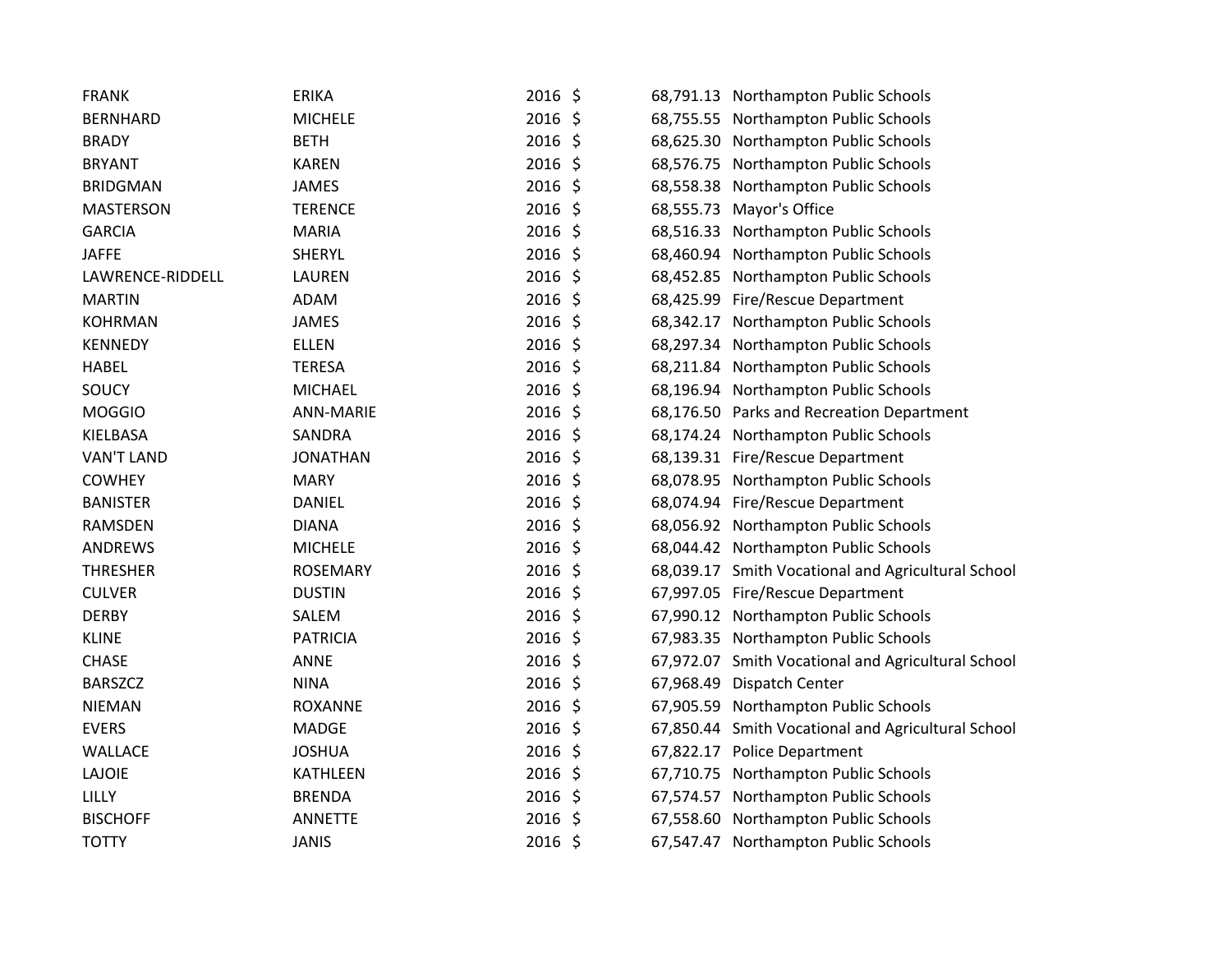| <b>FOSTER</b>    | <b>ANDREW</b>    | $2016$ \$ | 67,530.62 Northampton Public Schools               |
|------------------|------------------|-----------|----------------------------------------------------|
| LYONS-SOSA       | <b>MARY</b>      | 2016 \$   | 67,521.22 Northampton Public Schools               |
| <b>POMPEI</b>    | <b>JESSE</b>     | 2016 \$   | 67,497.77 Northampton Public Schools               |
| <b>ANSPACH</b>   | <b>JAMES</b>     | 2016 \$   | 67,488.02 Smith Vocational and Agricultural School |
| <b>TODHUNTER</b> | <b>KATHERINE</b> | $2016$ \$ | 67,410.46 Northampton Public Schools               |
| <b>OUIMETTE</b>  | <b>CYNTHIA</b>   | 2016 \$   | 67,322.12 Smith Vocational and Agricultural School |
| <b>DUCHARME</b>  | <b>DOUGLAS</b>   | $2016$ \$ | 67,282.05 DPW - Water                              |
| <b>REED</b>      | MARYELLEN        | 2016 \$   | 67,277.45 Northampton Public Schools               |
| PERSSON          | <b>PETER</b>     | $2016$ \$ | 67,262.25 Smith Vocational and Agricultural School |
| <b>OWEN</b>      | WILLIAM          | $2016$ \$ | 67,168.12 Northampton Public Schools               |
| <b>O'CONNELL</b> | KIM              | 2016 \$   | 67,123.81 Northampton Public Schools               |
| <b>SIMMONS</b>   | SARA             | 2016 \$   | 67,040.79 Northampton Public Schools               |
| <b>HALL</b>      | <b>STEVEN</b>    | $2016$ \$ | 67,018.64 Fire/Rescue Department                   |
| <b>BARCA</b>     | <b>LINDA</b>     | 2016 \$   | 66,986.45 Northampton Public Schools               |
| SOBEK-ROSNICK    | <b>JESSE</b>     | 2016 \$   | 66,946.77 Fire/Rescue Department                   |
| <b>FAHMY</b>     | <b>GILLIAN</b>   | 2016 \$   | 66,894.52 Northampton Public Schools               |
| <b>BISBEE</b>    | <b>FAITH</b>     | $2016$ \$ | 66,891.26 Northampton Public Schools               |
| <b>PALMER</b>    | <b>BONNIE</b>    | 2016 \$   | 66,644.10 Northampton Public Schools               |
| LANGER           | CALEB            | $2016$ \$ | 66,572.82 Fire/Rescue Department                   |
| <b>BREDIN</b>    | <b>KATHLEEN</b>  | $2016$ \$ | 66,551.53 Northampton Public Schools               |
| <b>CLEARY</b>    | PAULA            | $2016$ \$ | 66,536.62 Northampton Public Schools               |
| BRADLEY-GILBERT  | MARYELLEN        | 2016 \$   | 66,504.38 Northampton Public Schools               |
| <b>BROWN</b>     | <b>HEATHER</b>   | 2016 \$   | 66,503.84 Northampton Public Schools               |
| <b>KRISTEK</b>   | <b>HANNAH</b>    | $2016$ \$ | 66,491.09 Northampton Public Schools               |
| <b>MALLORY</b>   | <b>MICHELLE</b>  | 2016 \$   | 66,460.75 Northampton Public Schools               |
| O'CONNOR         | <b>MARY BETH</b> | $2016$ \$ | 66,456.29 Northampton Public Schools               |
| <b>RODRIGUEZ</b> | <b>ROBERTO</b>   | 2016 \$   | 66,438.02 DPW - Streets                            |
| <b>PARKE</b>     | <b>SANTHA</b>    | 2016 \$   | 66,429.39 Northampton Public Schools               |
| <b>DEAL</b>      | <b>SHARON</b>    | $2016$ \$ | 66,429.39 Northampton Public Schools               |
| <b>MULKERIN</b>  | JAMES            | $2016$ \$ | 66,360.25 Fire/Rescue Department                   |
| <b>LACEY</b>     | <b>NELSON</b>    | 2016 \$   | 66,324.48 Smith Vocational and Agricultural School |
| <b>ABBOTT</b>    | <b>BRANDON</b>   | 2016 \$   | 66,296.47 Northampton Public Schools               |
| <b>COATES</b>    | <b>JOSHUA</b>    | 2016 \$   | 66,277.33 Fire/Rescue Department                   |
| <b>PETERS</b>    | <b>DANIEL</b>    | 2016 \$   | 66,275.13 Smith Vocational and Agricultural School |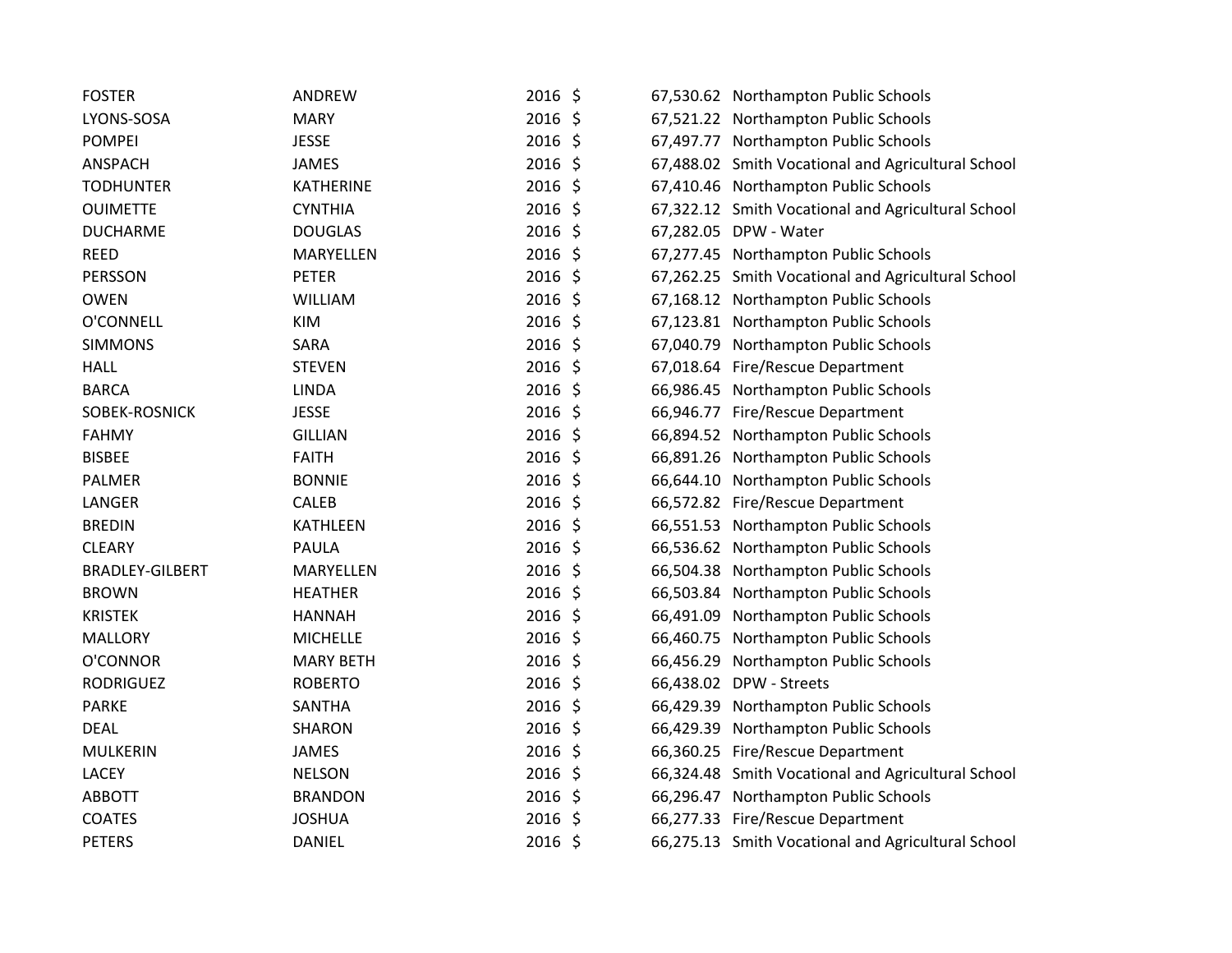| <b>BITGOOD</b>    | <b>BARBARA</b>   | 2016 \$   |  | 66,252.18 Northampton Public Schools               |
|-------------------|------------------|-----------|--|----------------------------------------------------|
| <b>MURDOCK</b>    | <b>CRAIG</b>     | 2016 \$   |  | 66,209.84 Northampton Public Schools               |
| O'LEARY           | <b>MERRIDITH</b> | 2016 \$   |  | 66,164.42 Health Department                        |
| <b>HARVEY</b>     | <b>FELIX</b>     | $2016$ \$ |  | 66,098.62 DPW - Engineering                        |
| <b>MONOPOLI</b>   | <b>ELIZABETH</b> | 2016 \$   |  | 66,019.70 Northampton Public Schools               |
| <b>GALENSKI</b>   | <b>KATIE</b>     | 2016 \$   |  | 65,762.34 Northampton Public Schools               |
| SAMOLEWICZ        | <b>MELANIE</b>   | 2016 \$   |  | 65,731.40 Northampton Public Schools               |
| <b>GALICA</b>     | <b>DANIEL</b>    | 2016 \$   |  | 65,696.83 Fire/Rescue Department                   |
| <b>BROWN</b>      | <b>ELLEN</b>     | 2016 \$   |  | 65,663.79 Northampton Public Schools               |
| <b>MOLLISON</b>   | LEE              | $2016$ \$ |  | 65,605.74 Northampton Public Schools               |
| <b>LEDOUX</b>     | <b>KARA</b>      | 2016 \$   |  | 65,602.70 Fire/Rescue Department                   |
| <b>MAHAR</b>      | <b>SCOTT</b>     | 2016 \$   |  | 65,509.85 Northampton Public Schools               |
| <b>DRISCOLL</b>   | <b>THOMAS</b>    | $2016$ \$ |  | 65,470.92 Northampton Public Schools               |
| WALKER            | LAURIE           | $2016$ \$ |  | 65,387.74 Northampton Public Schools               |
| <b>CRIMMINS</b>   | SHAWN            | $2016$ \$ |  | 65,353.29 Fire/Rescue Department                   |
| SAWULA            | <b>MICHAEL</b>   | 2016 \$   |  | 65,343.66 Fire/Rescue Department                   |
| <b>HIRSCHBERG</b> | <b>ELLEN</b>     | 2016 \$   |  | 65,283.79 Northampton Public Schools               |
| <b>BRYANT</b>     | WENDY            | 2016 \$   |  | 65,212.07 Fire/Rescue Department                   |
| <b>MELNIK</b>     | <b>ROBERT</b>    | 2016 \$   |  | 65,183.66 Northampton Public Schools               |
| CANUEL-BROWNE     | <b>DONNA</b>     | 2016 \$   |  | 65,162.10 Northampton Public Schools               |
| <b>LYON</b>       | <b>ELIZABETH</b> | 2016 \$   |  | 65,157.90 Smith Vocational and Agricultural School |
| <b>REED</b>       | <b>JENNIFER</b>  | 2016 \$   |  | 65,134.30 Northampton Public Schools               |
| <b>DUGGAN</b>     | <b>BRIAN</b>     | $2016$ \$ |  | 64,996.32 Terminated Employment                    |
| <b>MONTINI</b>    | <b>MATTHEW</b>   | 2016 \$   |  | 64,983.60 Police Department                        |
| <b>MICHAUD</b>    | <b>SEROE</b>     | $2016$ \$ |  | 64,767.59 Northampton Public Schools               |
| <b>HACKERSON</b>  | <b>ALICIA</b>    | 2016 \$   |  | 64,743.69 Northampton Public Schools               |
| <b>COOK</b>       | <b>JOE</b>       | 2016 \$   |  | 64,689.83 Auditor's Office                         |
| <b>KAZAK</b>      | <b>BRIAN</b>     | 2016 \$   |  | 64,639.01 Fire/Rescue Department                   |
| KAJKA             | <b>JARED</b>     | $2016$ \$ |  | 64,633.32 Fire/Rescue Department                   |
| <b>HEALY</b>      | <b>KEITH</b>     | $2016$ \$ |  | 64,484.39 Fire/Rescue Department                   |
| ADAMS             | <b>BETH</b>      | $2016$ \$ |  | 64,449.54 Northampton Public Schools               |
| SOTO              | <b>HECTOR</b>    | 2016 \$   |  | 64,320.35 Fire/Rescue Department                   |
| <b>HANSON</b>     | <b>MARK</b>      | 2016 \$   |  | 64,304.13 Northampton Public Schools               |
| <b>AJJAN</b>      | <b>DIANA</b>     | 2016 \$   |  | 64,283.22 Northampton Public Schools               |
|                   |                  |           |  |                                                    |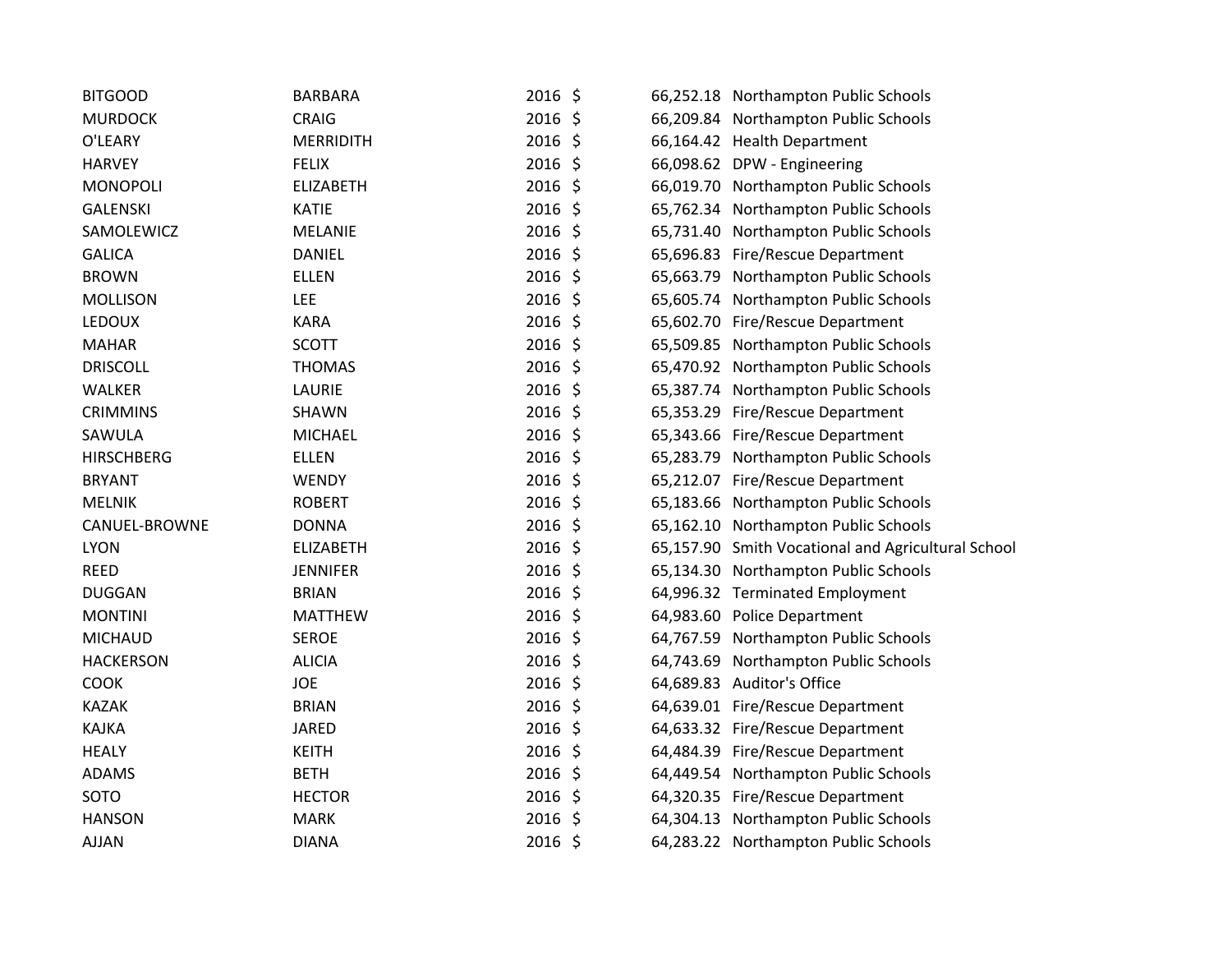| <b>TERRANOVA</b>    | GAIL               | 2016 \$   | 64,198.67 Northampton Public Schools        |
|---------------------|--------------------|-----------|---------------------------------------------|
| <b>ROUTHIER</b>     | <b>COLLEEN</b>     | $2016$ \$ | 64,126.17 Fire/Rescue Department            |
| <b>LANTZ</b>        | <b>CATHERINE</b>   | 2016 \$   | 64,065.63 Northampton Public Schools        |
| <b>NAZZARO</b>      | <b>DENNIS</b>      | $2016$ \$ | 63,980.40 Fire/Rescue Department            |
| <b>BOGALHAS</b>     | <b>CANDICE</b>     | $2016$ \$ | 63,929.84 Fire/Rescue Department            |
| <b>DOBSON</b>       | <b>DOUGLAS</b>     | $2016$ \$ | 63,735.93 Police Department                 |
| WALMSLEY            | <b>KATHARINE</b>   | 2016 \$   | 63,707.22 Northampton Public Schools        |
| <b>CHURCHILL</b>    | SARA               | $2016$ \$ | 63,693.23 Northampton Public Schools        |
| SHANLEY             | <b>JOSHUA</b>      | $2016$ \$ | 63,633.61 Fire/Rescue Department            |
| <b>ROSSINI</b>      | <b>DIANE</b>       | $2016$ \$ | 63,594.76 DPW - Engineering                 |
| <b>WOODRUFF</b>     | <b>COURTNEY</b>    | $2016$ \$ | 63,557.23 Northampton Public Schools        |
| KORZENOWSKI         | <b>JANET</b>       | $2016$ \$ | 63,529.93 Northampton Public Schools        |
| PERVERE             | <b>ANN</b>         | $2016$ \$ | 63,484.85 DPW - Engineering                 |
| <b>MAILLOUX</b>     | <b>JAMES</b>       | $2016$ \$ | 63,371.76 Central Services                  |
| <b>ADAMS</b>        | H. GARRETT         | $2016$ \$ | 63,307.22 Northampton Public Schools        |
| SPARKO              | <b>EVELYN</b>      | $2016$ \$ | 63,257.22 Northampton Public Schools        |
| <b>HARVEY</b>       | SARA               | $2016$ \$ | 63,222.95 Northampton Public Schools        |
| SMALL               | <b>DALE</b>        | 2016 \$   | 63,133.72 DPW - Waste Water Treatment Plant |
| SANFORD             | <b>NICOLE</b>      | $2016$ \$ | 63,051.43 DPW - Engineering                 |
| ZIMMERMAN           | <b>JAMES</b>       | $2016$ \$ | 62,932.66 DPW - Waste Water Treatment Plant |
| LEBEAU              | <b>LISA</b>        | $2016$ \$ | 62,877.56 Northampton Public Schools        |
| <b>KELLER</b>       | <b>MARGARET</b>    | 2016 \$   | 62,805.23 Mayor's Office                    |
| <b>STAVELY HALE</b> | <b>RACHEL</b>      | $2016$ \$ | 62,700.53 Northampton Public Schools        |
| LIEBERMAN-BACHMAN   | <b>CAROLYN</b>     | $2016$ \$ | 62,672.24 Northampton Public Schools        |
| <b>BEAN</b>         | <b>JONATHAN</b>    | $2016$ \$ | 62,651.45 DPW - Water                       |
| <b>WILLIAMS</b>     | <b>CLAIRE-ANNE</b> | $2016$ \$ | 62,605.92 Northampton Public Schools        |
| <b>DION</b>         | JED                | $2016$ \$ | 62,589.17 Northampton Public Schools        |
| SMIAROWSKI          | <b>MICHELLE</b>    | $2016$ \$ | 62,539.26 Northampton Public Schools        |
| <b>MAGGIO</b>       | <b>CYNTHIA</b>     | $2016$ \$ | 62,298.69 Northampton Public Schools        |
| <b>MOYLAN</b>       | <b>DANIEL</b>      | $2016$ \$ | 62,207.05 Northampton Public Schools        |
| <b>BERRY</b>        | <b>CYNTHIA</b>     | $2016$ \$ | 62,182.81 Northampton Public Schools        |
| <b>TOIA</b>         | <b>ERIC</b>        | $2016$ \$ | 62,138.30 Fire/Rescue Department            |
| <b>KEEFE</b>        | <b>ALLISON</b>     | $2016$ \$ | 62,060.73 Northampton Public Schools        |
| CARLSON             | <b>SHARON</b>      | $2016$ \$ | 62,046.96 Northampton Public Schools        |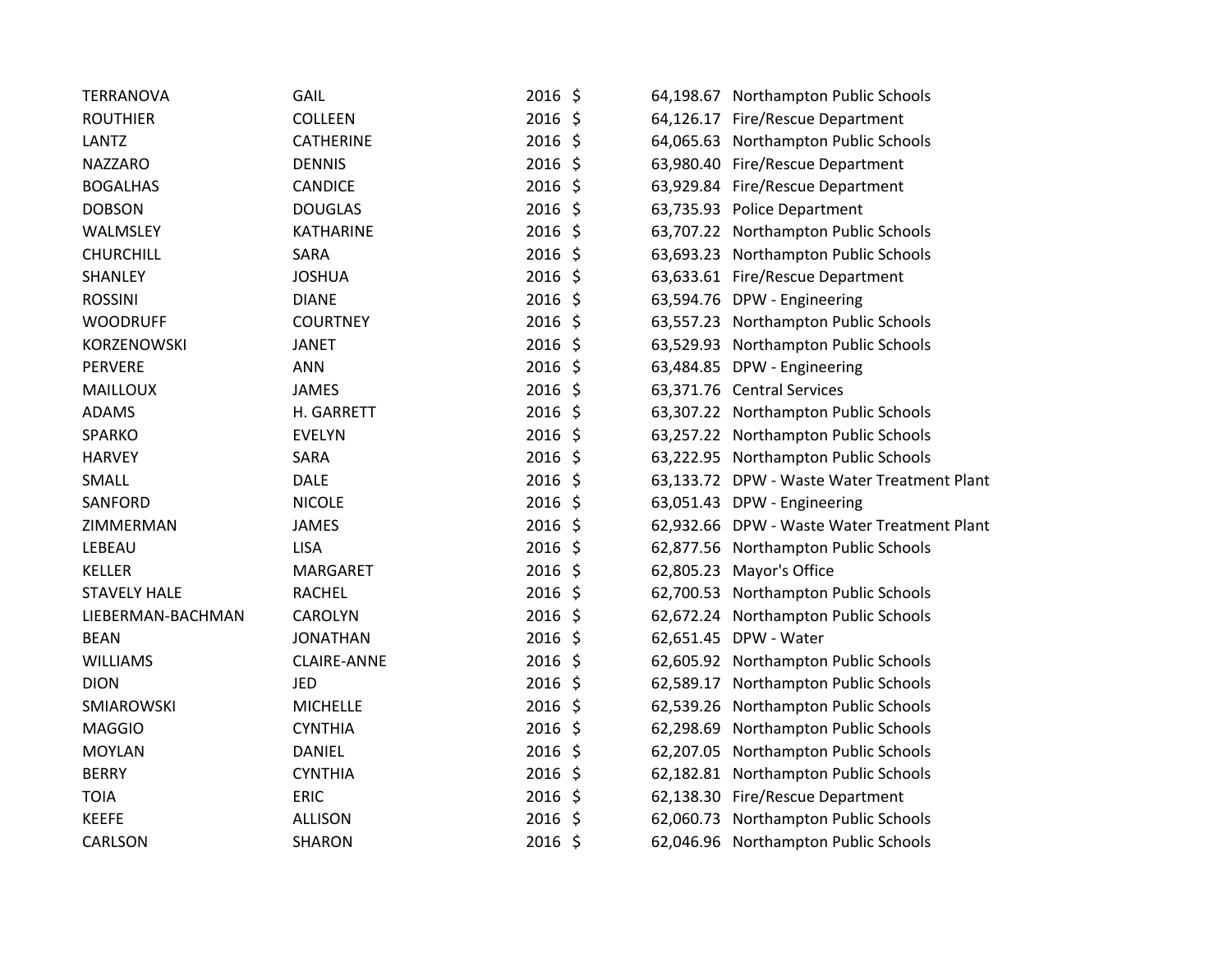| ANDREW            | <b>DOUGLAS</b>    | 2016 \$   | 62,001.33 Northampton Public Schools               |
|-------------------|-------------------|-----------|----------------------------------------------------|
| <b>LANGLOIS</b>   | <b>RAYMOND</b>    | $2016$ \$ | 61,989.64 Fire/Rescue Department                   |
| TOMASKOWICZ       | <b>ROBERT</b>     | $2016$ \$ | 61,880.10 Fire/Rescue Department                   |
| <b>BODMAN</b>     | <b>ALLAN</b>      | $2016$ \$ | 61,830.03 Smith Vocational and Agricultural School |
| <b>HURD</b>       | <b>KAREN</b>      | 2016 \$   | 61,805.73 Northampton Public Schools               |
| <b>DELANO</b>     | <b>CLAY</b>       | $2016$ \$ | 61,605.32 Police Department                        |
| <b>PLOOF</b>      | <b>ELIZABETH</b>  | $2016$ \$ | 61,599.29 Northampton Public Schools               |
| <b>EASTMAN</b>    | <b>MICHELLE</b>   | $2016$ \$ | 61,527.42 Northampton Public Schools               |
| <b>CARVER</b>     | <b>DEBORAH</b>    | $2016$ \$ | 61,466.20 Smith Vocational and Agricultural School |
| <b>EDLER</b>      | <b>CHRISTIAN</b>  | $2016$ \$ | 61,335.42 Police Department                        |
| <b>JIMENEZ</b>    | <b>GILBERTO</b>   | 2016 \$   | 61,157.38 Police Department                        |
| SULLIVAN          | <b>J. CHERRY</b>  | $2016$ \$ | 61,093.97 Health Department                        |
| <b>MORRISON</b>   | <b>RUSSELL</b>    | $2016$ \$ | 61,029.46 Northampton Public Schools               |
| <b>DUBIEL</b>     | <b>PATRICIA</b>   | $2016$ \$ | 60,913.04 Northampton Public Schools               |
| <b>MARKS</b>      | <b>ANDREA</b>     | 2016 \$   | 60,859.54 Northampton Public Schools               |
| <b>GROSS</b>      | <b>MICHAEL</b>    | $2016$ \$ | 60,855.26 Fire/Rescue Department                   |
| <b>NAGLE</b>      | MARY JO           | 2016 \$   | 60,733.08 Northampton Public Schools               |
| <b>OSHEYACK</b>   | <b>ANNE MARIE</b> | 2016 \$   | 60,715.43 Northampton Public Schools               |
| <b>WILSON</b>     | CAROL             | $2016$ \$ | 60,649.43 Northampton Public Schools               |
| <b>BROUWERS</b>   | <b>LISSA</b>      | $2016$ \$ | 60,649.42 Northampton Public Schools               |
| <b>GILMAN</b>     | <b>JENNIFER</b>   | 2016 \$   | 60,457.40 Smith Vocational and Agricultural School |
| <b>ROUTHIER</b>   | <b>DANIEL</b>     | 2016 \$   | 60,438.05 Fire/Rescue Department                   |
| <b>PUTNAM</b>     | <b>TIMOTHY</b>    | 2016 \$   | 60,415.05 Fire/Rescue Department                   |
| <b>MOKERZECKI</b> | <b>MICHELLE</b>   | $2016$ \$ | 60,376.34 Northampton Public Schools               |
| WALDEN            | <b>MICHELLE</b>   | $2016$ \$ | 60,353.38 Northampton Public Schools               |
| <b>BIGDA</b>      | IAN               | $2016$ \$ | 60,287.91 Fire/Rescue Department                   |
| <b>BARON</b>      | ANNMARIE          | 2016 \$   | 60,223.64 Auditor's Office                         |
| <b>MISCH</b>      | <b>CAROLYN</b>    | $2016$ \$ | 60,223.05 Planning and Sustainability              |
| <b>HINKS</b>      | <b>STEVEN</b>     | $2016$ \$ | 60,117.92 Northampton Public Schools               |
| <b>TAYLOR</b>     | <b>HOLLY</b>      | $2016$ \$ | 60,099.05 Northampton Public Schools               |
| <b>MOORE</b>      | <b>THOMAS</b>     | $2016$ \$ | 60,056.96 Smith Vocational and Agricultural School |
| <b>TOLLEFSON</b>  | <b>JAMES</b>      | $2016$ \$ | 60,042.67 Northampton Public Schools               |
| MACUTKIEWICZ      | <b>LESLIE</b>     | $2016$ \$ | 59,997.87 Northampton Public Schools               |
| <b>INGRAM</b>     | <b>SCOTT</b>      | $2016$ \$ | 59,980.06 DPW - Water                              |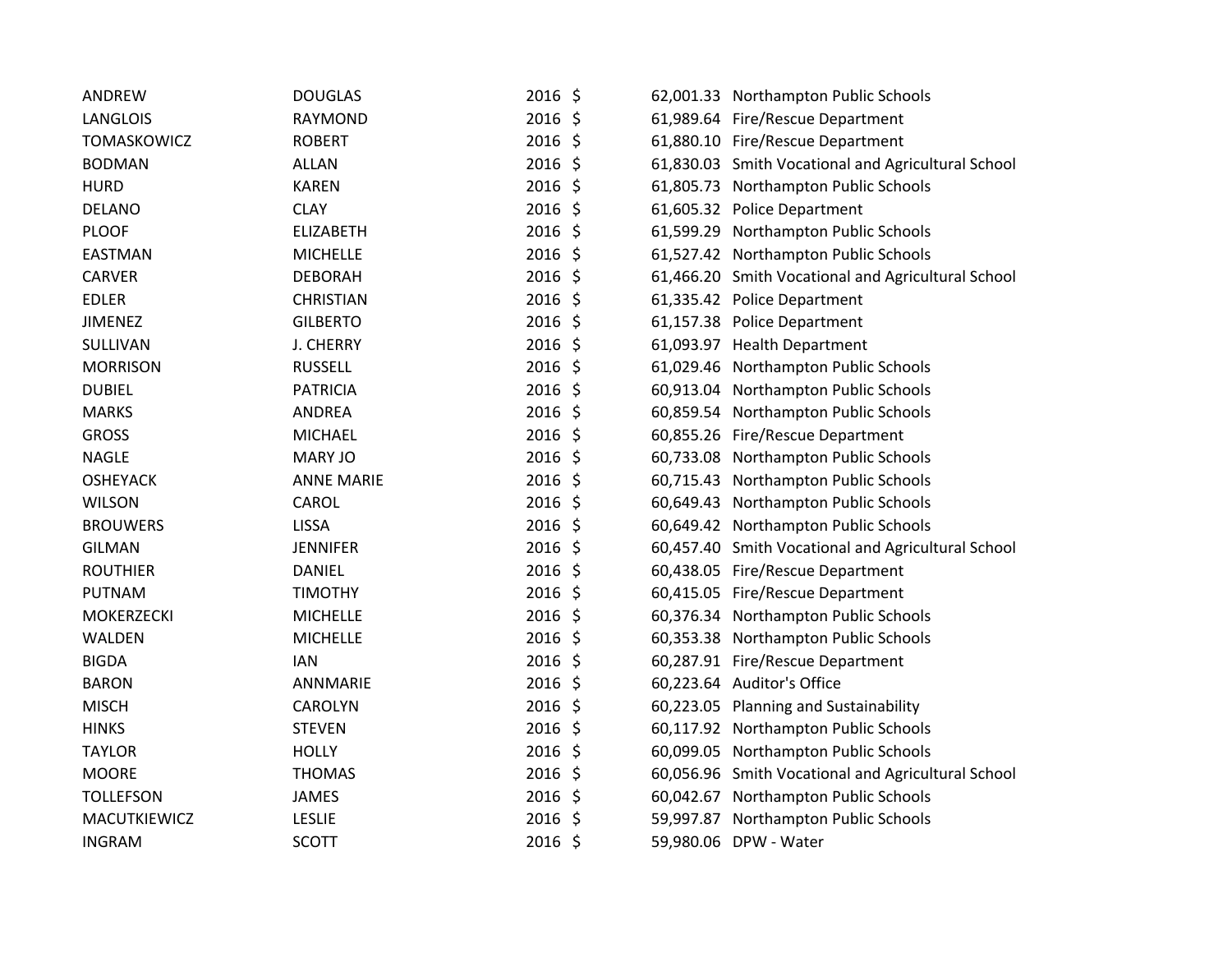| <b>PERRY</b>     | <b>LISA</b>      | $2016$ \$ | 59,887.45 Smith Vocational and Agricultural School |
|------------------|------------------|-----------|----------------------------------------------------|
| <b>SCHIAFFO</b>  | <b>KAREN</b>     | 2016 \$   | 59,846.91 Northampton Public Schools               |
| <b>MILLER</b>    | <b>SCOTT</b>     | 2016 \$   | 59,725.22 Smith Vocational and Agricultural School |
| <b>MCMAHON</b>   | ANNE             | 2016 \$   | 59,695.76 Terminated Employment                    |
| <b>URBANK</b>    | <b>ROBERT</b>    | 2016 \$   | 59,589.97 Northampton Public Schools               |
| <b>SAFRON</b>    | <b>LISA</b>      | 2016 \$   | 59,589.09 Northampton Public Schools               |
| <b>MCCUE</b>     | <b>KRISTIN</b>   | 2016 \$   | 59,569.08 Northampton Public Schools               |
| <b>TOOHEY</b>    | <b>CLARE</b>     | 2016 \$   | 59,559.40 Northampton Public Schools               |
| <b>DAWKINS</b>   | WILLIAM          | $2016$ \$ | 59,536.40 Fire/Rescue Department                   |
| <b>MCCABE</b>    | <b>DENA</b>      | $2016$ \$ | 59,453.94 Northampton Public Schools               |
| <b>NOBLE</b>     | <b>STACEY</b>    | 2016 \$   | 59,373.81 Northampton Public Schools               |
| <b>BACESKI</b>   | <b>BRIAN</b>     | 2016 \$   | 59,328.46 Central Services                         |
| DRISCOLL-HORTON  | <b>TRACY</b>     | $2016$ \$ | 59,215.01 Fire/Rescue Department                   |
| <b>COSTELLO</b>  | <b>BRETT</b>     | 2016 \$   | 59,182.33 Northampton Public Schools               |
| <b>DESMOND</b>   | <b>ANN</b>       | 2016 \$   | 59,076.46 Northampton Public Schools               |
| <b>THOMPSON</b>  | <b>JAMES</b>     | 2016 \$   | 59,053.68 Planning and Sustainability              |
| <b>PICARD</b>    | <b>KRISTEN</b>   | 2016 \$   | 59,013.32 Northampton Public Schools               |
| <b>POPLASKI</b>  | <b>ADAM</b>      | $2016$ \$ | 58,883.64 Smith Vocational and Agricultural School |
| <b>MORINI</b>    | ANDREW           | $2016$ \$ | 58,862.73 Fire/Rescue Department                   |
| SOTO             | <b>TIMOTEO</b>   | $2016$ \$ | 58,842.21 Fire/Rescue Department                   |
| <b>TUDRYN</b>    | <b>MATTHEW</b>   | 2016 \$   | 58,793.33 Fire/Rescue Department                   |
| <b>BRISBOIS</b>  | SHANNON          | $2016$ \$ | 58,570.58 Smith Vocational and Agricultural School |
| <b>FLAHIVE</b>   | <b>MARY JANE</b> | $2016$ \$ | 58,515.90 Northampton Public Schools               |
| <b>SIMMONS</b>   | <b>LYN</b>       | $2016$ \$ | 58,403.94 Mayor's Office                           |
| <b>WINTLE</b>    | <b>MATTHEW</b>   | $2016$ \$ | 58,278.20 DPW - Water                              |
| SAMUELSON        | ANDREW           | $2016$ \$ | 58,178.36 Northampton Public Schools               |
| <b>MAHONEY</b>   | <b>TIMOTHY</b>   | 2016 \$   | 58,033.38 Northampton Public Schools               |
| <b>VOLLINGER</b> | <b>ROBERT</b>    | $2016$ \$ | 58,014.06 Smith Vocational and Agricultural School |
| CARANDO          | <b>PATRICIA</b>  | 2016 \$   | 58,007.80 Northampton Public Schools               |
| LEARY            | <b>LISA</b>      | $2016$ \$ | 57,964.87 Northampton Public Schools               |
| MEERBERGEN       | <b>CHADD</b>     | 2016 \$   | 57,961.53 Smith Vocational and Agricultural School |
| <b>KUSNIERZ</b>  | <b>ANTHONY</b>   | $2016$ \$ | 57,912.91 Northampton Public Schools               |
| <b>GILBERT</b>   | SUSAN            | 2016 \$   | 57,853.25 Dispatch Center                          |
| <b>JASINSKI</b>  | <b>JEFFREY</b>   | 2016 \$   | 57,638.86 Fire/Rescue Department                   |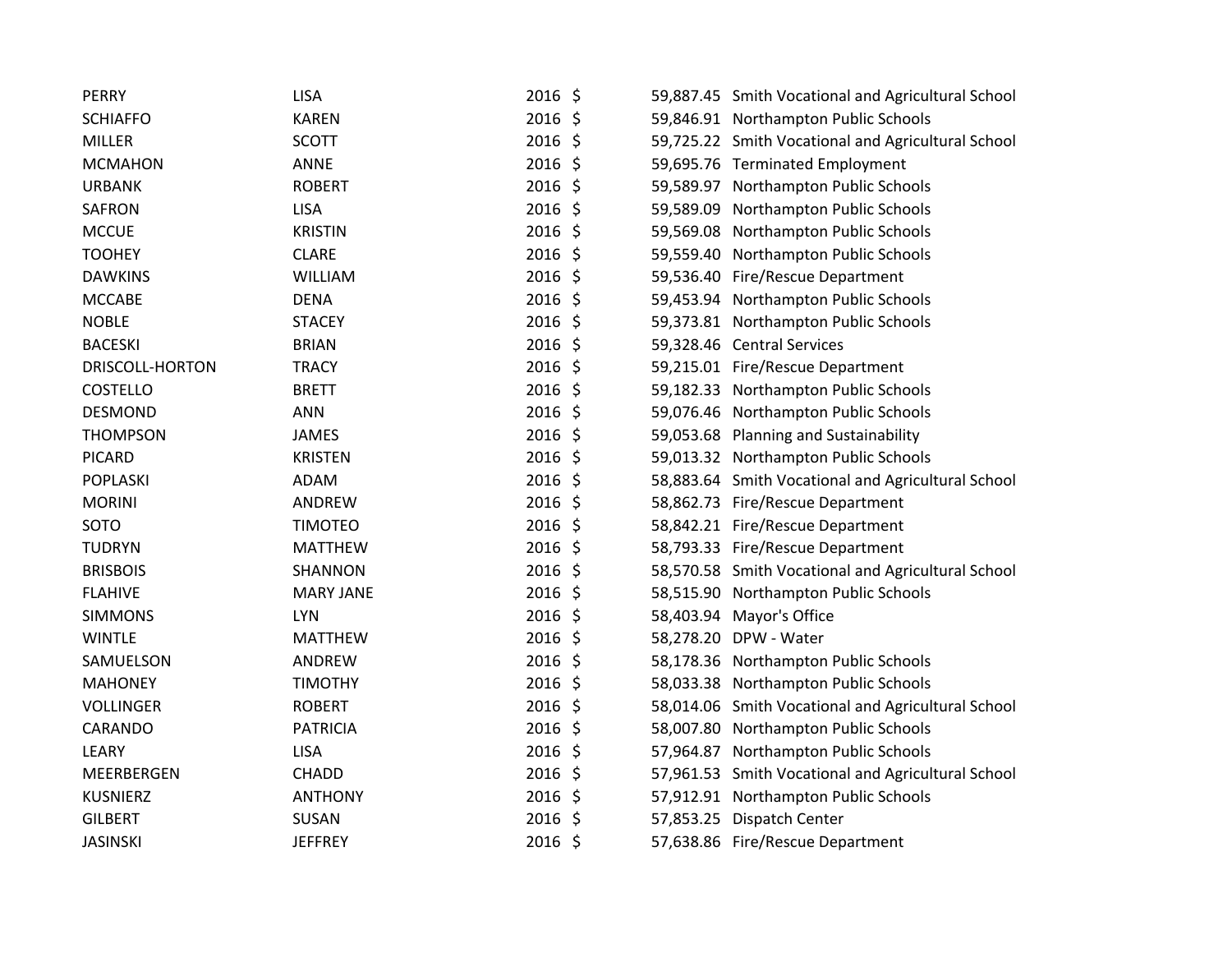| LEVY               | <b>TIMOTHY</b>   | $2016$ \$ | 57,613.44 Northampton Public Schools               |
|--------------------|------------------|-----------|----------------------------------------------------|
| <b>DAVIS</b>       | <b>ROBERT</b>    | $2016$ \$ | 57,602.35 Fire/Rescue Department                   |
| <b>JONES</b>       | <b>ROBERT</b>    | $2016$ \$ | 57,566.41 Northampton Public Schools               |
| <b>RUYFFELAERT</b> | CAROL            | $2016$ \$ | 57,457.43 Northampton Public Schools               |
| <b>PICKREIGN</b>   | <b>LINDA</b>     | $2016$ \$ | 57,272.92 Northampton Public Schools               |
| <b>DARNOLD</b>     | <b>KEITH</b>     | $2016$ \$ | 57,163.80 Fire/Rescue Department                   |
| COON               | <b>DEBORAH</b>   | $2016$ \$ | 57,114.29 Northampton Public Schools               |
| <b>KEANE</b>       | <b>KRISTEN</b>   | $2016$ \$ | 57,095.55 Smith Vocational and Agricultural School |
| <b>KOHL</b>        | ANDREW           | $2016$ \$ | 57,069.38 Police Department                        |
| <b>DOWNER</b>      | <b>DEAN</b>      | $2016$ \$ | 57,020.14 DPW - Water                              |
| <b>ANTOSZ</b>      | <b>JASON</b>     | $2016$ \$ | 57,012.90 DPW - Cemeteries                         |
| GOODWIN-BOYD       | <b>GEORGE</b>    | $2016$ \$ | 56,935.38 Northampton Public Schools               |
| <b>PARKS</b>       | <b>MICHAEL</b>   | $2016$ \$ | 56,857.63 Smith Vocational and Agricultural School |
| LEBEAU             | <b>ROLAND</b>    | $2016$ \$ | 56,777.82 Northampton Public Schools               |
| KRAUSE-LLOYD       | SARA             | $2016$ \$ | 56,727.49 Northampton Public Schools               |
| <b>WEAVER</b>      | <b>MICHAEL</b>   | $2016$ \$ | 56,553.74 Northampton Public Schools               |
| <b>GAGNE</b>       | <b>ERIC</b>      | $2016$ \$ | 56,393.97 Northampton Public Schools               |
| <b>STRAUSS</b>     | SUZANNE          | $2016$ \$ | 56,362.42 Northampton Public Schools               |
| <b>ZOTTOLI</b>     | <b>KRISTIN</b>   | $2016$ \$ | 56,323.75 Northampton Public Schools               |
| <b>FLORENCE</b>    | <b>JOSEPHINE</b> | $2016$ \$ | 56,321.88 Smith Vocational and Agricultural School |
| <b>BURT</b>        | <b>KATE</b>      | $2016$ \$ | 56,222.32 Northampton Public Schools               |
| <b>HOPKINS</b>     | <b>MARTHA</b>    | 2016 \$   | 56,179.11 Northampton Public Schools               |
| <b>JONES</b>       | <b>WARREN</b>    | $2016$ \$ | 56,118.70 Central Services                         |
| <b>BUSH</b>        | AMY              | $2016$ \$ | 56,098.00 Northampton Public Schools               |
| <b>BIGGS</b>       | SUSAN            | $2016$ \$ | 56,023.85 Northampton Public Schools               |
| <b>ROMAN</b>       | <b>GINO</b>      | $2016$ \$ | 55,720.21 Northampton Public Schools               |
| SCUTT-DROHAN       | LAURA            | $2016$ \$ | 55,707.88 Smith Vocational and Agricultural School |
| <b>DIMINO</b>      | <b>REBECCA</b>   | $2016$ \$ | 55,691.87 Northampton Public Schools               |
| <b>BIALECKI</b>    | VALENTINE        | $2016$ \$ | 55,687.23 Smith Vocational and Agricultural School |
| SHERMAN            | <b>TARA</b>      | $2016$ \$ | 55,637.98 Smith Vocational and Agricultural School |
| <b>LEVINE</b>      | <b>HERSCHEL</b>  | $2016$ \$ | 55,540.82 Northampton Public Schools               |
| <b>CZERWINSKI</b>  | <b>MONICA</b>    | $2016$ \$ | 55,421.20 Police Department                        |
| <b>HIDALGO</b>     | <b>KAREN</b>     | $2016$ \$ | 55,394.03 Northampton Public Schools               |
| TRANFAGLIA         | <b>JOHN</b>      | $2016$ \$ | 55,384.55 Northampton Public Schools               |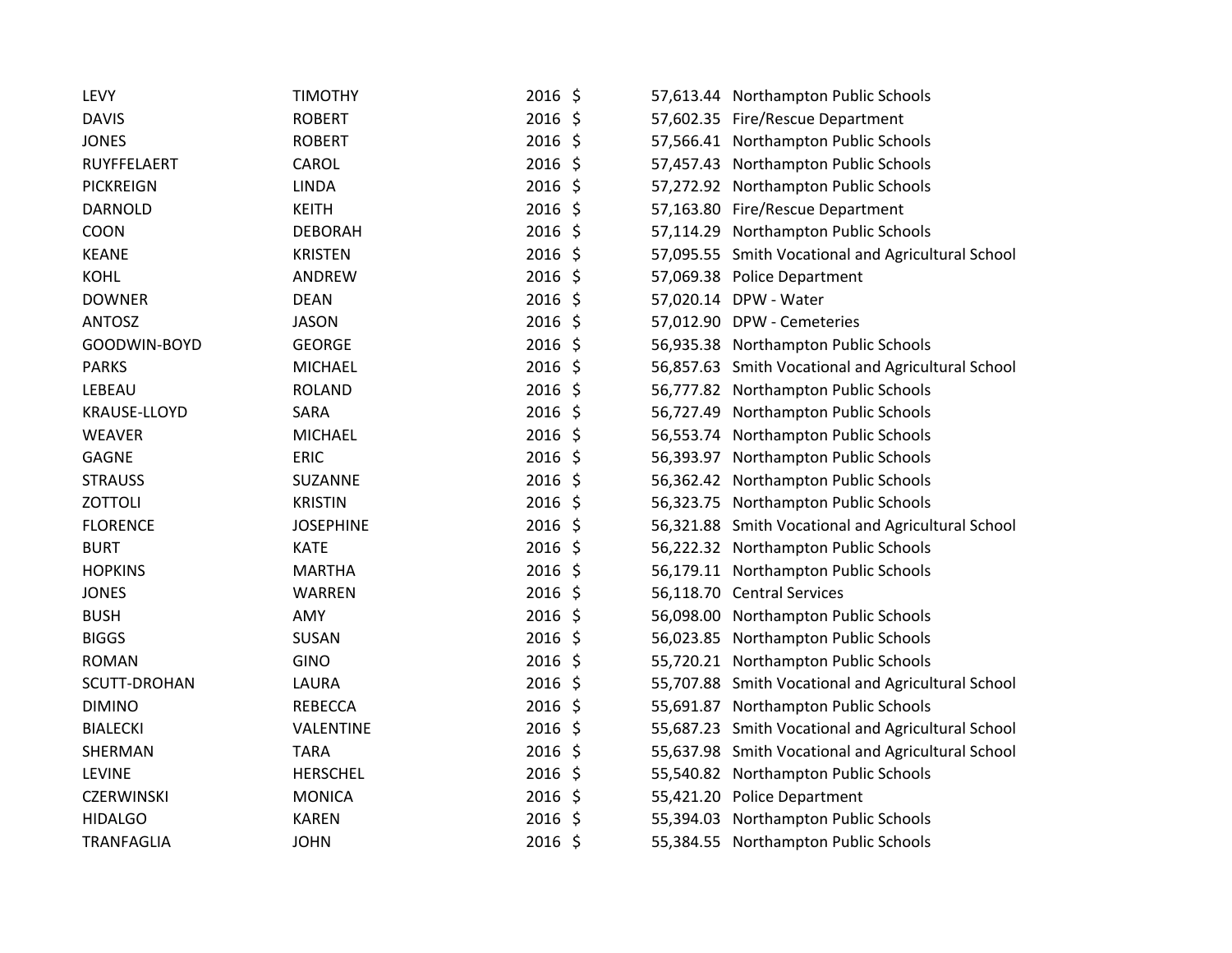| LANGER-SMITH      | <b>ELYSE</b>       | $2016$ \$ | 55,374.94 Northampton Public Schools               |
|-------------------|--------------------|-----------|----------------------------------------------------|
| <b>BASTEK</b>     | SUSANNAH           | $2016$ \$ | 55,327.66 Northampton Public Schools               |
| <b>HARPER</b>     | <b>SCOTT</b>       | $2016$ \$ | 55,324.26 DPW - Solid Waste                        |
| <b>HODGDON</b>    | <b>JENNIFER</b>    | $2016$ \$ | 55,290.81 Northampton Public Schools               |
| NIEDZIELSKI       | <b>MATTHEW</b>     | $2016$ \$ | 55,284.19 Smith Vocational and Agricultural School |
| <b>ALTON</b>      | SANDRA             | $2016$ \$ | 55,154.71 Northampton Public Schools               |
| LAFLECHE          | <b>KAREN</b>       | $2016$ \$ | 55,023.42 Smith Vocational and Agricultural School |
| <b>DAVIS</b>      | <b>BRYAN</b>       | $2016$ \$ | 55,018.90 Fire/Rescue Department                   |
| <b>SMITH</b>      | <b>JOLIE</b>       | $2016$ \$ | 54,945.81 Northampton Public Schools               |
| LEMONDE           | <b>RENEE</b>       | $2016$ \$ | 54,883.89 DPW - Waste Water Treatment Plant        |
| <b>MONDSCHEIN</b> | <b>LINDA</b>       | $2016$ \$ | 54,880.06 Northampton Public Schools               |
| <b>STONE</b>      | SUSAN              | $2016$ \$ | 54,866.15 Human Resources                          |
| <b>SCHEEL</b>     | <b>MARK</b>        | $2016$ \$ | 54,544.34 DPW - Streets                            |
| <b>PICKUNKA</b>   | <b>NICHOLAS</b>    | $2016$ \$ | 54,482.64 Police Department                        |
| <b>SZLACHETKA</b> | WESLEY             | $2016$ \$ | 54,279.54 Terminated Employment                    |
| <b>CHELIMSKY</b>  | <b>GILANA</b>      | $2016$ \$ | 54,107.67 Northampton Public Schools               |
| <b>HOPKINS</b>    | <b>EMILY</b>       | $2016$ \$ | 54,006.72 Northampton Public Schools               |
| NUTTELMAN         | <b>GREGORY</b>     | $2016$ \$ | 53,850.55 Terminated Employment                    |
| <b>STRONG</b>     | <b>KRISTEN</b>     | $2016$ \$ | 53,635.40 Northampton Public Schools               |
| <b>NUBILE</b>     | <b>BARBARA</b>     | $2016$ \$ | 53,595.51 DPW - Administration                     |
| <b>DEWITT</b>     | <b>GILES</b>       | $2016$ \$ | 53,475.48 Smith Vocational and Agricultural School |
| <b>KUETHER</b>    | <b>JOHN ANDREW</b> | $2016$ \$ | 53,443.67 DPW - Engineering                        |
| <b>CLARK</b>      | <b>ASHLEY</b>      | $2016$ \$ | 53,432.67 Smith Vocational and Agricultural School |
| <b>RUSSELL</b>    | <b>DANIEL</b>      | $2016$ \$ | 53,431.21 DPW - Water                              |
| <b>LACROIX</b>    | <b>JESSICA</b>     | $2016$ \$ | 53,398.67 Northampton Public Schools               |
| <b>BOYD</b>       | <b>DYLAN</b>       | $2016$ \$ | 53,310.17 Northampton Public Schools               |
| <b>DAY</b>        | <b>LISA</b>        | $2016$ \$ | 53,137.59 Dispatch Center                          |
| <b>FLINKER</b>    | <b>STEPHANIE</b>   | $2016$ \$ | 53,130.49 Northampton Public Schools               |
| <b>STONE</b>      | <b>RICHARD</b>     | $2016$ \$ | 53,123.01 DPW - Waste Water Treatment Plant        |
| <b>DAVIDSON</b>   | <b>JO-ANN</b>      | $2016$ \$ | 53,009.93 Northampton Public Schools               |
| <b>MANGONES</b>   | LAURA              | $2016$ \$ | 52,979.14 Northampton Public Schools               |
| LAFOSSE           | <b>JASON</b>       | $2016$ \$ | 52,890.56 DPW - Parks and Recreation               |
| COTE              | PHILIP             | $2016$ \$ | 52,772.17 Northampton Public Schools               |
| <b>BROWN</b>      | <b>CHESTER</b>     | $2016$ \$ | 52,644.04 DPW - Sewer/Stormwater                   |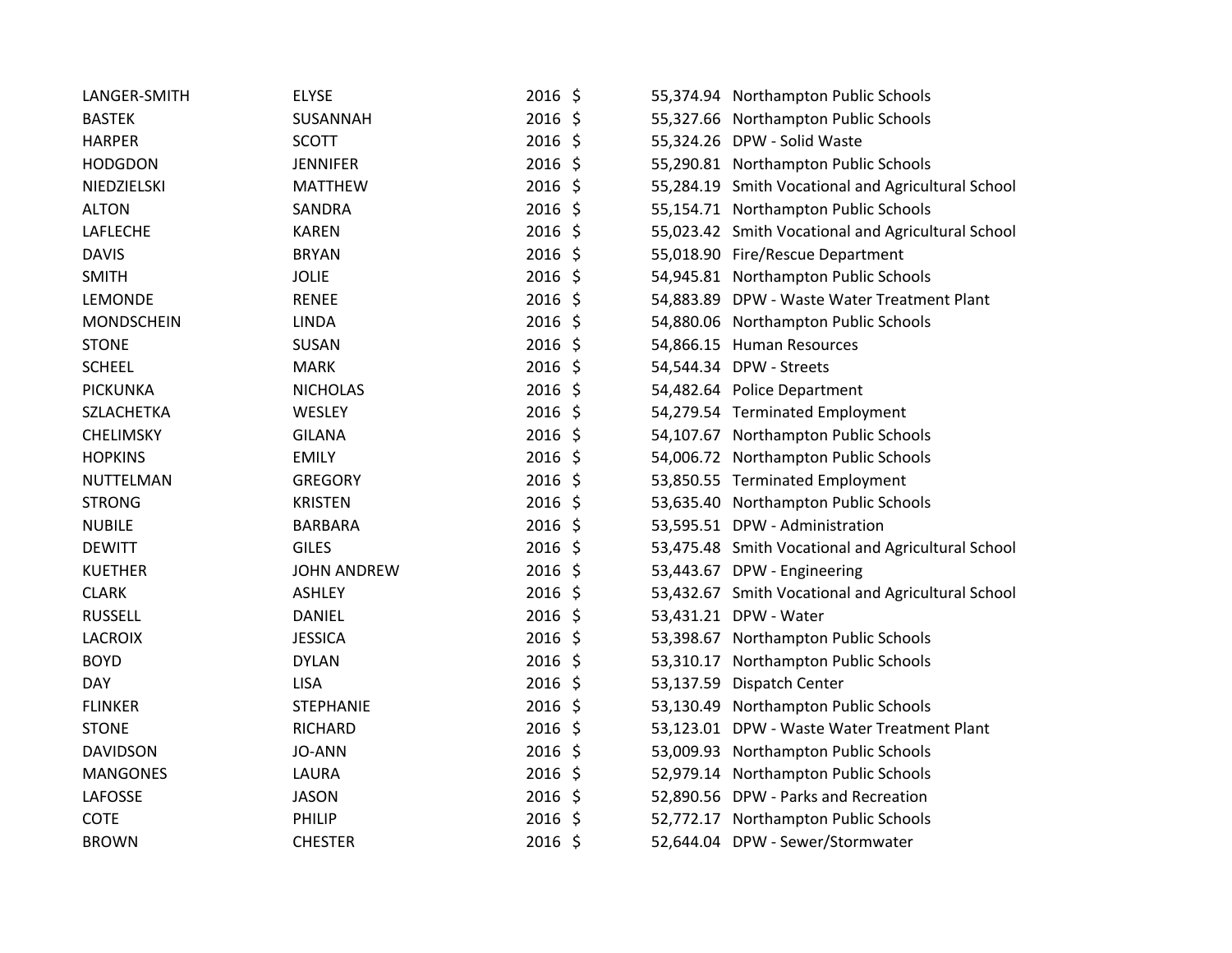| <b>KELLEY</b>      | <b>CYNTHIA</b>  | $2016$ \$ | 52,594.01 Northampton Public Schools               |
|--------------------|-----------------|-----------|----------------------------------------------------|
| <b>SINGER KING</b> | SARAH           | 2016 \$   | 52,543.35 Northampton Public Schools               |
| <b>BROUSSARD</b>   | KIM             | $2016$ \$ | 52,466.07 Northampton Public Schools               |
| <b>MCDONALD</b>    | <b>DOUGLAS</b>  | 2016 \$   | 52,339.44 DPW - Engineering                        |
| ZAMER              | <b>DIANE</b>    | 2016 \$   | 52,170.17 Northampton Public Schools               |
| <b>BLANCHETTE</b>  | WENDY           | 2016 \$   | 52,155.75 Northampton Public Schools               |
| <b>MALO</b>        | <b>ROGER</b>    | 2016 \$   | 52,027.60 Inspections                              |
| <b>PHANEUF</b>     | <b>THOMAS</b>   | 2016 \$   | 51,997.82 Smith Vocational and Agricultural School |
| <b>FURCINITI</b>   | <b>ANN</b>      | $2016$ \$ | 51,875.93 DPW - Administration                     |
| <b>GREENWOOD</b>   | <b>BEN</b>      | 2016 \$   | 51,644.41 Northampton Public Schools               |
| <b>FYDENKEVEZ</b>  | <b>ROBERTA</b>  | 2016 \$   | 51,595.76 Northampton Public Schools               |
| <b>RYAN</b>        | MARYELLEN       | 2016 \$   | 51,571.63 Northampton Public Schools               |
| <b>MILLER</b>      | <b>CHARLES</b>  | $2016$ \$ | 51,527.71 Inspections                              |
| <b>DUPRE</b>       | <b>EDWARD</b>   | 2016 \$   | 51,509.15 DPW - Sewer/Stormwater                   |
| <b>MAYSONET</b>    | <b>JUAN</b>     | 2016 \$   | 51,419.08 DPW - Water                              |
| <b>CHANDLER</b>    | <b>PATRICIA</b> | 2016 \$   | 51,384.39 Northampton Public Schools               |
| <b>MCCARTHY</b>    | <b>PATRICK</b>  | 2016 \$   | 51,381.71 Central Services                         |
| <b>POWERS</b>      | <b>PAMELA</b>   | 2016 \$   | 51,376.55 City Council                             |
| MISIASZEK          | <b>JOANNE</b>   | 2016 \$   | 51,214.90 Human Resources                          |
| <b>MICHNA</b>      | SHELBY          | $2016$ \$ | 51,199.62 Parks and Recreation Department          |
| <b>LOCKWOOD</b>    | <b>MARIANNE</b> | 2016 \$   | 51,146.60 Northampton Public Schools               |
| CAPUTO             | <b>GAYLON</b>   | 2016 \$   | 51,061.07 DPW - Waste Water Treatment Plant        |
| <b>HARRITY</b>     | <b>TRACY</b>    | 2016 \$   | 51,044.86 Northampton Public Schools               |
| <b>ALLESSI</b>     | <b>REBECA</b>   | 2016 \$   | 50,918.86 Northampton Public Schools               |
| <b>HEANEY</b>      | <b>MATTHEW</b>  | 2016 \$   | 50,835.65 Northampton Public Schools               |
| <b>DEAM</b>        | <b>SHEILA</b>   | $2016$ \$ | 50,819.65 Northampton Public Schools               |
| <b>ELLIS</b>       | <b>RACHEL</b>   | 2016 \$   | 50,789.08 Northampton Public Schools               |
| <b>BROWN</b>       | <b>KEVIN</b>    | $2016$ \$ | 50,745.45 Smith Vocational and Agricultural School |
| <b>COADY</b>       | <b>NORMAN</b>   | 2016 \$   | 50,727.06 Northampton Public Schools               |
| <b>DAVIES</b>      | <b>MARY</b>     | $2016$ \$ | 50,716.56 Northampton Public Schools               |
| <b>KIROUAC</b>     | <b>STEVEN</b>   | 2016 \$   | 50,704.78 DPW - Streets                            |
| <b>FOOTE</b>       | <b>BRIAN</b>    | $2016$ \$ | 50,558.93 Arts and Culture                         |
| <b>MAZUCH</b>      | <b>REBECCA</b>  | 2016 \$   | 50,519.25 Police Department                        |
| <b>MURPHY</b>      | <b>CYNTHIA</b>  | 2016 \$   | 50,507.16 Mayor's Office                           |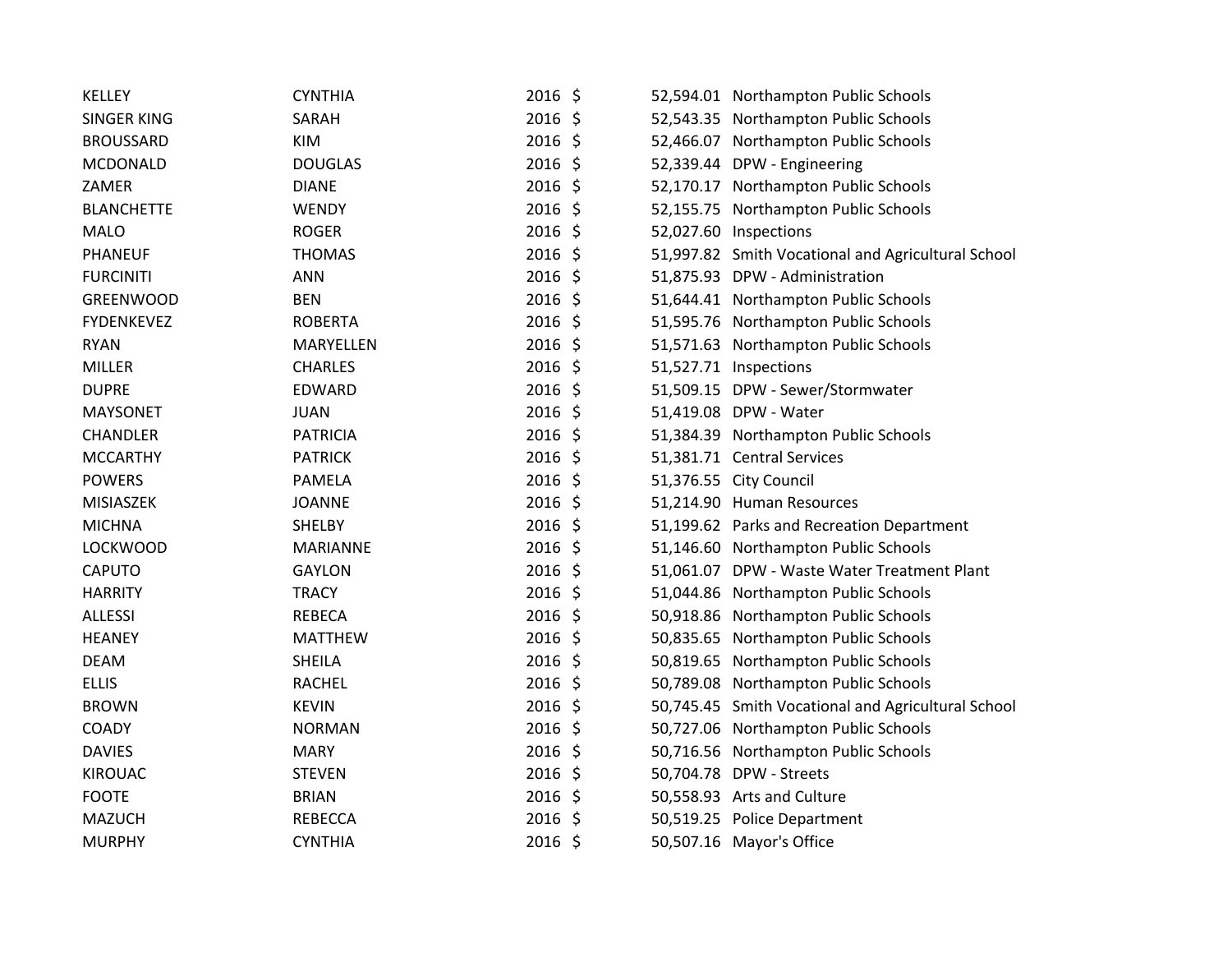| <b>CORA</b>        | SADIE              | $2016$ \$ | 50,505.59 Northampton Public Schools               |
|--------------------|--------------------|-----------|----------------------------------------------------|
| <b>THIBODO</b>     | <b>JULIA</b>       | $2016$ \$ | 50,478.02 Dispatch Center                          |
| <b>CAHILL</b>      | <b>MEGHAN</b>      | $2016$ \$ | 50,344.93 Dispatch Center                          |
| SAVOIE             | <b>AUSTIN</b>      | $2016$ \$ | 50,229.03 Smith Vocational and Agricultural School |
| <b>WILSON</b>      | <b>BETHANY</b>     | $2016$ \$ | 50,068.26 Smith Vocational and Agricultural School |
| <b>WINNIE</b>      | <b>JOY</b>         | $2016$ \$ | 50,066.82 Northampton Public Schools               |
| <b>EVANS</b>       | ANDREW             | $2016$ \$ | 50,058.43 DPW - Waste Water Treatment Plant        |
| <b>CAMERON</b>     | <b>JOAN</b>        | $2016$ \$ | 49,989.59 Northampton Public Schools               |
| <b>DIAZ</b>        | <b>JOSE</b>        | $2016$ \$ | 49,776.00 DPW - Streets                            |
| <b>LAWNICKI</b>    | <b>JANE</b>        | $2016$ \$ | 49,743.82 Police Department                        |
| SOUCY              | <b>JANICE</b>      | $2016$ \$ | 49,687.76 Northampton Public Schools               |
| <b>FISH</b>        | <b>CHERYL</b>      | $2016$ \$ | 49,571.60 Smith Vocational and Agricultural School |
| <b>COOK</b>        | <b>LYNN</b>        | $2016$ \$ | 49,554.47 Northampton Public Schools               |
| <b>ROY</b>         | <b>JOSEPH</b>      | $2016$ \$ | 49,541.61 Smith Vocational and Agricultural School |
| <b>BATTEY</b>      | <b>COURTNEY</b>    | $2016$ \$ | 49,370.00 Dispatch Center                          |
| <b>TAILLON</b>     | <b>JOHN</b>        | $2016$ \$ | 49,139.28 DPW - Sewer/Stormwater                   |
| <b>BATES</b>       | <b>JAMES</b>       | $2016$ \$ | 49,113.80 Northampton Public Schools               |
| LAVALLEY           | SARAH              | $2016$ \$ | 49,011.55 Planning and Sustainability              |
| <b>HALL</b>        | <b>JOHN</b>        | $2016$ \$ | 48,764.17 Terminated Employment                    |
| <b>KELLY</b>       | <b>CHRISTOPHER</b> | $2016$ \$ | 48,758.23 Smith Vocational and Agricultural School |
| SAKOWICZ           | <b>ANTONI</b>      | $2016$ \$ | 48,643.10 DPW - Streets                            |
| <b>SPEER</b>       | LORI               | $2016$ \$ | 48,571.93 Police Department                        |
| <b>PETROPULOS</b>  | ANSIA              | $2016$ \$ | 48,517.20 Northampton Public Schools               |
| LAIZER             | <b>DEBORA</b>      | $2016$ \$ | 48,459.80 DPW - Administration                     |
| <b>MCNEIL</b>      | PAUL               | $2016$ \$ | 48,398.08 Terminated Employment                    |
| <b>PELIS</b>       | <b>MEGAN</b>       | $2016$ \$ | 48,302.63 Northampton Public Schools               |
| <b>TAUSCHER</b>    | <b>CANDICE</b>     | $2016$ \$ | 48,271.83 Northampton Public Schools               |
| CROWNINGSHIELD     | <b>TIMOTHY</b>     | $2016$ \$ | 48,195.00 DPW - Water                              |
| <b>MATTHIAS</b>    | <b>CASEY</b>       | $2016$ \$ | 48,128.65 Northampton Public Schools               |
| <b>SCHLICHTING</b> | KIMBERLY           | $2016$ \$ | 48,024.07 Northampton Public Schools               |
| <b>KELLEY</b>      | <b>LINDA</b>       | $2016$ \$ | 48,018.83 Smith Vocational and Agricultural School |
| <b>SMITH</b>       | <b>REBECCA</b>     | $2016$ \$ | 47,904.75 Terminated Employment                    |
| <b>MCLOUGHLIN</b>  | <b>MOLLY</b>       | $2016$ \$ | 47,880.03 Northampton Public Schools               |
| AMES               | <b>NICHOLAS</b>    | $2016$ \$ | 47,780.72 Northampton Public Schools               |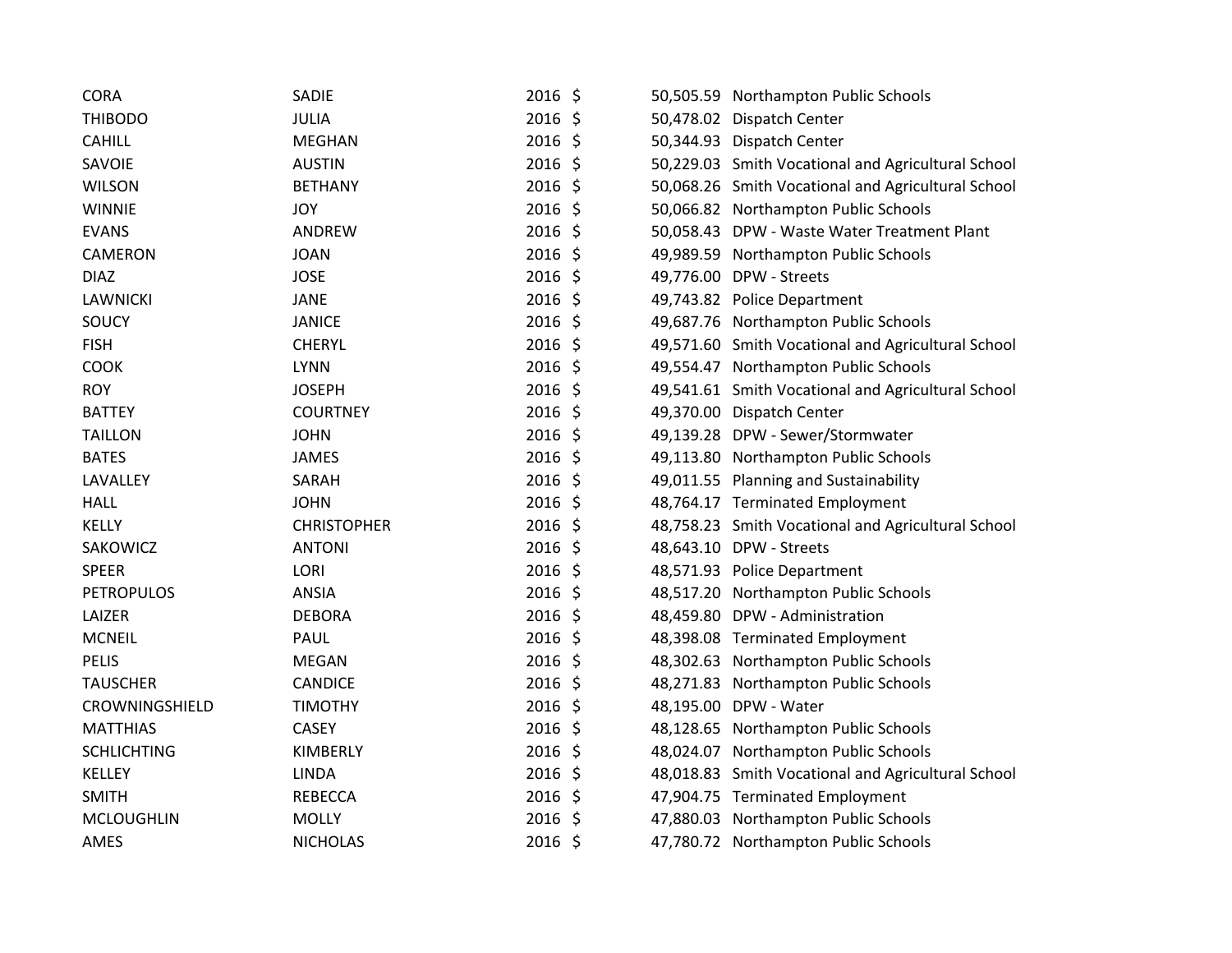| <b>WHALEN</b>     | <b>JEROMIE</b>     | 2016 \$   | 47,731.01 Northampton Public Schools               |
|-------------------|--------------------|-----------|----------------------------------------------------|
| <b>MASON</b>      | <b>CHRISTOPHER</b> | $2016$ \$ | 47,666.72 Central Services                         |
| <b>BYRNE</b>      | <b>JUSTIN</b>      | $2016$ \$ | 47,602.90 Information Technology                   |
| <b>CHAN</b>       | <b>MAGGIE</b>      | $2016$ \$ | 47,266.41 DPW - Engineering                        |
| YAGODZINSKI       | <b>TRAVIS</b>      | $2016$ \$ | 47,086.48 Northampton Public Schools               |
| <b>KLAES</b>      | <b>CATHERINE</b>   | $2016$ \$ | 47,000.49 Smith Vocational and Agricultural School |
| <b>FIALKY</b>     | <b>EMILY</b>       | $2016$ \$ | 46,998.51 Northampton Public Schools               |
| <b>FITZGERALD</b> | PAUL               | 2016 \$   | 46,957.41 Northampton Public Schools               |
| <b>CLARK</b>      | <b>JAMES</b>       | $2016$ \$ | 46,910.88 DPW - Streets                            |
| <b>BOROWSKI</b>   | <b>CHESTER</b>     | $2016$ \$ | 46,868.39 Northampton Public Schools               |
| <b>PILGER</b>     | AMY                | $2016$ \$ | 46,861.36 Northampton Public Schools               |
| <b>ELDRIDGE</b>   | LARRY              | $2016$ \$ | 46,791.66 Inspections                              |
| <b>BOU</b>        | ANGEL              | $2016$ \$ | 46,761.45 DPW - Streets                            |
| <b>KURTZ</b>      | <b>KATHRYN</b>     | 2016 \$   | 46,698.91 Northampton Public Schools               |
| PAREJA            | AMARU              | $2016$ \$ | 46,462.68 Northampton Public Schools               |
| <b>YUSKO</b>      | <b>BRIANA</b>      | $2016$ \$ | 46,460.14 Dispatch Center                          |
| <b>ERIKSEN</b>    | <b>HEIDE</b>       | $2016$ \$ | 46,373.18 Northampton Public Schools               |
| <b>SCOTT</b>      | <b>RICHARD</b>     | $2016$ \$ | 46,328.24 DPW - Streets                            |
| <b>CLARK</b>      | <b>THOMAS</b>      | $2016$ \$ | 46,175.52 Terminated Employment                    |
| <b>BARRETT</b>    | <b>JOSEPH</b>      | $2016$ \$ | 46,116.40 Northampton Public Schools               |
| <b>BUNCH</b>      | <b>ALLYSON</b>     | $2016$ \$ | 46,100.18 Northampton Public Schools               |
| LEBEAU            | AMY                | $2016$ \$ | 46,010.33 Northampton Public Schools               |
| <b>WASIUK</b>     | <b>DANIEL</b>      | $2016$ \$ | 45,984.16 Health Department                        |
| <b>PARKER</b>     | <b>PAMELA</b>      | $2016$ \$ | 45,647.36 Northampton Public Schools               |
| <b>CHURCH</b>     | <b>JONATHAN</b>    | $2016$ \$ | 45,611.82 DPW - Streets                            |
| <b>HOLDEN</b>     | <b>ASHLEY</b>      | $2016$ \$ | 45,574.92 Smith Vocational and Agricultural School |
| <b>DIEMAND</b>    | MICHAEL            | $2016$ \$ | 45,536.28 Central Services                         |
| <b>FORBES</b>     | <b>FRANK</b>       | $2016$ \$ | 45,454.89 Information Technology                   |
| <b>MIDURA</b>     | <b>MARY</b>        | $2016$ \$ | 45,364.21 Police Department                        |
| SULLIVAN          | SUSAN              | $2016$ \$ | 45,343.86 Northampton Public Schools               |
| <b>HUTCHINSON</b> | <b>BRUCE</b>       | $2016$ \$ | 45,254.46 DPW - Sewer/Stormwater                   |
| <b>KEOUGH</b>     | KATHLEEN           | $2016$ \$ | 45,158.26 Northampton Public Schools               |
| <b>BUTLER</b>     | <b>KATHERINE</b>   | $2016$ \$ | 45,127.12 Northampton Public Schools               |
| SHEEHAN           | PAULA              | $2016$ \$ | 44,942.00 Northampton Public Schools               |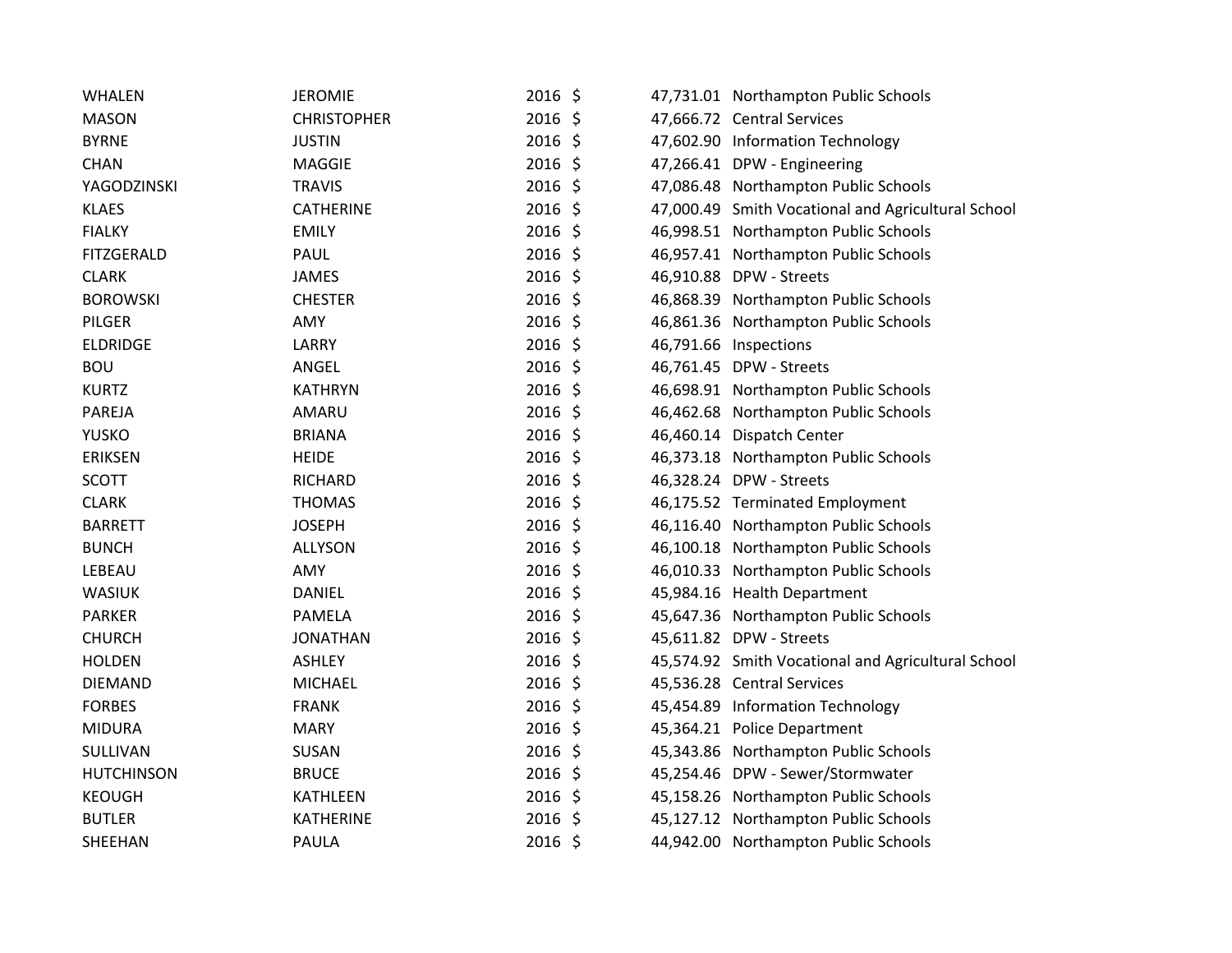| <b>SNAPE</b>     | <b>KEITH</b>    | $2016$ \$ | 44,841.85 DPW - Water                              |
|------------------|-----------------|-----------|----------------------------------------------------|
| LAWRENCE         | <b>DONNA</b>    | 2016 \$   | 44,743.63 Northampton Public Schools               |
| <b>SCOTT</b>     | <b>KYLE</b>     | 2016 \$   | 44,610.62 Inspections                              |
| <b>BAGDON</b>    | <b>BRIAN</b>    | 2016 \$   | 44,593.66 Northampton Public Schools               |
| <b>DARLING</b>   | <b>JEFFREY</b>  | $2016$ \$ | 44,510.26 Northampton Public Schools               |
| <b>MINTON</b>    | <b>REBECCA</b>  | 2016 \$   | 44,437.06 Northampton Public Schools               |
| <b>RAUCHER</b>   | <b>TRINA</b>    | 2016 \$   | 44,402.18 Northampton Public Schools               |
| <b>BENTON</b>    | <b>MAUREEN</b>  | 2016 \$   | 44,394.39 Northampton Public Schools               |
| <b>HICKS</b>     | <b>KEITH</b>    | 2016 \$   | 44,338.93 Smith Vocational and Agricultural School |
| <b>YUSKO</b>     | <b>TERRY</b>    | 2016 \$   | 44,298.39 DPW - Streets                            |
| <b>FONTAINE</b>  | <b>KATE</b>     | 2016 \$   | 44,290.18 Northampton Public Schools               |
| <b>BONILLA</b>   | <b>LUIS</b>     | 2016 \$   | 44,243.65 Smith Vocational and Agricultural School |
| <b>KLEPACKI</b>  | <b>MARY</b>     | 2016 \$   | 44,237.19 Smith Vocational and Agricultural School |
| O'DONNELL        | <b>MAUREEN</b>  | 2016 \$   | 44,222.20 Police Department                        |
| O'SHEPA          | LAURIE          | 2016 \$   | 44,148.73 Northampton Public Schools               |
| <b>KOWAL</b>     | <b>DANIELLE</b> | 2016 \$   | 44,137.77 Northampton Public Schools               |
| <b>PODEL</b>     | <b>JENNIFER</b> | 2016 \$   | 44,095.78 Northampton Public Schools               |
| <b>HOWE</b>      | <b>SHAYLA</b>   | $2016$ \$ | 44,059.57 Police Department                        |
| <b>WOJCICKI</b>  | <b>GARRETT</b>  | 2016 \$   | 44,022.90 Dispatch Center                          |
| <b>TWINING</b>   | <b>REBECCA</b>  | $2016$ \$ | 43,997.54 Veterans District                        |
| <b>BERENSON</b>  | <b>JODY</b>     | 2016 \$   | 43,906.07 Human Resources                          |
| <b>SAWICKI</b>   | <b>SEAN</b>     | $2016$ \$ | 43,688.31 Northampton Public Schools               |
| <b>VEGA</b>      | <b>MARIA</b>    | 2016 \$   | 43,657.66 Northampton Public Schools               |
| SAVARESE         | <b>MARY</b>     | 2016 \$   | 43,655.19 Northampton Public Schools               |
| LEON             | <b>CELENA</b>   | 2016 \$   | 43,650.15 Mayor's Office                           |
| <b>RYAN</b>      | <b>PHYLLIS</b>  | $2016$ \$ | 43,556.32 Northampton Public Schools               |
| <b>DEMETRION</b> | <b>NICHOLAS</b> | 2016 \$   | 43,554.58 Terminated Employment                    |
| <b>BISHOP</b>    | <b>ROGER</b>    | $2016$ \$ | 43,500.54 Northampton Public Schools               |
| <b>SISE</b>      | <b>NANCY</b>    | 2016 \$   | 43,413.55 Information Technology                   |
| <b>HARYASZ</b>   | <b>DANIEL</b>   | $2016$ \$ | 43,354.98 Northampton Public Schools               |
| SULLIVAN         | <b>JONATHAN</b> | 2016 \$   | 43,255.75 DPW - Streets                            |
| <b>CHANG</b>     | <b>THOMAS</b>   | $2016$ \$ | 43,169.76 Northampton Public Schools               |
| <b>DEVINE</b>    | <b>LAUREN</b>   | 2016 \$   | 43,153.62 Smith Vocational and Agricultural School |
| <b>PACHECO</b>   | <b>NORMAN</b>   | 2016 \$   | 43,095.66 Northampton Public Schools               |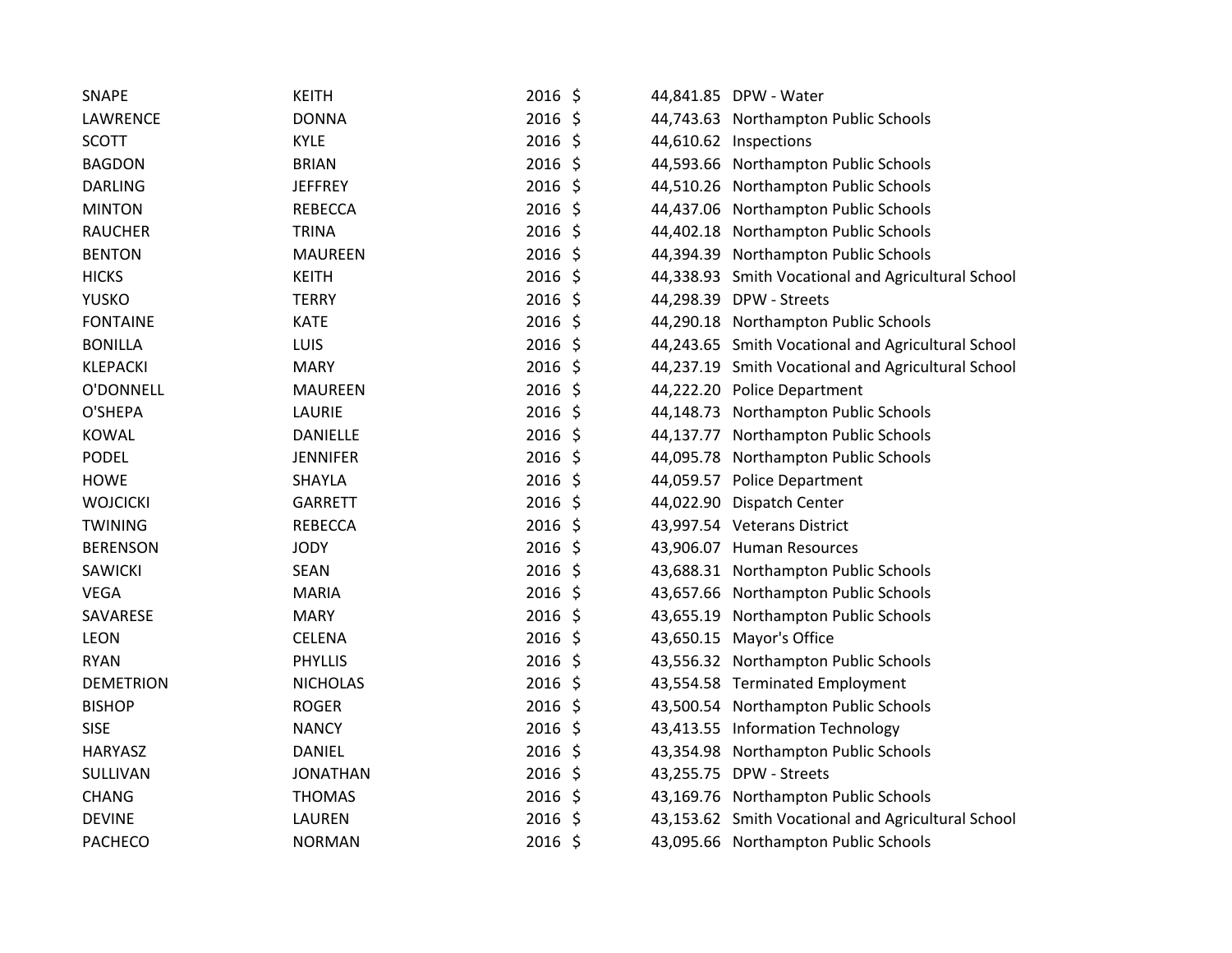| <b>FORRESTALL</b>  | <b>NANCI</b>     | 2016 \$   | 42,997.22 Treasurer/Collector's Office             |
|--------------------|------------------|-----------|----------------------------------------------------|
| <b>SULTANA</b>     | LAURA            | $2016$ \$ | 42,838.51 Northampton Public Schools               |
| <b>SHEA</b>        | <b>BRENDAN</b>   | $2016$ \$ | 42,737.46 DPW - Sewer/Stormwater                   |
| <b>PETERSON</b>    | <b>ELIZABETH</b> | $2016$ \$ | 42,699.29 Northampton Public Schools               |
| <b>RICHI</b>       | <b>MARY</b>      | 2016 \$   | 42,591.12 DPW - Administration                     |
| PINSONNEAULT       | <b>GREGORY</b>   | $2016$ \$ | 42,461.69 DPW - Streets                            |
| LIVELY             | <b>DAVID</b>     | $2016$ \$ | 42,368.27 Smith Vocational and Agricultural School |
| <b>CLARK</b>       | <b>JULIANNE</b>  | $2016$ \$ | 42,234.50 Northampton Public Schools               |
| RICHARD-HARRINGTON | <b>GABRIELLE</b> | $2016$ \$ | 42,171.20 Northampton Public Schools               |
| <b>MATRISHON</b>   | <b>SHARON</b>    | $2016$ \$ | 42,157.79 Northampton Public Schools               |
| <b>CHICKERING</b>  | <b>STACEY</b>    | $2016$ \$ | 42,136.13 Northampton Public Schools               |
| <b>RODRIGUEZ</b>   | <b>DAISY</b>     | $2016$ \$ | 42,111.68 Smith Vocational and Agricultural School |
| <b>GLEASON</b>     | <b>DAVID</b>     | $2016$ \$ | 42,046.11 Northampton Public Schools               |
| <b>EMERSON</b>     | <b>DANIEL</b>    | $2016$ \$ | 42,036.70 Terminated Employment                    |
| <b>STASIOWSKI</b>  | <b>GARY</b>      | $2016$ \$ | 42,007.21 DPW - Water                              |
| <b>CATUOGNO</b>    | <b>ANNE</b>      | $2016$ \$ | 41,915.65 Northampton Public Schools               |
| <b>MATLOCK</b>     | <b>ESTER</b>     | $2016$ \$ | 41,890.82 Northampton Public Schools               |
| <b>BOYLE</b>       | <b>BRIAN</b>     | $2016$ \$ | 41,806.46 Smith Vocational and Agricultural School |
| RIMANY             | <b>TASHA</b>     | $2016$ \$ | 41,566.74 Northampton Public Schools               |
| PELOTT             | <b>MATTHEW</b>   | $2016$ \$ | 41,559.84 DPW - Water                              |
| <b>CARON</b>       | <b>WILFRED</b>   | $2016$ \$ | 41,458.28 Northampton Public Schools               |
| SHAPLEIGH          | <b>KAREN</b>     | $2016$ \$ | 41,256.56 Northampton Public Schools               |
| <b>SAWICKI</b>     | <b>HEIDI</b>     | $2016$ \$ | 41,192.80 Auditor's Office                         |
| <b>GLEASON</b>     | <b>AIMEE</b>     | $2016$ \$ | 41,116.63 Northampton Public Schools               |
| <b>FRAIN</b>       | <b>GARY</b>      | $2016$ \$ | 41,068.71 DPW - Waste Water Treatment Plant        |
| <b>KENNICK</b>     | <b>STEVEN</b>    | $2016$ \$ | 41,067.68 DPW - Water                              |
| <b>CORBETT</b>     | <b>WILLIAM</b>   | 2016 \$   | 40,938.74 Northampton Public Schools               |
| <b>TOUSSAINT</b>   | <b>ERNIE</b>     | $2016$ \$ | 40,836.76 Northampton Public Schools               |
| <b>REJNIAK</b>     | <b>DEBRA</b>     | $2016$ \$ | 40,825.33 Northampton Public Schools               |
| <b>NACSIN</b>      | <b>REBECCA</b>   | $2016$ \$ | 40,810.59 Northampton Public Schools               |
| <b>WRIGHT</b>      | EILEEN           | $2016$ \$ | 40,714.37 Parks and Recreation Department          |
| <b>KACZENSKI</b>   | <b>BARBARA</b>   | $2016$ \$ | 40,714.36 Senior Services                          |
| <b>MALINOWSKI</b>  | <b>JAMES</b>     | $2016$ \$ | 40,684.38 Northampton Public Schools               |
| <b>HARRINGTON</b>  | <b>JARYN</b>     | 2016 \$   | 40,409.19 Smith Vocational and Agricultural School |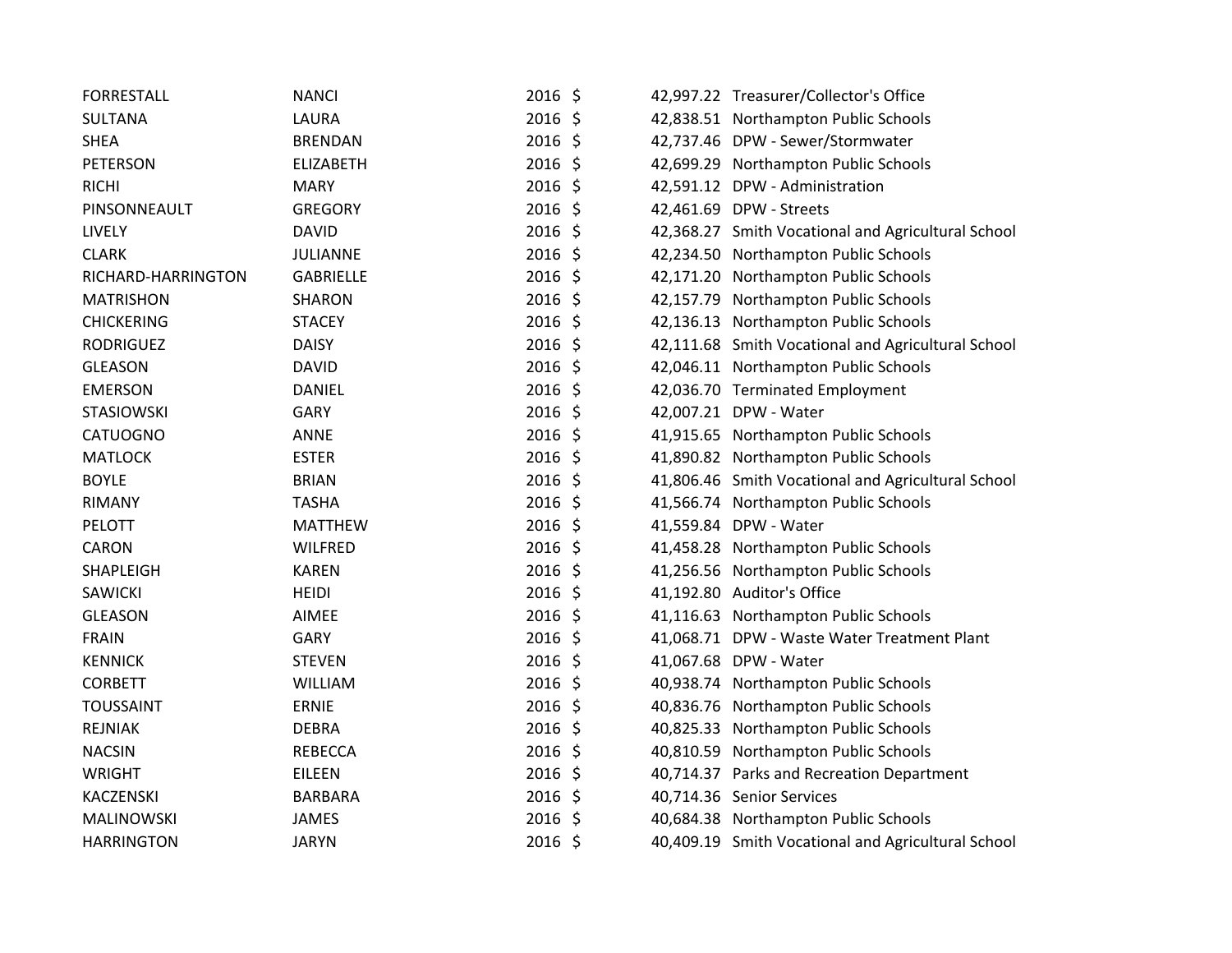| LANDERS-SCHRANZ    | <b>LINDA</b>     | 2016 \$   | 40,309.87 DPW - Administration                     |
|--------------------|------------------|-----------|----------------------------------------------------|
| <b>LAFOUNTAIN</b>  | <b>DANIEL</b>    | 2016 \$   | 40,124.70 DPW - Parks and Recreation               |
| <b>FREY</b>        | <b>JOHN</b>      | 2016 \$   | 40,119.93 Inspections                              |
| <b>BURKE</b>       | <b>KATIE</b>     | $2016$ \$ | 40,079.09 Northampton Public Schools               |
| <b>BAZAN</b>       | <b>JOSEPH</b>    | $2016$ \$ | 40,056.61 Northampton Public Schools               |
| <b>BOULEY</b>      | <b>HEATHER</b>   | 2016 \$   | 39,972.52 Smith Vocational and Agricultural School |
| <b>HENNINGER</b>   | <b>KIRA</b>      | $2016$ \$ | 39,808.91 Northampton Public Schools               |
| <b>GAUDREAU</b>    | <b>JULIE</b>     | 2016 \$   | 39,781.00 Police Department                        |
| <b>IRIZARRY</b>    | <b>ELSIE</b>     | $2016$ \$ | 39,760.90 Retirement Board                         |
| DE JASU            | <b>NORA</b>      | 2016 \$   | 39,668.61 Northampton Public Schools               |
| ZADWORNY           | <b>JOHN</b>      | 2016 \$   | 39,647.12 Northampton Public Schools               |
| <b>NOVAK</b>       | REBEKAH          | $2016$ \$ | 39,511.14 Terminated Employment                    |
| PAREJA             | <b>MEGAN</b>     | 2016 \$   | 39,265.22 Northampton Public Schools               |
| <b>BERAN</b>       | <b>CHRISTINE</b> | $2016$ \$ | 39,048.53 Smith Vocational and Agricultural School |
| <b>SCOTT</b>       | MARYELLEN        | 2016 \$   | 39,026.13 City Clerk's Office                      |
| <b>CORBETT</b>     | <b>TERRY</b>     | 2016 \$   | 38,933.00 Central Services                         |
| LAVALLEE           | <b>JESSICA</b>   | $2016$ \$ | 38,907.37 Northampton Public Schools               |
| <b>MEEHAN</b>      | <b>DUANE</b>     | 2016 \$   | 38,856.84 DPW - Streets                            |
| ARENA              | <b>MICHELLE</b>  | $2016$ \$ | 38,828.89 Northampton Public Schools               |
| <b>MATUSIEWICZ</b> | <b>ERICA</b>     | $2016$ \$ | 38,590.24 Human Resources                          |
| <b>RODRIGUES</b>   | <b>BRIAN</b>     | $2016$ \$ | 38,582.37 Northampton Public Schools               |
| <b>KUROSE</b>      | <b>JULIE</b>     | 2016 \$   | 38,460.67 Northampton Public Schools               |
| <b>TOWLER</b>      | <b>JENNIFER</b>  | 2016 \$   | 38,455.68 Northampton Public Schools               |
| <b>SLATTERY</b>    | <b>KIERAN</b>    | $2016$ \$ | 38,404.16 Northampton Public Schools               |
| PEQUIGNOT          | <b>MARY</b>      | 2016 \$   | 38,376.22 Treasurer/Collector's Office             |
| <b>DIHLMANN</b>    | <b>MICHELE</b>   | $2016$ \$ | 38,366.20 Senior Services                          |
| <b>JUDD</b>        | LAURA            | $2016$ \$ | 38,258.74 Northampton Public Schools               |
| <b>PARMENTER</b>   | <b>KRISTEN</b>   | 2016 \$   | 38,213.88 Treasurer/Collector's Office             |
| <b>CAHILLANE</b>   | <b>HEATHER</b>   | $2016$ \$ | 38,123.04 Senior Services                          |
| <b>STEWART</b>     | <b>REBECCA</b>   | 2016 \$   | 38,006.07 Northampton Public Schools               |
| LACASSE            | <b>MARK</b>      | $2016$ \$ | 37,984.21 Northampton Public Schools               |
| <b>DUNN</b>        | <b>MICHAEL</b>   | 2016 \$   | 37,983.15 DPW - Cemeteries                         |
| ZYSKOWSKI          | <b>JOHN</b>      | 2016 \$   | 37,956.08 Northampton Public Schools               |
| <b>PARSONS</b>     | <b>CINDY</b>     | 2016 \$   | 37,955.57 Treasurer/Collector's Office             |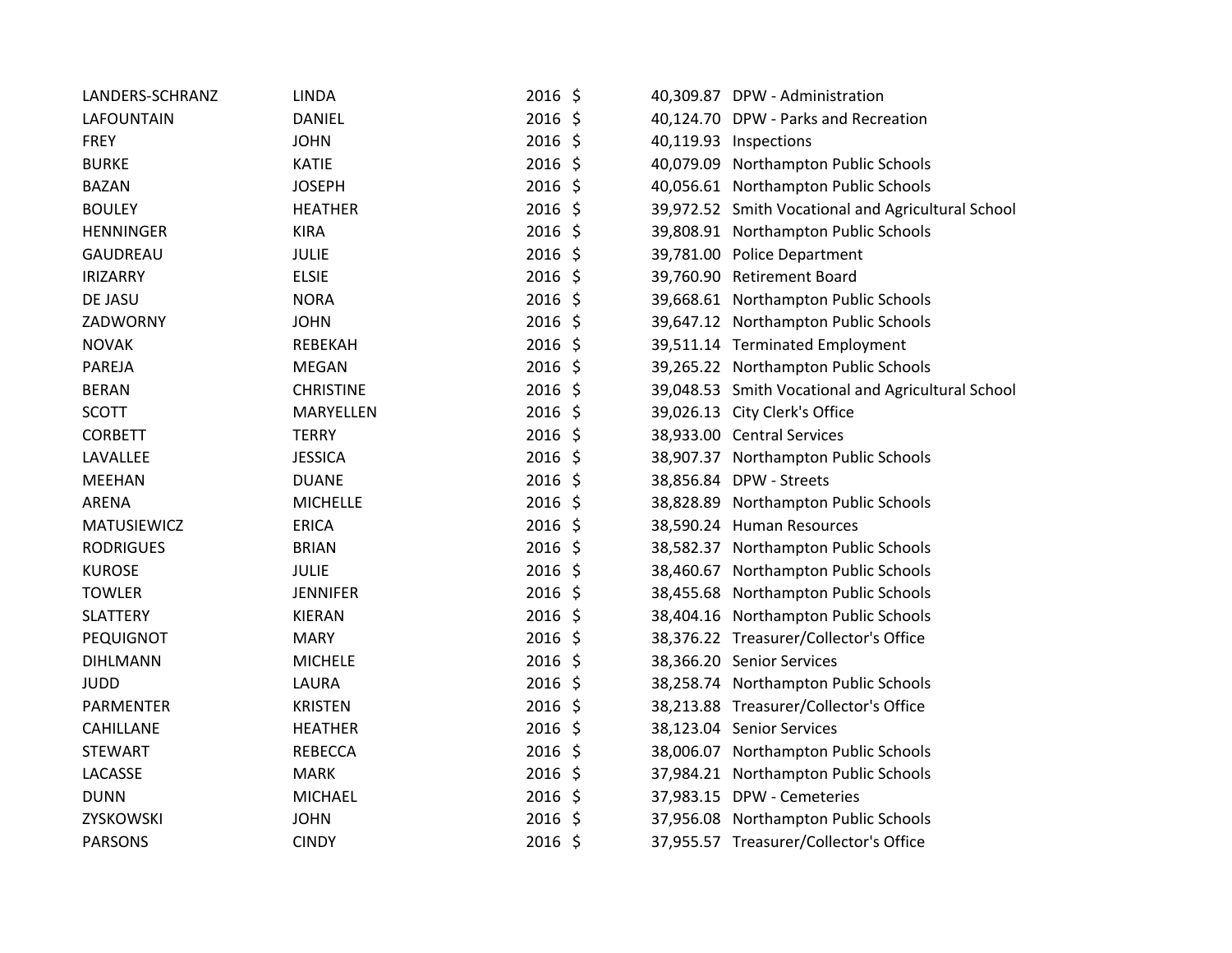| <b>DELISLE</b>       | <b>ALETA</b>     | $2016$ \$ |  | 37,955.55 Planning and Sustainability     |
|----------------------|------------------|-----------|--|-------------------------------------------|
| <b>LAPOINTE</b>      | <b>LINDA</b>     | $2016$ \$ |  | 37,955.55 Inspections                     |
| <b>RODRIGUEZ</b>     | <b>MILAGROS</b>  | 2016 \$   |  | 37,950.46 Northampton Public Schools      |
| LAGOY                | <b>BRANDON</b>   | $2016$ \$ |  | 37,858.98 Police Department               |
| <b>KOSTEK</b>        | <b>CHRISTINE</b> | $2016$ \$ |  | 37,831.19 Parks and Recreation Department |
| <b>HEON</b>          | <b>MADELINE</b>  | $2016$ \$ |  | 37,829.31 Treasurer/Collector's Office    |
| <b>GERYK</b>         | <b>THOMAS</b>    | $2016$ \$ |  | 37,740.38 Veterans District               |
| <b>BUZZEE</b>        | <b>BRADLEY</b>   | 2016 \$   |  | 37,630.23 Police Department               |
| <b>GARSTKA-OSLEY</b> | SAMUEL           | $2016$ \$ |  | 37,566.89 Central Services                |
| <b>BROWSKY</b>       | <b>MELISSA</b>   | $2016$ \$ |  | 37,462.90 Fire/Rescue Department          |
| <b>BARNES</b>        | <b>THOMAS</b>    | $2016$ \$ |  | 37,446.47 Northampton Public Schools      |
| <b>BENIGNO</b>       | <b>REBECCA</b>   | $2016$ \$ |  | 37,356.13 Northampton Public Schools      |
| <b>STEINBOCK</b>     | <b>LISA</b>      | $2016$ \$ |  | 37,280.01 Terminated Employment           |
| <b>TRUSHAW</b>       | ANDREW           | $2016$ \$ |  | 37,169.34 Police Department               |
| <b>SANTIAGO</b>      | SAMUEL           | $2016$ \$ |  | 37,139.59 Central Services                |
| SNAPE                | <b>BENJAMIN</b>  | $2016$ \$ |  | 37,041.61 Fire/Rescue Department          |
| <b>LAPOINTE</b>      | <b>JEREMY</b>    | $2016$ \$ |  | 36,825.35 DPW - Sewer/Stormwater          |
| <b>VOLPE</b>         | <b>DARLENE</b>   | $2016$ \$ |  | 36,784.23 Northampton Public Schools      |
| <b>WOJTOWICZ</b>     | <b>ROBERT</b>    | $2016$ \$ |  | 36,763.85 DPW - Cemeteries                |
| <b>GRUMOLI</b>       | <b>KYLE</b>      | $2016$ \$ |  | 36,674.45 Police Department               |
| SULLIVAN-CHIN        | <b>HONORA</b>    | $2016$ \$ |  | 36,514.29 Police Department               |
| CARROLL              | ERIN             | $2016$ \$ |  | 36,297.85 Parks and Recreation Department |
| <b>HALL</b>          | ZACHARY          | $2016$ \$ |  | 36,051.34 Police Department               |
| <b>FLYNN</b>         | <b>THERESA</b>   | $2016$ \$ |  | 36,005.72 Northampton Public Schools      |
| <b>SHERETTE</b>      | <b>CLYDE</b>     | $2016$ \$ |  | 35,980.82 Northampton Public Schools      |
| <b>LENNOX</b>        | <b>ANANDA</b>    | $2016$ \$ |  | 35,921.59 Northampton Public Schools      |
| <b>NASH</b>          | MARGARET         | $2016$ \$ |  | 35,888.77 Northampton Public Schools      |
| <b>KAPLOWITT</b>     | <b>BETH</b>      | $2016$ \$ |  | 35,840.24 DPW - Administration            |
| <b>DELANEY</b>       | <b>JENNIFER</b>  | $2016$ \$ |  | 35,683.76 Auditor's Office                |
| <b>DENNIS</b>        | <b>DONNA</b>     | $2016$ \$ |  | 35,576.23 Treasurer/Collector's Office    |
| <b>KOLODZIEJ</b>     | <b>GAYLE</b>     | $2016$ \$ |  | 35,544.33 City Clerk's Office             |
| <b>CHARPENTIER</b>   | <b>STACEY</b>    | 2016 \$   |  | 35,534.11 Northampton Public Schools      |
| <b>MILLET</b>        | ABEL             | $2016$ \$ |  | 35,528.80 Northampton Public Schools      |
| <b>RADKE</b>         | <b>MARY</b>      | 2016 \$   |  | 35,468.53 Northampton Public Schools      |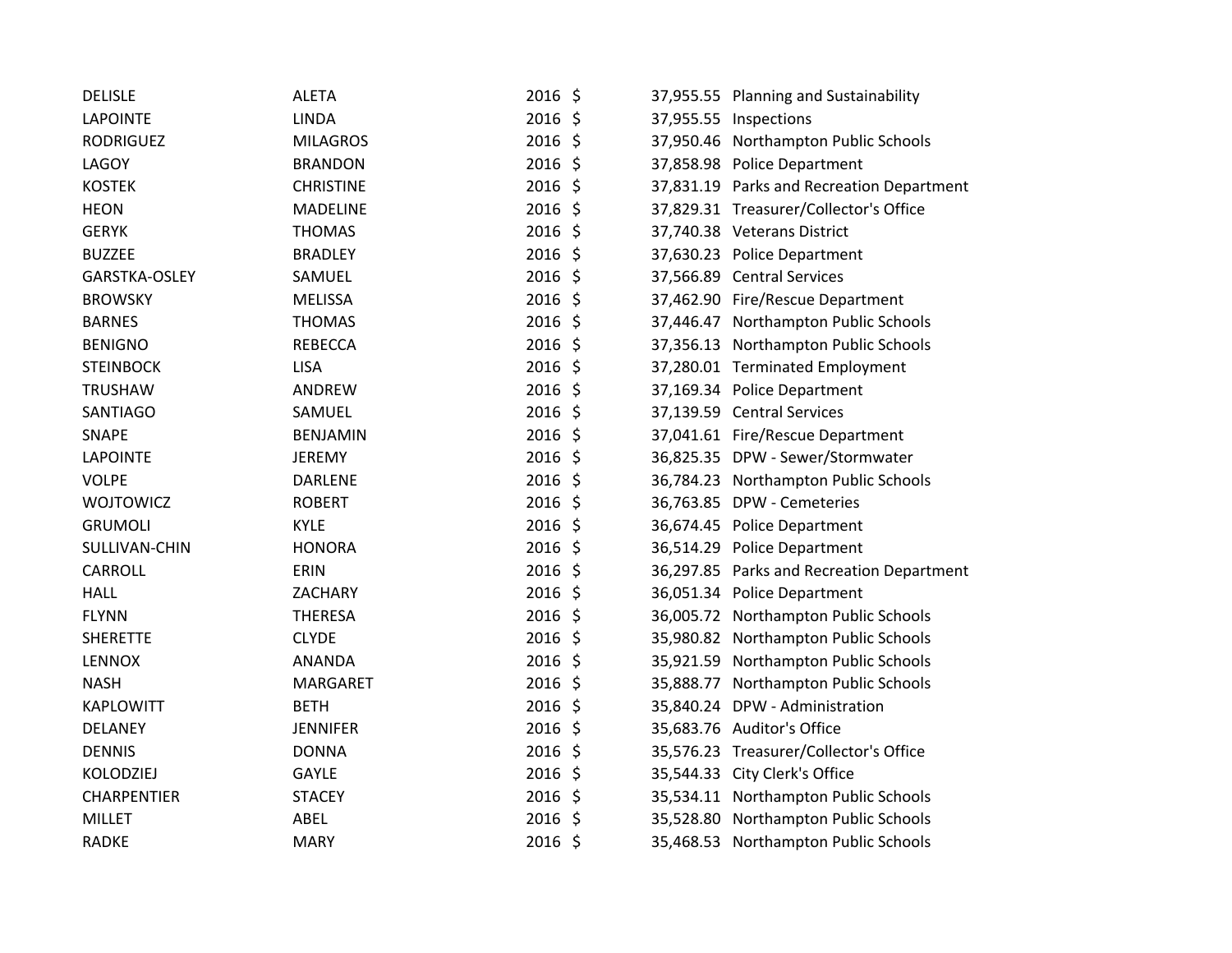| <b>ZIELENSKI</b>     | AMY                | 2016 \$   | 35,436.39 City Clerk's Office                      |
|----------------------|--------------------|-----------|----------------------------------------------------|
| <b>SWEENEY</b>       | <b>MICHAEL</b>     | $2016$ \$ | 35,390.93 Northampton Public Schools               |
| <b>WHITAKER</b>      | <b>CHRISTOPHER</b> | $2016$ \$ | 35,380.94 Smith Vocational and Agricultural School |
| <b>FENNESSEY</b>     | <b>PATRICK</b>     | $2016$ \$ | 35,020.76 Northampton Public Schools               |
| <b>MOORS</b>         | SUSAN              | $2016$ \$ | 34,953.76 Terminated Employment                    |
| ZADWORNY             | <b>JOSEPH</b>      | $2016$ \$ | 34,920.80 Northampton Public Schools               |
| LANGILL              | ALYSSA             | 2016 \$   | 34,892.96 Northampton Public Schools               |
| <b>GALLANT</b>       | <b>JACOB</b>       | $2016$ \$ | 34,887.31 Northampton Public Schools               |
| <b>MCCARTHY</b>      | <b>KEVIN</b>       | $2016$ \$ | 34,726.06 Northampton Public Schools               |
| <b>MOLNAR</b>        | <b>DAVID</b>       | $2016$ \$ | 34,563.00 Treasurer/Collector's Office             |
| <b>CARSON</b>        | KIMBERLY           | $2016$ \$ | 34,562.96 Inspections                              |
| <b>MAGUIRE</b>       | <b>JAMES</b>       | $2016$ \$ | 34,555.20 Northampton Public Schools               |
| <b>TERRY</b>         | <b>RENAE</b>       | $2016$ \$ | 34,479.43 Northampton Public Schools               |
| <b>MCDONALD</b>      | <b>BRITTANY</b>    | 2016 \$   | 34,419.30 Smith Vocational and Agricultural School |
| <b>BIENIA</b>        | <b>MICHELLE</b>    | $2016$ \$ | 34,388.10 Assessor's Office                        |
| <b>JIMENEZ</b>       | <b>JOSHUA</b>      | $2016$ \$ | 34,168.93 Northampton Public Schools               |
| <b>MATTHEWS</b>      | <b>BENJAMIN</b>    | $2016$ \$ | 34,150.75 Smith Vocational and Agricultural School |
| <b>ALLEN</b>         | <b>JUSTIN</b>      | $2016$ \$ | 34,132.96 DPW - Sewer/Stormwater                   |
| <b>BROOKS</b>        | <b>JOANNE</b>      | $2016$ \$ | 33,803.47 Senior Services                          |
| <b>RODRIGUEZ</b>     | <b>ROBERTO</b>     | $2016$ \$ | 33,711.38 Northampton Public Schools               |
| LONG                 | <b>CLIFFORD</b>    | $2016$ \$ | 33,652.53 Smith Vocational and Agricultural School |
| <b>BOSKI</b>         | JILL               | $2016$ \$ | 33,637.36 Northampton Public Schools               |
| SAKOWICZ             | <b>CATHERINE</b>   | $2016$ \$ | 33,499.39 DPW - Administration                     |
| <b>DION</b>          | <b>DANIEL</b>      | $2016$ \$ | 33,404.12 DPW - Water                              |
| SULLIVAN             | <b>MARGARET</b>    | $2016$ \$ | 33,400.80 Northampton Public Schools               |
| <b>KIES</b>          | <b>ROBERT</b>      | $2016$ \$ | 33,325.79 Central Services                         |
| <b>WESTON</b>        | <b>KATHLEEN</b>    | $2016$ \$ | 33,288.19 Terminated Employment                    |
| <b>CARR-MAL</b>      | <b>MICHELLE</b>    | $2016$ \$ | 33,214.95 Northampton Public Schools               |
| <b>ARMSTRONG</b>     | <b>PATRICIA</b>    | $2016$ \$ | 33,114.34 Northampton Public Schools               |
| PAPAGEORGE-DESROCHER | <b>ALAN</b>        | $2016$ \$ | 32,963.35 DPW - Streets                            |
| <b>BERLIN</b>        | <b>HEATHER</b>     | $2016$ \$ | 32,893.42 Northampton Public Schools               |
| <b>PEDROSA</b>       | <b>KELVIN</b>      | $2016$ \$ | 32,739.15 Northampton Public Schools               |
| <b>HOLDER</b>        | <b>AKARA</b>       | $2016$ \$ | 32,607.49 Terminated Employment                    |
| <b>BEAUPRE</b>       | <b>GEORGE</b>      | 2016 \$   | 32,476.91 Central Services                         |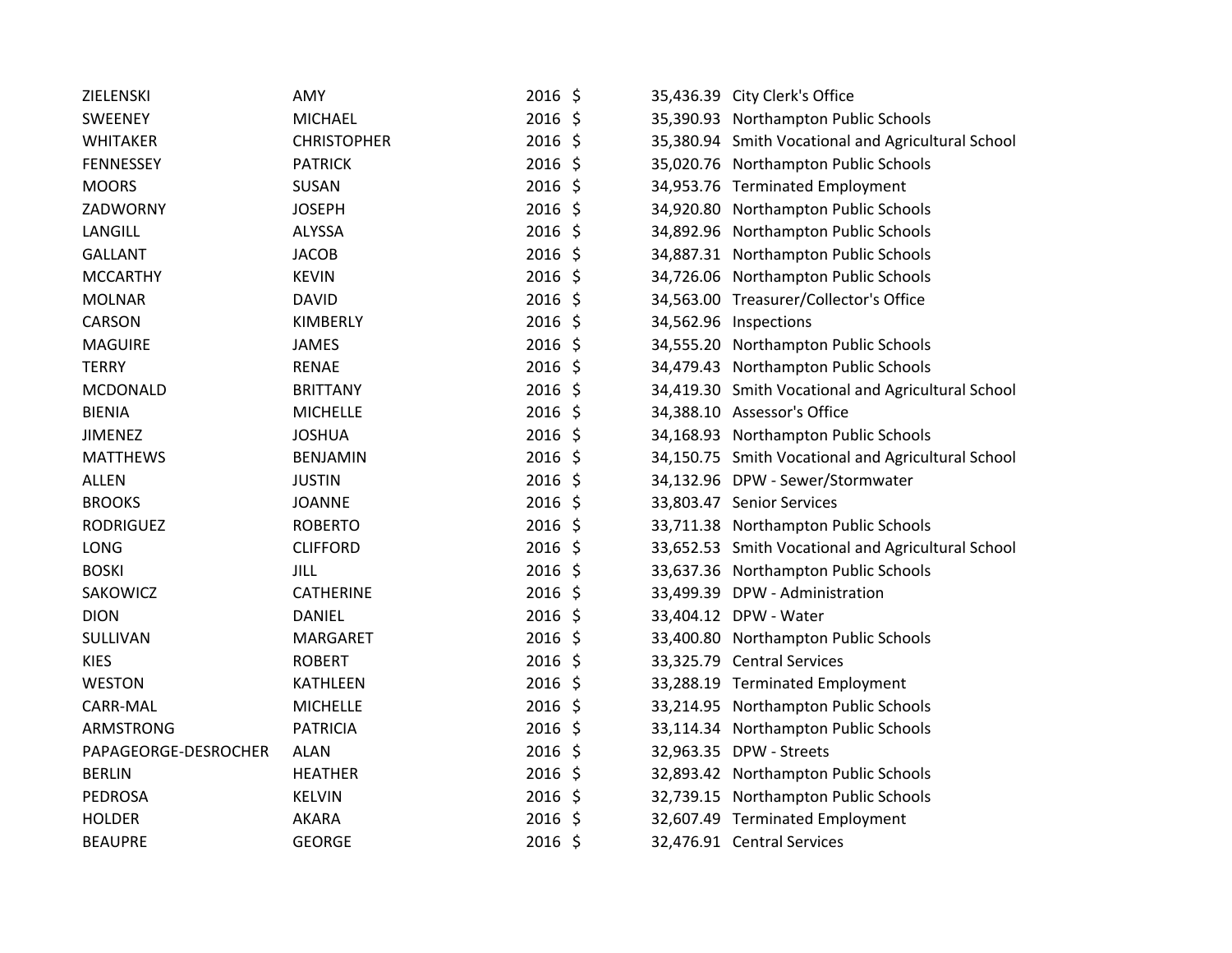| <b>MOLLY</b>      | $2016$ \$ | 32,386.80 Terminated Employment                    |
|-------------------|-----------|----------------------------------------------------|
| <b>JESSE</b>      | 2016 \$   | 32,353.22 Smith Vocational and Agricultural School |
| <b>ROGER</b>      | $2016$ \$ | 32,335.59 Northampton Public Schools               |
| <b>MARCIA</b>     | 2016 \$   | 32,323.91 Northampton Public Schools               |
| <b>CINDY</b>      | $2016$ \$ | 32,049.29 Northampton Public Schools               |
| <b>BRIGITTA</b>   | 2016 \$   | 31,948.56 Northampton Public Schools               |
| <b>BETH</b>       | 2016 \$   | 31,803.88 Northampton Public Schools               |
| <b>LIZZETTE</b>   | 2016 \$   | 31,614.81 Northampton Public Schools               |
| <b>MELISSA</b>    | 2016 \$   | 31,372.87 Health Department                        |
| <b>DIANA</b>      | 2016 \$   | 31,356.80 Northampton Public Schools               |
| <b>SHANNON</b>    | 2016 \$   | 30,969.98 Northampton Public Schools               |
| <b>JACQUELINE</b> | 2016 \$   | 30,925.11 Northampton Public Schools               |
| <b>SUSAN</b>      | 2016 \$   | 30,778.03 Northampton Public Schools               |
| <b>WILLIAM</b>    | 2016 \$   | 30,721.66 Northampton Public Schools               |
| <b>BENJAMIN</b>   | 2016 \$   | 30,665.20 Central Services                         |
| <b>STEPHANIE</b>  | 2016 \$   | 30,157.50 Northampton Public Schools               |
| <b>MICHAEL</b>    | 2016 \$   | 30,139.00 Northampton Public Schools               |
| <b>STEVEN</b>     | $2016$ \$ | 30,004.36 Arts and Culture                         |
| <b>TAMMY</b>      | 2016 \$   | 29,803.23 Central Services                         |
| <b>CONSTANTIN</b> | 2016 \$   | 29,740.59 Northampton Public Schools               |
| <b>TIMOTHY</b>    | 2016 \$   | 29,659.00 Assessor's Office                        |
| <b>LISA</b>       | $2016$ \$ | 29,642.24 Smith Vocational and Agricultural School |
| <b>DAVID</b>      | 2016 \$   | 29,564.36 Smith Vocational and Agricultural School |
| <b>JASON</b>      | 2016 \$   | 29,376.39 Northampton Public Schools               |
| <b>CLAUDIA</b>    | 2016 \$   | 29,080.04 Central Services                         |
| <b>CHESTER</b>    | $2016$ \$ | 28,990.08 Northampton Public Schools               |
| <b>CHAPIN</b>     | 2016 \$   | 28,863.78 Treasurer/Collector's Office             |
| <b>DONNA</b>      | $2016$ \$ | 28,781.05 Northampton Public Schools               |
| <b>CRYSTAL</b>    | $2016$ \$ | 28,754.72 Terminated Employment                    |
| <b>MAURA</b>      | $2016$ \$ | 28,674.25 Northampton Public Schools               |
| <b>AMANDA</b>     | 2016 \$   | 28,307.12 Northampton Public Schools               |
| <b>MICHAEL</b>    | $2016$ \$ | 28,296.46 Northampton Public Schools               |
| <b>MARY</b>       | 2016 \$   | 28,183.22 Northampton Public Schools               |
| <b>JANET</b>      | 2016 \$   | 27,975.10 Terminated Employment                    |
|                   |           |                                                    |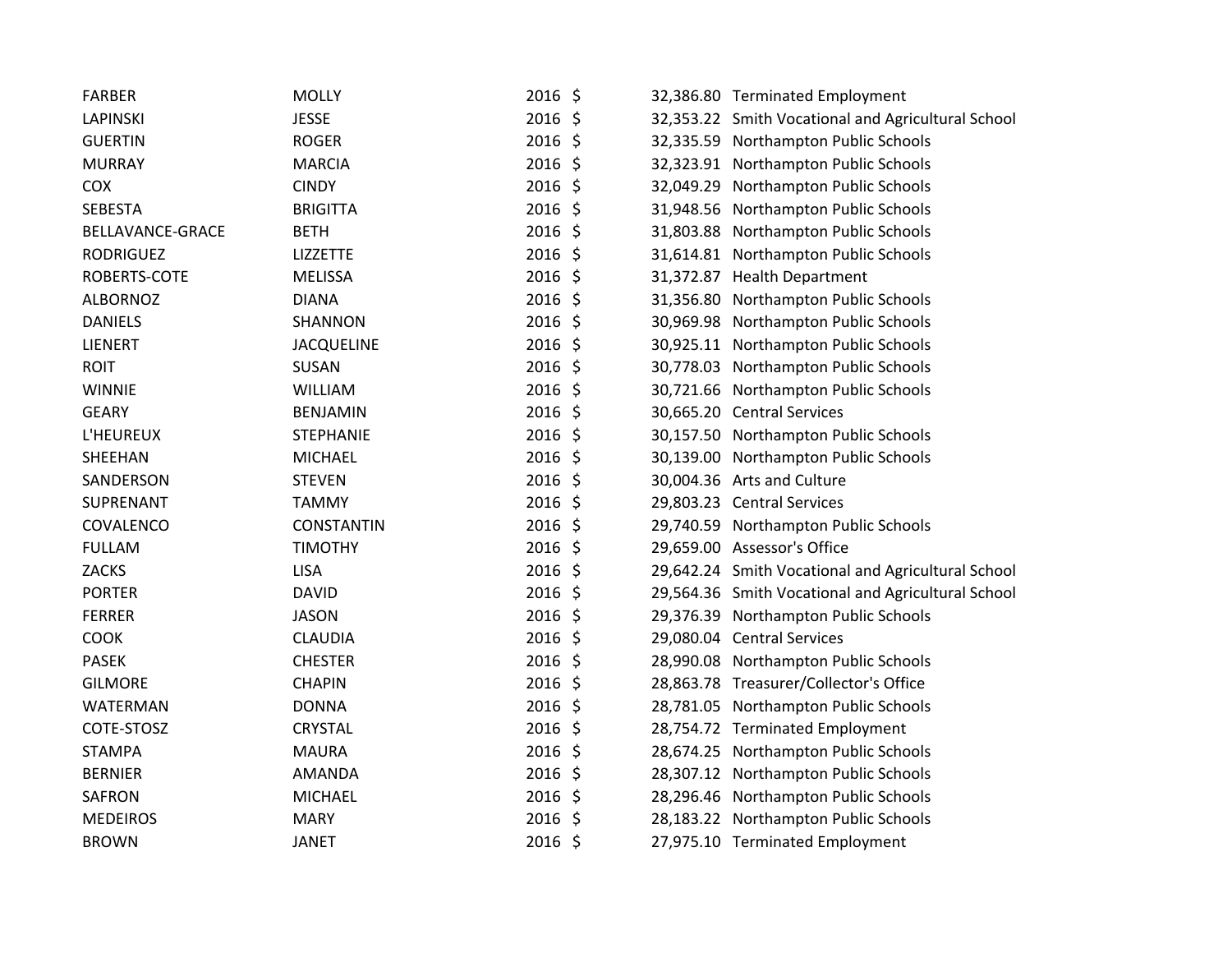| <b>MCCOY</b>     | <b>KATHLEEN</b>      | $2016$ \$ | 27,393.00 Northampton Public Schools               |
|------------------|----------------------|-----------|----------------------------------------------------|
| <b>KENNESON</b>  | <b>MONIQUE</b>       | 2016 \$   | 27,359.99 Terminated Employment                    |
| <b>GLEASON</b>   | <b>ALISON</b>        | 2016 \$   | 27,085.89 Northampton Public Schools               |
| <b>AGRESTI</b>   | <b>EMELIA</b>        | 2016 \$   | 27,030.09 Dispatch Center                          |
| PELOTT           | LAWRENCE             | 2016 \$   | 26,977.32 DPW - Parks and Recreation               |
| <b>WAITE</b>     | <b>SUSAN</b>         | 2016 \$   | 26,691.50 DPW - Solid Waste                        |
| <b>KINNER</b>    | <b>JODY</b>          | $2016$ \$ | 26,690.35 Northampton Public Schools               |
| <b>LAMPRON</b>   | <b>MELISSA</b>       | $2016$ \$ | 26,624.87 Senior Services                          |
| <b>GREENBURG</b> | <b>ADAM</b>          | 2016 \$   | 26,223.32 Northampton Public Schools               |
| LAZUK            | <b>ROBERT</b>        | 2016 \$   | 26,138.14 Northampton Public Schools               |
| <b>WOLF</b>      | <b>KELLY</b>         | 2016 \$   | 25,999.43 Smith Vocational and Agricultural School |
| <b>KINNER</b>    | <b>NANCY LEILANI</b> | $2016$ \$ | 25,960.71 Smith Vocational and Agricultural School |
| <b>BROWN</b>     | <b>CHRISTOPHER</b>   | 2016 \$   | 25,914.20 DPW - Water                              |
| <b>TOSSWILL</b>  | <b>PATRICIA</b>      | $2016$ \$ | 25,858.85 Northampton Public Schools               |
| SULLIVAN         | <b>KAREN</b>         | $2016$ \$ | 25,585.50 Northampton Public Schools               |
| CARROLL          | <b>STEPHEN</b>       | $2016$ \$ | 25,475.19 Smith Vocational and Agricultural School |
| <b>TOMPKINS</b>  | VALERIE              | 2016 \$   | 25,350.50 Northampton Public Schools               |
| <b>TAYLOR</b>    | <b>DONNA</b>         | 2016 \$   | 25,237.90 Northampton Public Schools               |
| <b>SCHMIDT</b>   | <b>KATHRYN</b>       | $2016$ \$ | 25,055.50 Northampton Public Schools               |
| <b>MARTEL</b>    | <b>CHARLENE</b>      | $2016$ \$ | 24,785.03 Northampton Public Schools               |
| <b>RUSSELL</b>   | <b>PATRICIA</b>      | 2016 \$   | 24,781.01 Northampton Public Schools               |
| <b>PION</b>      | <b>MARK</b>          | 2016 \$   | 24,773.91 Smith Vocational and Agricultural School |
| <b>TIRADO</b>    | <b>RUTH</b>          | $2016$ \$ | 24,733.27 Smith Vocational and Agricultural School |
| <b>PAUL</b>      | PEGGY                | $2016$ \$ | 24,681.79 Northampton Public Schools               |
| DI GERONIMO      | <b>TODD</b>          | $2016$ \$ | 24,617.67 Northampton Public Schools               |
| <b>MORIARTY</b>  | <b>DOROTHY</b>       | 2016 \$   | 24,569.35 Northampton Public Schools               |
| <b>WITKOS</b>    | <b>KAREN</b>         | $2016$ \$ | 24,491.79 Northampton Public Schools               |
| ZUBINI-WEISS     | <b>PATRICIA</b>      | $2016$ \$ | 24,368.52 Northampton Public Schools               |
| <b>DOLAN</b>     | <b>KATHLEEN</b>      | 2016 \$   | 24,289.00 Terminated Employment                    |
| <b>JOHNSON</b>   | <b>DEIRDRE</b>       | $2016$ \$ | 24,147.48 Northampton Public Schools               |
| LAMANNA          | <b>ERICA</b>         | 2016 \$   | 24,111.21 Northampton Public Schools               |
| <b>NATALE</b>    | <b>KATHERINE</b>     | $2016$ \$ | 24,110.31 Northampton Public Schools               |
| <b>MOSKAL</b>    | <b>CYNTHIA</b>       | 2016 \$   | 24,087.46 Northampton Public Schools               |
| SKUBISZEWSKI     | <b>MICHAEL</b>       | $2016$ \$ | 24,045.07 Northampton Public Schools               |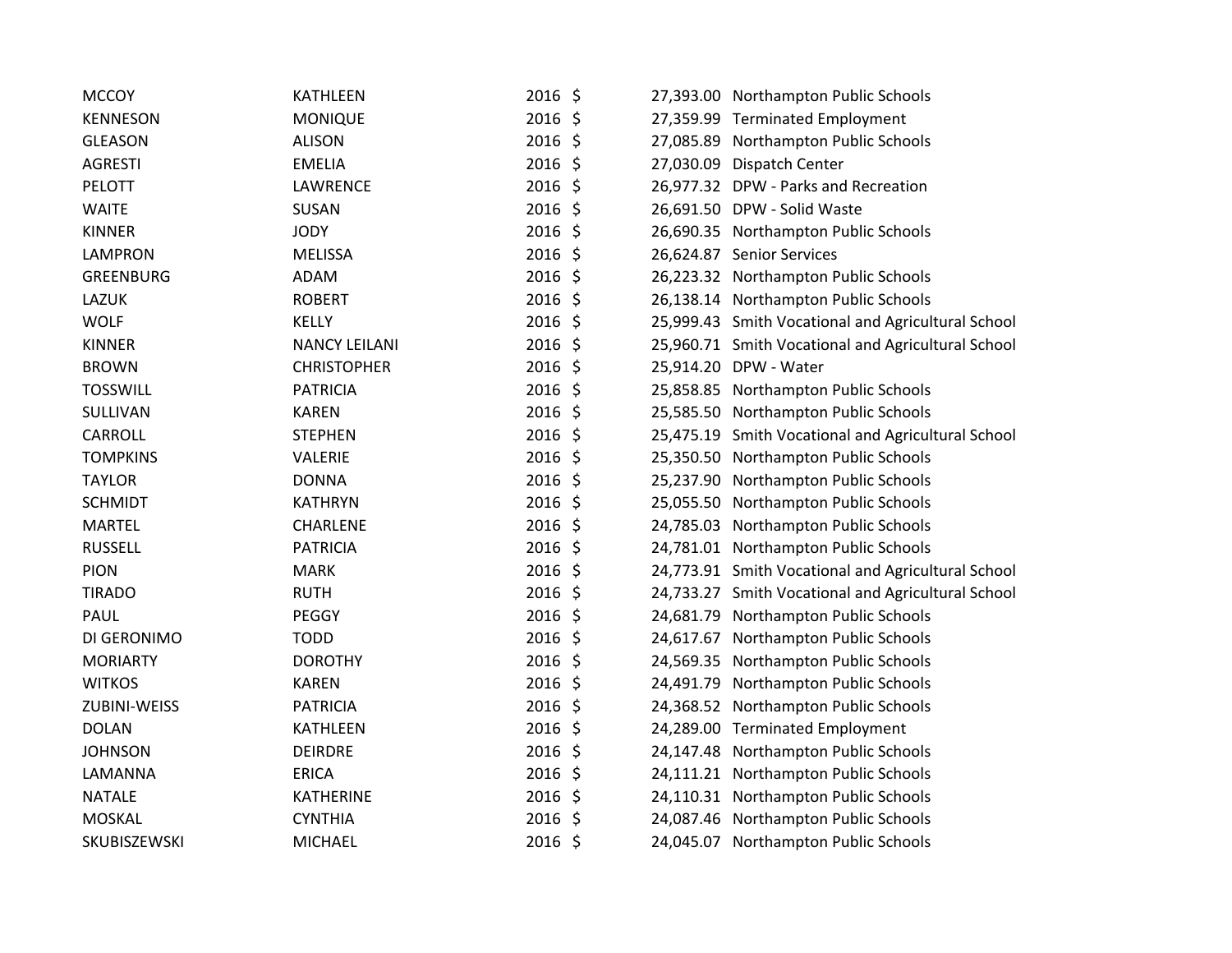| VANOUDENHOVE       | <b>LISA</b>     | 2016 \$   | 23,965.56 Northampton Public Schools               |
|--------------------|-----------------|-----------|----------------------------------------------------|
| <b>KEOUGH</b>      | KIMBERLY        | 2016 \$   | 23,928.05 Smith Vocational and Agricultural School |
| <b>BOMBARD</b>     | SANDRA          | 2016 \$   | 23,902.29 Northampton Public Schools               |
| LEWIS              | <b>SCOTT</b>    | $2016$ \$ | 23,886.56 DPW - Waste Water Treatment Plant        |
| <b>MCCARTHY</b>    | <b>KATHY</b>    | $2016$ \$ | 23,845.31 Northampton Public Schools               |
| <b>MARSHALL</b>    | <b>BARBARA</b>  | 2016 \$   | 23,795.26 Northampton Public Schools               |
| <b>VACHULA</b>     | LAURA           | 2016 \$   | 23,737.09 Northampton Public Schools               |
| <b>MARKS</b>       | <b>DAVID</b>    | 2016 \$   | 23,625.83 Northampton Public Schools               |
| SULLIVAN           | <b>GRIFFIN</b>  | $2016$ \$ | 23,555.13 Terminated Employment                    |
| <b>CINTRON</b>     | <b>HECTOR</b>   | 2016 \$   | 23,545.15 Northampton Public Schools               |
| <b>HALE</b>        | <b>TED</b>      | 2016 \$   | 23,543.50 Northampton Public Schools               |
| <b>HICKS</b>       | <b>JOB</b>      | 2016 \$   | 23,313.72 Terminated Employment                    |
| <b>PASTOR</b>      | <b>IRAIDA</b>   | 2016 \$   | 23,304.31 Northampton Public Schools               |
| <b>NORTONSMITH</b> | <b>GINA</b>     | 2016 \$   | 23,299.14 Northampton Public Schools               |
| <b>CARPENTER</b>   | <b>ANN</b>      | $2016$ \$ | 23,285.55 Northampton Public Schools               |
| <b>FLORES</b>      | <b>VIVIAN</b>   | 2016 \$   | 23,273.59 Northampton Public Schools               |
| SHAW               | <b>BEVERLY</b>  | 2016 \$   | 23,259.94 Northampton Public Schools               |
| <b>LASTOWSKI</b>   | <b>JOANNE</b>   | 2016 \$   | 23,244.16 Northampton Public Schools               |
| <b>JONES</b>       | PARMALEE        | $2016$ \$ | 23,229.29 Northampton Public Schools               |
| COLON              | <b>ELBA</b>     | 2016 \$   | 23,137.72 Northampton Public Schools               |
| ADAMS              | <b>LOREEN</b>   | $2016$ \$ | 23,119.32 Northampton Public Schools               |
| <b>PACHECO</b>     | SARAH           | 2016 \$   | 23,117.14 Northampton Public Schools               |
| <b>MORVIDELLI</b>  | <b>JOAN</b>     | 2016 \$   | 23,054.30 Northampton Public Schools               |
| SULLIVAN           | <b>DAWN</b>     | 2016 \$   | 23,053.96 Northampton Public Schools               |
| RIGANO-MURRAY      | <b>PAULA</b>    | 2016 \$   | 22,906.32 Northampton Public Schools               |
| <b>GREANEY</b>     | <b>HOWARD</b>   | $2016$ \$ | 22,901.74 Northampton Public Schools               |
| <b>TRUSAS</b>      | <b>LUCINDA</b>  | 2016 \$   | 22,900.49 Northampton Public Schools               |
| <b>RIVERA</b>      | <b>MARILYN</b>  | 2016 \$   | 22,857.04 Northampton Public Schools               |
| <b>REDDEN</b>      | <b>WANDA</b>    | $2016$ \$ | 22,749.69 Northampton Public Schools               |
| LEACH              | CARRIE          | 2016 \$   | 22,719.53 Northampton Public Schools               |
| <b>SMITH</b>       | <b>SCOTT</b>    | 2016 \$   | 22,702.02 Northampton Public Schools               |
| <b>JANIK</b>       | CONSTANCE       | 2016 \$   | 22,626.02 Northampton Public Schools               |
| <b>TETREAULT</b>   | <b>JENNIFER</b> | 2016 \$   | 22,609.56 Northampton Public Schools               |
| <b>BEDOYA</b>      | <b>REINA</b>    | 2016 \$   | 22,575.18 Northampton Public Schools               |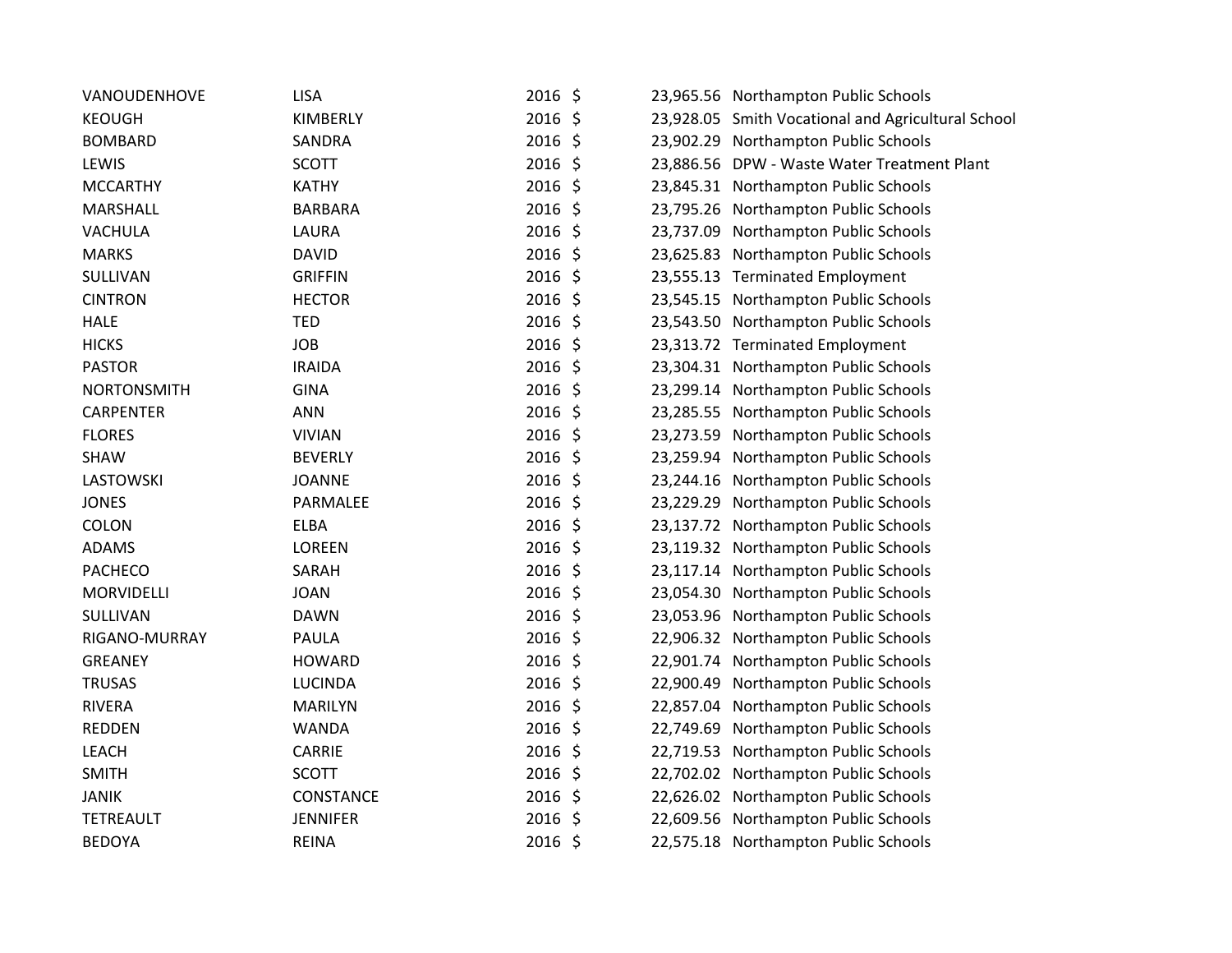| LAMAY               | <b>BARBARA</b>     | 2016 \$   | 22,515.81 Northampton Public Schools               |  |
|---------------------|--------------------|-----------|----------------------------------------------------|--|
| <b>REEVES</b>       | <b>JAYNE</b>       | 2016 \$   | 22,375.61 Northampton Public Schools               |  |
| <b>GREZZI-MULEA</b> | <b>MONICA</b>      | 2016 \$   | 22,253.63 Northampton Public Schools               |  |
| <b>RUSSELL</b>      | <b>WHITNEY</b>     | $2016$ \$ | 22,190.69 Northampton Public Schools               |  |
| <b>HOLMAN</b>       | <b>JOANN</b>       | $2016$ \$ | 22,062.94 Northampton Public Schools               |  |
| <b>BULL</b>         | <b>ELIZABETH</b>   | 2016 \$   | 22,039.74 Northampton Public Schools               |  |
| <b>MICHON</b>       | <b>CHERYL</b>      | 2016 \$   | 21,914.27 Northampton Public Schools               |  |
| <b>MUNSKA</b>       | <b>BARBARA</b>     | 2016 \$   | 21,895.24 Northampton Public Schools               |  |
| <b>CARTER</b>       | <b>DONNA</b>       | $2016$ \$ | 21,889.01 Smith Vocational and Agricultural School |  |
| RAMOS-HERNANDEZ     | ESMERALDA          | $2016$ \$ | 21,821.39 Northampton Public Schools               |  |
| <b>WHITTIER-LIU</b> | <b>LINDSAY</b>     | $2016$ \$ | 21,783.58 Northampton Public Schools               |  |
| <b>BRYANT</b>       | LAURA              | 2016 \$   | 21,706.22 Northampton Public Schools               |  |
| <b>AMADOR</b>       | <b>JESSICA</b>     | 2016 \$   | 21,701.31 Treasurer/Collector's Office             |  |
| <b>MILLS</b>        | <b>MEGAN</b>       | $2016$ \$ | 21,691.75 Smith Vocational and Agricultural School |  |
| ST. GEORGE          | <b>CHRISTOPHER</b> | $2016$ \$ | 21,652.39 Northampton Public Schools               |  |
| <b>GONZALEZ</b>     | <b>NILYA</b>       | 2016 \$   | 21,630.07 Northampton Public Schools               |  |
| <b>REOME</b>        | <b>ALICE</b>       | 2016 \$   | 21,240.12 Terminated Employment                    |  |
| <b>SMITH</b>        | <b>NICHOLAS</b>    | 2016 \$   | 21,207.37 Northampton Public Schools               |  |
| <b>HALE</b>         | <b>MICHAEL</b>     | $2016$ \$ | 21,034.08 Northampton Public Schools               |  |
| <b>BUTLER</b>       | <b>EMILY</b>       | 2016 \$   | 20,990.63 Smith Vocational and Agricultural School |  |
| <b>CONSTANTINE</b>  | <b>KELLY</b>       | $2016$ \$ | 20,839.73 Health Department                        |  |
| LIEBER              | <b>TAMMY</b>       | 2016 \$   | 20,756.31 Northampton Public Schools               |  |
| <b>SCHIPELLITE</b>  | <b>KAREN</b>       | 2016 \$   | 20,722.94 Northampton Public Schools               |  |
| <b>SPARKS</b>       | <b>DAVID</b>       | 2016 \$   | 20,703.98 Terminated Employment                    |  |
| YEAGER              | <b>MARISSA</b>     | 2016 \$   | 20,577.69 Northampton Public Schools               |  |
| <b>GERRY</b>        | <b>MANDARYN</b>    | $2016$ \$ | 20,573.30 Northampton Public Schools               |  |
| <b>GOSSELIN</b>     | <b>JEFFREY</b>     | 2016 \$   | 20,455.09 Northampton Public Schools               |  |
| DE LA VEGA          | <b>MARIA</b>       | 2016 \$   | 20,379.99 Northampton Public Schools               |  |
| <b>BAUMGARTEN</b>   | <b>BETHANN</b>     | $2016$ \$ | 20,239.14 Northampton Public Schools               |  |
| <b>QUINN</b>        | <b>ELIZABETH</b>   | 2016 \$   | 20,161.05 Northampton Public Schools               |  |
| <b>RICHARDS</b>     | <b>KATHY</b>       | $2016$ \$ | 20,111.99 Northampton Public Schools               |  |
| <b>MARTIN</b>       | <b>KELLY</b>       | 2016 \$   | 20,053.37 Northampton Public Schools               |  |
| SULLIVAN            | <b>ANDREA</b>      | $2016$ \$ | 20,047.35 Northampton Public Schools               |  |
| LAROCHE             | <b>MARGARET</b>    | 2016 \$   | 20,043.06 Northampton Public Schools               |  |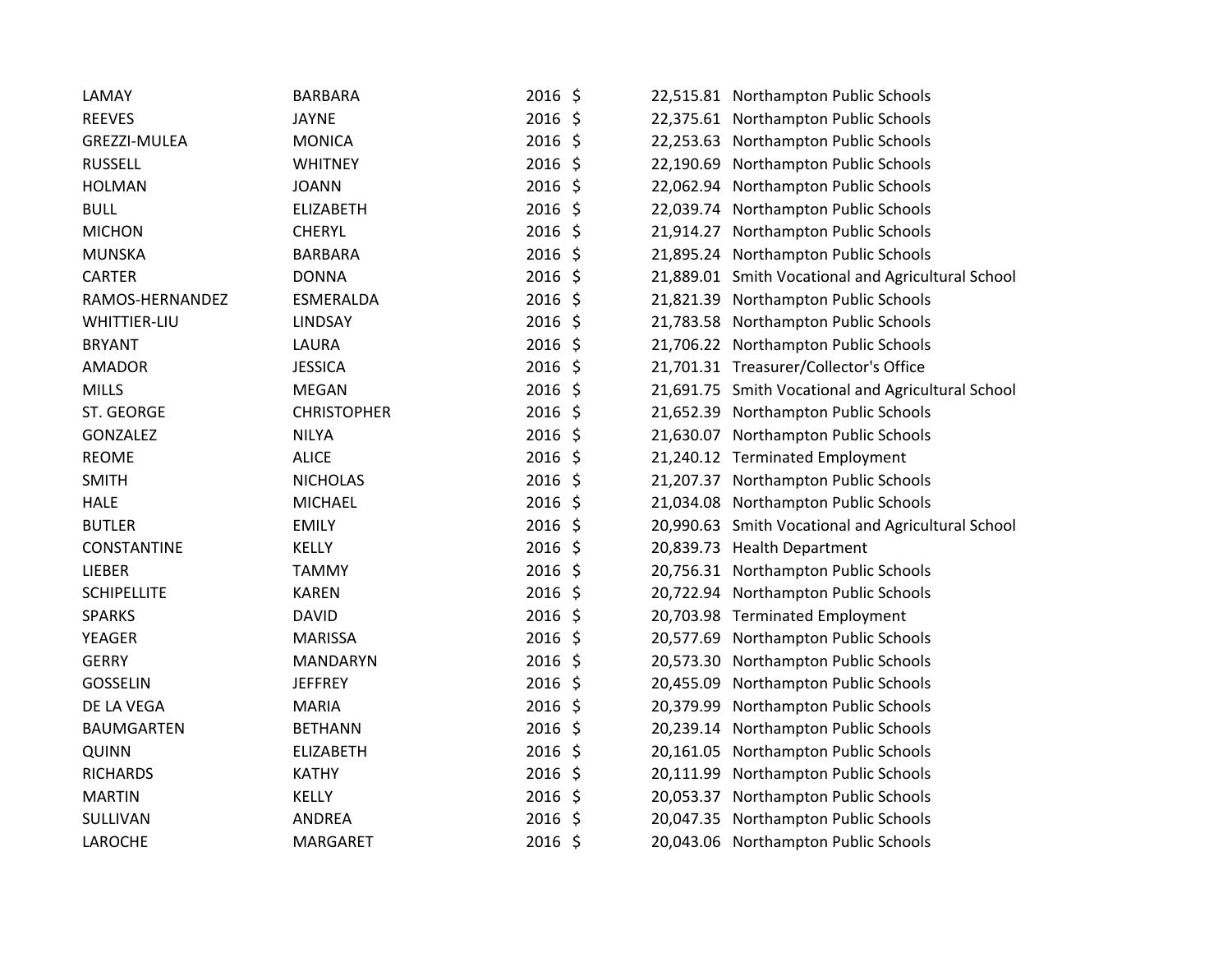| <b>BRAIDMAN</b>    | <b>KATHERINE</b> | 2016 \$   | 20,028.85 Northampton Public Schools               |
|--------------------|------------------|-----------|----------------------------------------------------|
| <b>CURTIS</b>      | <b>BRENDA</b>    | $2016$ \$ | 20,022.78 Central Services                         |
| <b>DAVIS</b>       | <b>PATRICK</b>   | 2016 \$   | 20,013.88 Fire/Rescue Department                   |
| <b>PISANO</b>      | <b>KRISTIN</b>   | 2016 \$   | 19,948.88 Northampton Public Schools               |
| LITTLEFIELD        | <b>JESSE</b>     | $2016$ \$ | 19,892.08 Terminated Employment                    |
| SANCHEZ            | <b>ARLENI</b>    | 2016 \$   | 19,887.41 Smith Vocational and Agricultural School |
| <b>JONES</b>       | <b>TOLLEY</b>    | $2016$ \$ | 19,877.43 Northampton Public Schools               |
| <b>JUDD</b>        | <b>PATRICIA</b>  | 2016 \$   | 19,873.58 Northampton Public Schools               |
| <b>RODRIGUEZ</b>   | <b>RICHARD</b>   | 2016 \$   | 19,822.24 Northampton Public Schools               |
| <b>FOURNIER</b>    | <b>DONALD</b>    | $2016$ \$ | 19,758.62 Police Department                        |
| AKAMATSU-GATSIK    | SARAH            | $2016$ \$ | 19,679.90 Northampton Public Schools               |
| <b>MCGRATH</b>     | <b>MEGAN</b>     | 2016 \$   | 19,664.46 Terminated Employment                    |
| <b>BIDUS</b>       | SARAH            | 2016 \$   | 19,622.07 Northampton Public Schools               |
| HAAS-HOOVEN        | ABIGAIL          | 2016 \$   | 19,576.52 Northampton Public Schools               |
| <b>FELDMAN</b>     | <b>ANNA</b>      | 2016 \$   | 19,539.61 Northampton Public Schools               |
| <b>MURPHY</b>      | <b>LUCAS</b>     | 2016 \$   | 19,464.16 Northampton Public Schools               |
| STANKIEWICZ        | <b>JOSEPH</b>    | 2016 \$   | 19,447.77 Northampton Public Schools               |
| DEGRANDPRE         | <b>PATRICIA</b>  | 2016 \$   | 19,301.42 Northampton Public Schools               |
| <b>JIMENEZ</b>     | <b>EMILY</b>     | $2016$ \$ | 19,170.46 Northampton Public Schools               |
| <b>DUMA</b>        | <b>SEAN</b>      | 2016 \$   | 19,092.42 Fire/Rescue Department                   |
| <b>URBANSKI</b>    | <b>MARTIN</b>    | $2016$ \$ | 19,063.48 Fire/Rescue Department                   |
| <b>BIGDA</b>       | ZACHARY          | 2016 \$   | 19,063.45 Fire/Rescue Department                   |
| <b>BAEZ TORRES</b> | <b>JESSICA</b>   | 2016 \$   | 19,062.79 Northampton Public Schools               |
| <b>JAROSZ</b>      | <b>DESIREE</b>   | $2016$ \$ | 19,009.97 Northampton Public Schools               |
| <b>ROMAN</b>       | <b>HELEN</b>     | 2016 \$   | 18,871.15 Northampton Public Schools               |
| <b>COLLINS</b>     | <b>CATHERINE</b> | 2016 \$   | 18,864.93 Northampton Public Schools               |
| <b>BROWN</b>       | <b>JEFFREY</b>   | 2016 \$   | 18,799.94 Police Department                        |
| <b>BURES</b>       | <b>ANNE</b>      | 2016 \$   | 18,683.14 Northampton Public Schools               |
| <b>TUDRYN</b>      | <b>KRISTINA</b>  | $2016$ \$ | 18,628.94 Northampton Public Schools               |
| <b>REIS</b>        | <b>KATELYN</b>   | $2016$ \$ | 18,592.41 Northampton Public Schools               |
| <b>CLAPP</b>       | MARGARET         | 2016 \$   | 18,575.50 Northampton Public Schools               |
| <b>LEVIT</b>       | <b>REBECCA</b>   | 2016 \$   | 18,420.16 Northampton Public Schools               |
| SAWULA             | <b>NICOLE</b>    | $2016$ \$ | 18,403.27 Dispatch Center                          |
| <b>BASHISTA</b>    | <b>VICTORIA</b>  | 2016 \$   | 18,317.40 Terminated Employment                    |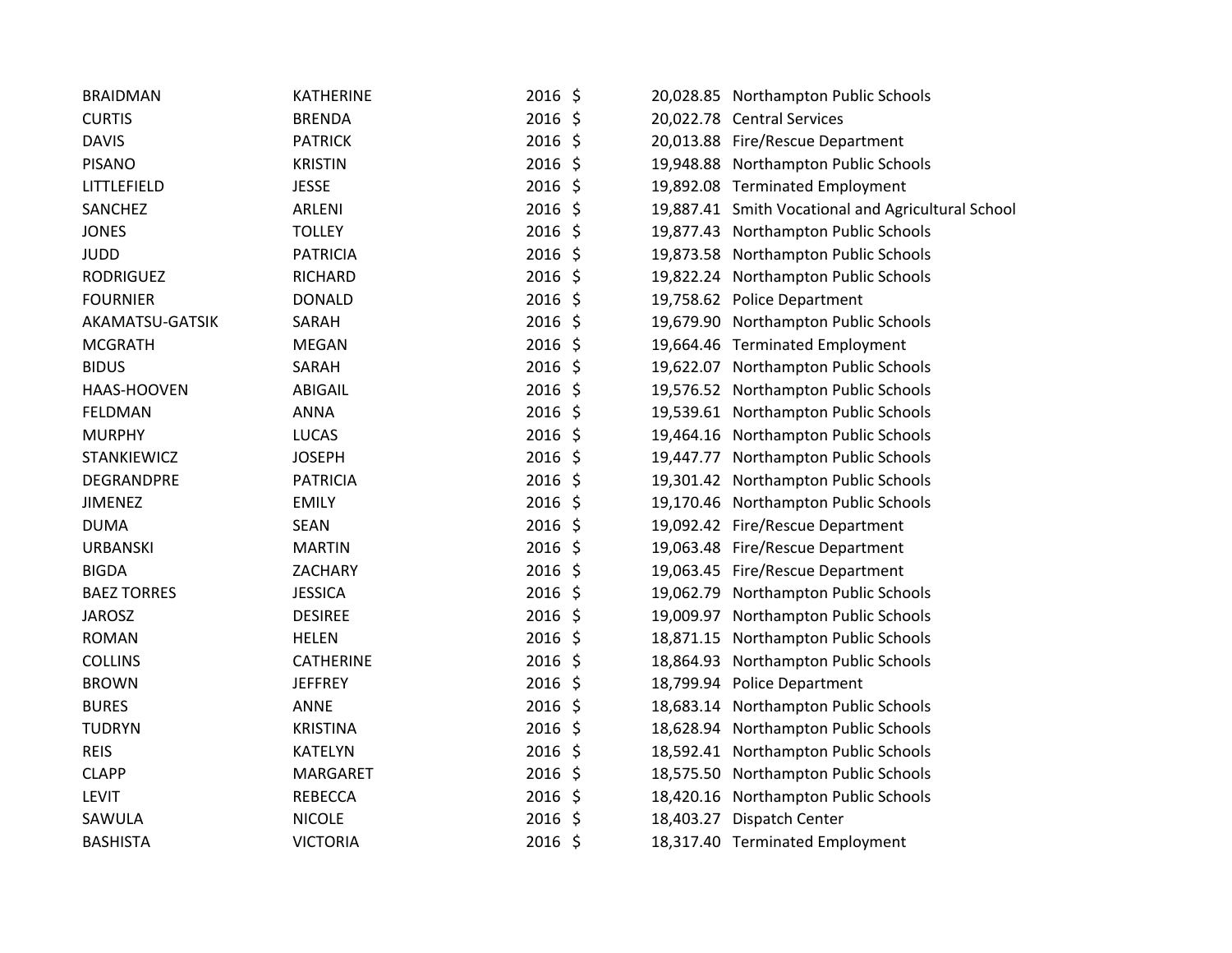| <b>WONG</b>        | <b>MARJORIE</b>  | 2016 \$   |                   |                                                    |
|--------------------|------------------|-----------|-------------------|----------------------------------------------------|
|                    |                  |           |                   | 18,315.71 Terminated Employment                    |
| <b>COMEAUX</b>     | <b>WILLIAM</b>   | 2016 \$   |                   | 18,204.92 Northampton Public Schools               |
| RAKASKA            | <b>BARBARA</b>   | $2016$ \$ |                   | 18,171.26 Northampton Public Schools               |
| LOPEZ              | CARMEN           | 2016 \$   |                   | 18,095.48 Terminated Employment                    |
| <b>SLEEPER</b>     | <b>MARGARET</b>  | 2016 \$   |                   | 18,049.91 Northampton Public Schools               |
| <b>NELSON</b>      | <b>KARYN</b>     | 2016 \$   |                   | 17,842.31 DPW - Engineering                        |
| LUENGO-GARRIDO     | <b>JAVIER</b>    | $2016$ \$ |                   | 17,835.47 Northampton Public Schools               |
| <b>COSTELLO</b>    | <b>RICHARD</b>   | 2016 \$   |                   | 17,822.05 DPW - Water                              |
| <b>DUNPHY</b>      | <b>DEBORAH</b>   | $2016$ \$ |                   | 17,703.98 Senior Services                          |
| <b>GLEASON</b>     | <b>TIMOTHY</b>   | 2016 \$   |                   | 17,669.92 Northampton Public Schools               |
| <b>HALLORAN</b>    | SARAH            | 2016 \$   |                   | 17,329.87 Northampton Public Schools               |
| SAMOLEWICZ         | <b>ANNA</b>      | $2016$ \$ |                   | 17,307.94 Northampton Public Schools               |
| <b>RUIZ</b>        | <b>JAIRO</b>     | $2016$ \$ |                   | 17,256.52 DPW - Sewer/Stormwater                   |
| <b>MOORE</b>       | <b>BENJAMIN</b>  | $2016$ \$ |                   | 17,136.73 Central Services                         |
| <b>YURKO</b>       | ANDREA           | $2016$ \$ |                   | 17,067.49 Northampton Public Schools               |
| <b>BOYD</b>        | <b>CHARLES</b>   | $2016$ \$ |                   | 16,972.56 Smith Vocational and Agricultural School |
| <b>HOBERT</b>      | <b>ELIZA</b>     | $2016$ \$ |                   | 16,846.62 Terminated Employment                    |
| <b>DIHLMANN</b>    | <b>BARBARA</b>   | 2016 \$   |                   | 16,832.20 Northampton Public Schools               |
| <b>MURRAY</b>      | <b>ADELINE</b>   | 2016 \$   | 16,824.00 Retiree |                                                    |
| <b>REOPEL</b>      | <b>MICHELE</b>   | $2016$ \$ |                   | 16,717.44 Terminated Employment                    |
| <b>DOURMASHKIN</b> | <b>CYNTHIA</b>   | 2016 \$   |                   | 16,595.30 Northampton Public Schools               |
| <b>YODER</b>       | <b>RUBY</b>      | 2016 \$   |                   | 16,516.78 Terminated Employment                    |
| <b>DEWITT</b>      | SHARON           | 2016 \$   |                   | 16,509.35 Northampton Public Schools               |
| <b>FLYNN</b>       | <b>SCOTT</b>     | $2016$ \$ |                   | 16,325.89 Terminated Employment                    |
| <b>BRACKINS</b>    | <b>EMILY</b>     | 2016 \$   |                   | 16,260.30 Northampton Public Schools               |
| LASCALEIA          | <b>DONNA</b>     | $2016$ \$ |                   | 16,243.85 DPW - Administration                     |
| <b>VELEZ</b>       | KIMBERLY         | 2016 \$   |                   | 16,106.46 Smith Vocational and Agricultural School |
| <b>FOURNIER</b>    | <b>JESSI</b>     | $2016$ \$ |                   | 16,017.91 Northampton Public Schools               |
| <b>KLEEBERG</b>    | <b>BETHANY</b>   | 2016 \$   |                   | 15,866.65 Smith Vocational and Agricultural School |
| <b>CONNELL</b>     | <b>KATHLEEN</b>  | $2016$ \$ |                   | 15,853.60 Northampton Public Schools               |
| <b>GHAZEY</b>      | <b>HOLLY</b>     | 2016 \$   |                   | 15,828.55 Northampton Public Schools               |
| <b>PORTER</b>      | <b>STEFFI</b>    | $2016$ \$ |                   | 15,740.85 Terminated Employment                    |
| <b>CHARTIER</b>    | <b>SHEILA</b>    | 2016 \$   |                   | 15,694.83 Northampton Public Schools               |
| <b>TILEY</b>       | <b>ELIZABETH</b> | 2016 \$   |                   | 15,604.40 Smith Vocational and Agricultural School |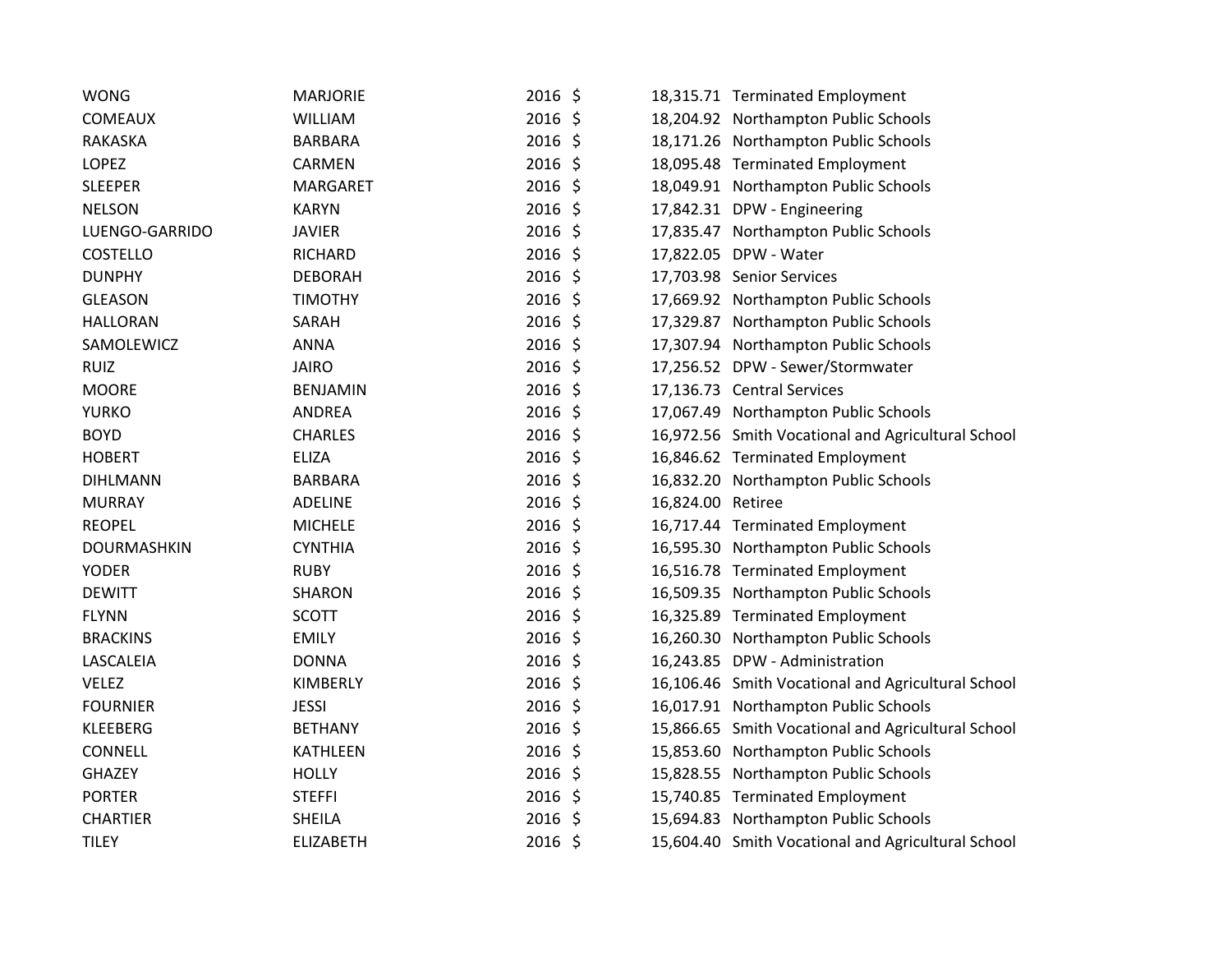| <b>PHENG</b>      | <b>TOLAREASEY</b> | 2016 \$   |                   | 15,593.39 Northampton Public Schools               |
|-------------------|-------------------|-----------|-------------------|----------------------------------------------------|
| SANTIAGO          | SAMUEL            | $2016$ \$ |                   | 15,545.06 Northampton Public Schools               |
| <b>KADZIK</b>     | <b>CHRISTINA</b>  | 2016 \$   |                   | 15,541.03 Northampton Public Schools               |
| <b>SMITH</b>      | <b>MARILYN</b>    | 2016 \$   |                   | 15,504.77 Northampton Public Schools               |
| SANTONI           | <b>LINDA</b>      | $2016$ \$ |                   | 15,487.22 Northampton Public Schools               |
| <b>HUTCHINS</b>   | AMY               | 2016 \$   |                   | 15,472.34 Terminated Employment                    |
| <b>MCGRATH</b>    | <b>PATRICIA</b>   | 2016 \$   |                   | 15,328.00 Northampton Public Schools               |
| <b>RAUCHER</b>    | <b>TAYLOR</b>     | 2016 \$   |                   | 15,108.52 Treasurer/Collector's Office             |
| <b>COTE</b>       | <b>THOMAS</b>     | 2016 \$   |                   | 14,967.89 Treasurer/Collector's Office             |
| <b>COTTON</b>     | <b>TIMOTHY</b>    | 2016 \$   |                   | 14,718.75 Smith Vocational and Agricultural School |
| ANDERSON          | <b>JULIE</b>      | $2016$ \$ |                   | 14,645.95 Northampton Public Schools               |
| O'BRIEN           | <b>JOHN</b>       | $2016$ \$ |                   | 14,569.83 Northampton Public Schools               |
| GALDAMEZ          | <b>KATHERINE</b>  | 2016 \$   |                   | 14,536.34 Northampton Public Schools               |
| <b>LIVERNOIS</b>  | EILEEN            | $2016$ \$ |                   | 14,442.83 Northampton Public Schools               |
| <b>CLAPP</b>      | <b>ROGER</b>      | 2016 \$   |                   | 14,412.29 Northampton Public Schools               |
| <b>CONNOR</b>     | <b>JAMIE</b>      | 2016 \$   |                   | 14,325.91 Northampton Public Schools               |
| ZUCHOWSKI         | <b>DEBORAH</b>    | 2016 \$   |                   | 14,206.72 Northampton Public Schools               |
| <b>COYLE</b>      | <b>BRENDA</b>     | 2016 \$   |                   | 14,007.57 Northampton Public Schools               |
| <b>NORMAND</b>    | <b>CATHLEEN</b>   | 2016 \$   |                   | 13,982.10 Terminated Employment                    |
| <b>MORIN</b>      | <b>BARBARA</b>    | $2016$ \$ |                   | 13,915.48 Northampton Public Schools               |
| <b>STONE</b>      | ABIGAIL           | 2016 \$   |                   | 13,897.72 Northampton Public Schools               |
| <b>WYCKOFF</b>    | <b>KATHLEEN</b>   | 2016 \$   |                   | 13,846.45 Northampton Public Schools               |
| <b>MICHAEL</b>    | <b>MELISSA</b>    | $2016$ \$ |                   | 13,808.59 Northampton Public Schools               |
| <b>MATTEIS</b>    | <b>RACHEL</b>     | 2016 \$   |                   | 13,532.04 Northampton Public Schools               |
| <b>FOGEL</b>      | <b>ALEX</b>       | $2016$ \$ |                   | 13,415.53 Northampton Public Schools               |
| <b>PEASE</b>      | <b>CARA</b>       | $2016$ \$ |                   | 13,199.02 Treasurer/Collector's Office             |
| PATENAUDE         | <b>MICHAEL</b>    | $2016$ \$ |                   | 13,056.50 Police Department                        |
| <b>WILLARD</b>    | <b>THOMAS</b>     | 2016 \$   |                   | 12,927.92 Central Services                         |
| <b>GAZZILLO</b>   | CAROLYN           | $2016$ \$ |                   | 12,826.07 Terminated Employment                    |
| <b>SCHABACKER</b> | <b>DAWN</b>       | $2016$ \$ |                   | 12,728.12 Terminated Employment                    |
| LAVALLEE          | SUSAN             | 2016 \$   |                   | 12,648.55 Northampton Public Schools               |
| <b>COOPER</b>     | <b>FRANCES</b>    | $2016$ \$ |                   | 12,648.55 Northampton Public Schools               |
| <b>MORIN</b>      | SOLANGE           | 2016 \$   | 12,540.72 Retiree |                                                    |
| <b>DIMAURO</b>    | CAROL             | $2016$ \$ |                   | 12,529.93 Terminated Employment                    |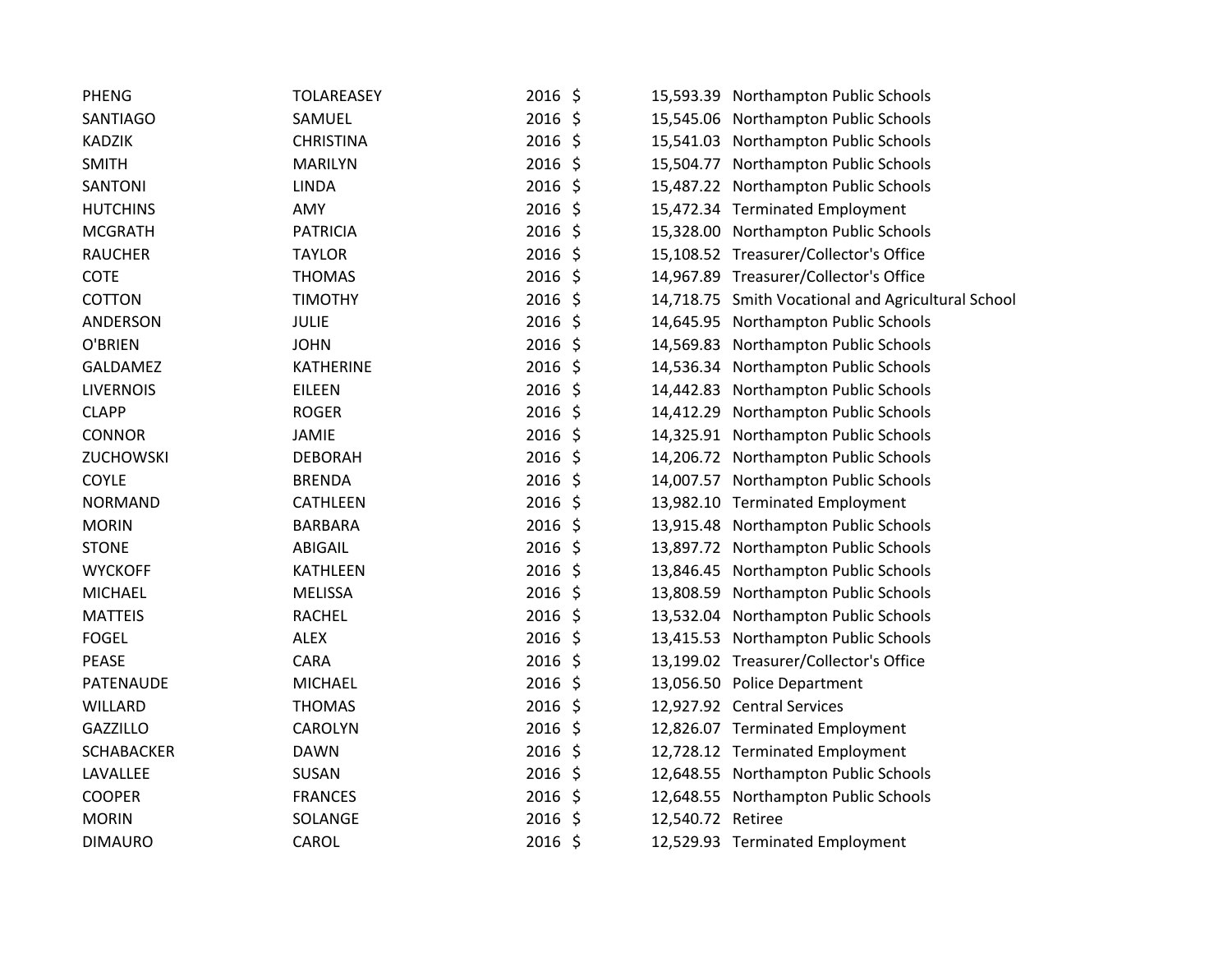| LOPEZ             | CARMEN           | 2016 \$   |  | 12,488.17 Northampton Public Schools               |
|-------------------|------------------|-----------|--|----------------------------------------------------|
| <b>CARBERY</b>    | <b>JENNIFER</b>  | 2016 \$   |  | 12,344.75 Senior Services                          |
| <b>MITCHELL</b>   | <b>BRIAN</b>     | 2016 \$   |  | 11,967.62 DPW - Parks and Recreation               |
| <b>JIANG</b>      | ZHIXING          | 2016 \$   |  | 11,964.44 Terminated Employment                    |
| SULISZ            | <b>SARA</b>      | $2016$ \$ |  | 11,960.59 Northampton Public Schools               |
| <b>DIEMAND</b>    | <b>PAUL</b>      | 2016 \$   |  | 11,828.61 Northampton Public Schools               |
| <b>TOCCI</b>      | <b>LUCHIA</b>    | 2016 \$   |  | 11,677.89 Terminated Employment                    |
| <b>KAPLAN</b>     | <b>BLAIR</b>     | 2016 \$   |  | 11,568.26 Terminated Employment                    |
| <b>DROMEY</b>     | <b>KATHRYN</b>   | 2016 \$   |  | 11,465.11 Northampton Public Schools               |
| WELCHMAN          | <b>PAULA</b>     | $2016$ \$ |  | 11,439.44 Northampton Public Schools               |
| <b>CHAPMAN</b>    | <b>TINA</b>      | 2016 \$   |  | 11,430.93 Northampton Public Schools               |
| <b>ROURKE</b>     | <b>JONATHAN</b>  | 2016 \$   |  | 11,429.00 DPW - Cemeteries                         |
| <b>DUFFY</b>      | <b>BRIAN</b>     | 2016 \$   |  | 11,275.00 DPW - Cemeteries                         |
| <b>WOOLARD</b>    | <b>SETH</b>      | $2016$ \$ |  | 11,247.29 Terminated Employment                    |
| <b>KINGSLEY</b>   | <b>JOHN</b>      | 2016 \$   |  | 11,235.00 DPW - Solid Waste                        |
| <b>LABATO</b>     | <b>DENNIS</b>    | $2016$ \$ |  | 11,046.00 DPW - Streets                            |
| <b>GODARD</b>     | SUSAN            | 2016 \$   |  | 11,000.49 Terminated Employment                    |
| <b>WHITE</b>      | <b>ELIZABETH</b> | 2016 \$   |  | 10,968.80 Northampton Public Schools               |
| VANASSE           | AMY              | 2016 \$   |  | 10,968.32 Northampton Public Schools               |
| <b>MATUSEWICZ</b> | <b>EDWIN</b>     | 2016 \$   |  | 10,952.00 Terminated Employment                    |
| SAWULA            | <b>ALINE</b>     | 2016 \$   |  | 10,545.47 Treasurer/Collector's Office             |
| <b>HOLROYDE</b>   | <b>MICHAEL</b>   | $2016$ \$ |  | 10,527.40 Northampton Public Schools               |
| <b>RICE</b>       | <b>MATTHEW</b>   | 2016 \$   |  | 10,429.86 Police Department                        |
| <b>LANDERS</b>    | <b>ROBERT</b>    | 2016 \$   |  | 10,359.10 Terminated Employment                    |
| <b>DUNSON</b>     | <b>FELICIA</b>   | 2016 \$   |  | 10,357.97 Terminated Employment                    |
| <b>BERTRAND</b>   | <b>JOYCE</b>     | 2016 \$   |  | 10,332.76 Smith Vocational and Agricultural School |
| <b>JENSEN</b>     | <b>CHERRYL</b>   | 2016 \$   |  | 10,285.75 Northampton Public Schools               |
| ST. JOHN          | CARRIE           | 2016 \$   |  | 10,204.88 Northampton Public Schools               |
| <b>COOLEY</b>     | <b>BRITTANY</b>  | 2016 \$   |  | 10,138.16 Northampton Public Schools               |
| <b>RYAN</b>       | <b>THOMAS</b>    | 2016 \$   |  | 9,933.00 DPW - Solid Waste                         |
| PERVERE           | <b>MATTHEW</b>   | $2016$ \$ |  | 9,919.25 DPW - Cemeteries                          |
| <b>BURBINE</b>    | <b>MARGARET</b>  | 2016 \$   |  | 9,916.02 Northampton Public Schools                |
| <b>RODRIGUE</b>   | <b>BRIDGET</b>   | 2016 \$   |  | 9,878.28 Mayor's Office                            |
| <b>HAMILTON</b>   | KIMBERLY         | 2016 \$   |  | 9,870.21 Northampton Public Schools                |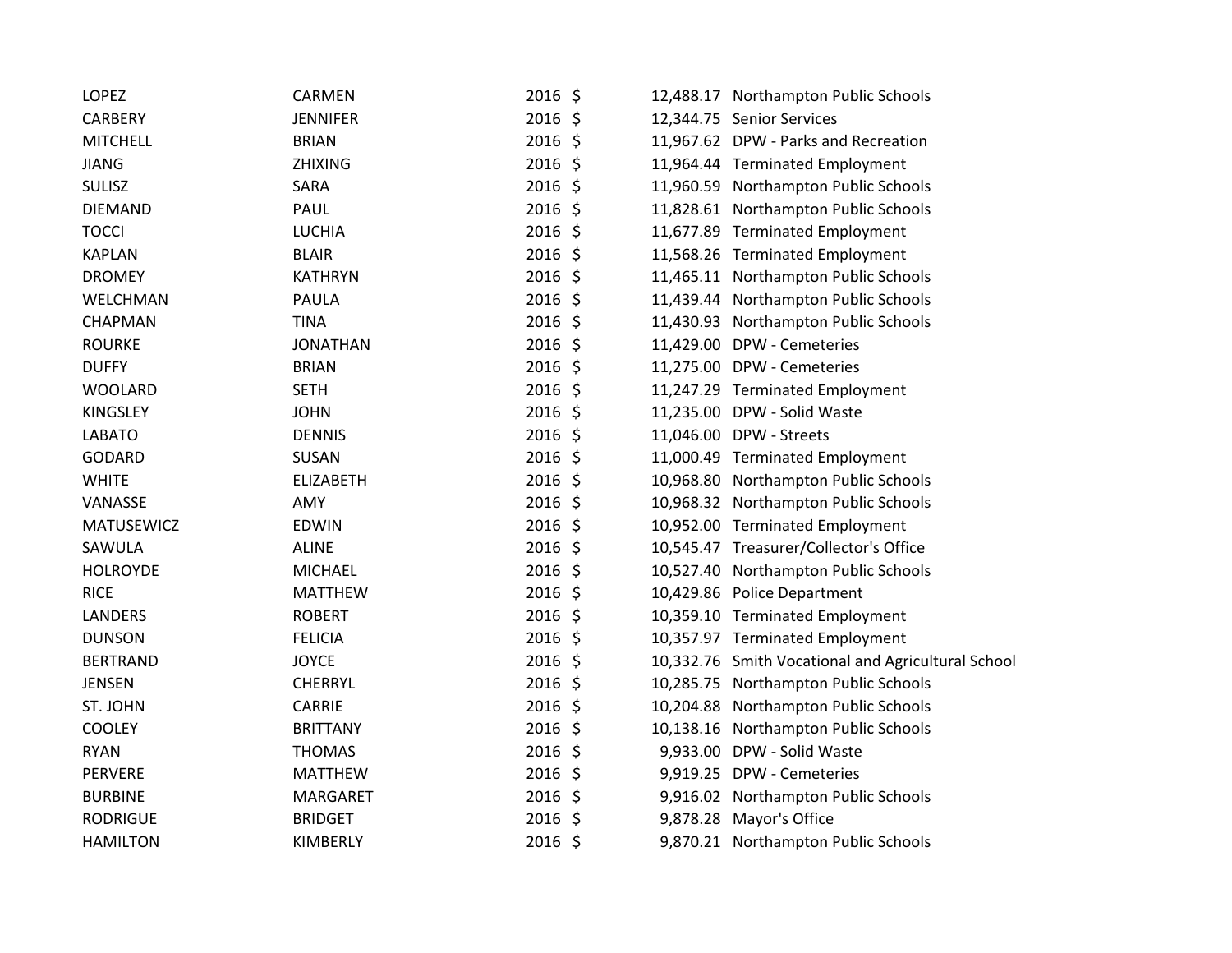| <b>HANKS</b>       | <b>THEODORE</b>    | 2016 \$   | 9,849.59 Terminated Employment      |
|--------------------|--------------------|-----------|-------------------------------------|
| SPRAGUE            | ALEXANDRA          | 2016 \$   | 9,720.54 Terminated Employment      |
| LUKASIEWICZ        | <b>JASON</b>       | 2016 \$   | 9,708.95 Northampton Public Schools |
| <b>BISHOP</b>      | <b>CHRISTOPHER</b> | $2016$ \$ | 9,694.13 Health Department          |
| <b>KRIS</b>        | <b>INDIRA</b>      | 2016 \$   | 9,658.70 Northampton Public Schools |
| <b>MOYNIHAN</b>    | <b>JO-ANNE</b>     | 2016 \$   | 9,620.13 Terminated Employment      |
| <b>DOMINGOS</b>    | <b>MARIO</b>       | 2016 \$   | 9,581.00 Terminated Employment      |
| <b>SMITH</b>       | <b>PAMELA</b>      | 2016 \$   | 9,483.08 Northampton Public Schools |
| <b>HENRY</b>       | <b>JONATHAN</b>    | 2016 \$   | 9,406.50 Northampton Public Schools |
| SNYDER             | <b>EVELYN</b>      | 2016 \$   | 9,357.04 Northampton Public Schools |
| <b>MARTINEZ</b>    | <b>REYNALDO</b>    | 2016 \$   | 9,352.97 Terminated Employment      |
| <b>PEASE</b>       | <b>JANE</b>        | 2016 \$   | 9,339.93 Northampton Public Schools |
| <b>THOMPSON</b>    | <b>CHERYL</b>      | $2016$ \$ | 9,285.45 Northampton Public Schools |
| PAGE               | <b>MARK</b>        | 2016 \$   | 9,014.77 Northampton Public Schools |
| ROUSSEAU           | <b>ELIZABETH</b>   | 2016 \$   | 9,014.14 Northampton Public Schools |
| SHERMAN            | <b>RICHARD</b>     | 2016 \$   | 8,976.00 Police Department          |
| <b>HOOGSTRATEN</b> | <b>RACHEL</b>      | 2016 \$   | 8,853.65 Terminated Employment      |
| SOTO               | <b>DANIEL</b>      | $2016$ \$ | 8,836.01 Police Department          |
| <b>GEHA</b>        | <b>ECHO</b>        | 2016 \$   | 8,813.73 Northampton Public Schools |
| <b>CUMMINGS</b>    | <b>ANDREA</b>      | 2016 \$   | 8,810.45 Northampton Public Schools |
| <b>ROMANSKI</b>    | <b>SEAN</b>        | 2016 \$   | 8,692.35 Senior Services            |
| <b>NOLET</b>       | LEIGH              | $2016$ \$ | 8,668.33 Terminated Employment      |
| <b>BESSETTE</b>    | <b>AMANDA</b>      | 2016 \$   | 8,663.79 Terminated Employment      |
| <b>ROTHENBERG</b>  | SAMUEL             | 2016 \$   | 8,636.23 Northampton Public Schools |
| <b>CUNNINGHAM</b>  | <b>DARLENE</b>     | $2016$ \$ | 8,287.88 Northampton Public Schools |
| <b>TARAIL</b>      | <b>CYNTHIA</b>     | 2016 \$   | 8,257.12 Terminated Employment      |
| <b>NAZARIO</b>     | <b>JOELIA</b>      | 2016 \$   | 8,248.84 Northampton Public Schools |
| SULLIVAN           | <b>JESSICA</b>     | 2016 \$   | 8,240.81 Police Department          |
| RATTELSDORFER      | <b>STEVEN</b>      | $2016$ \$ | 8,240.81 Police Department          |
| <b>BARANOSKI</b>   | <b>ERIK</b>        | 2016 \$   | 8,074.00 Terminated Employment      |
| SAMSON             | <b>DEANNE</b>      | 2016 \$   | 7,852.52 Terminated Employment      |
| <b>DUFFY</b>       | <b>DYLAN</b>       | 2016 \$   | 7,815.72 Terminated Employment      |
| <b>DWIGHT</b>      | <b>WILLIAM</b>     | 2016 \$   | 7,749.96 City Council               |
| <b>KEYES</b>       | <b>CHLOE</b>       | 2016 \$   | 7,718.53 Dispatch Center            |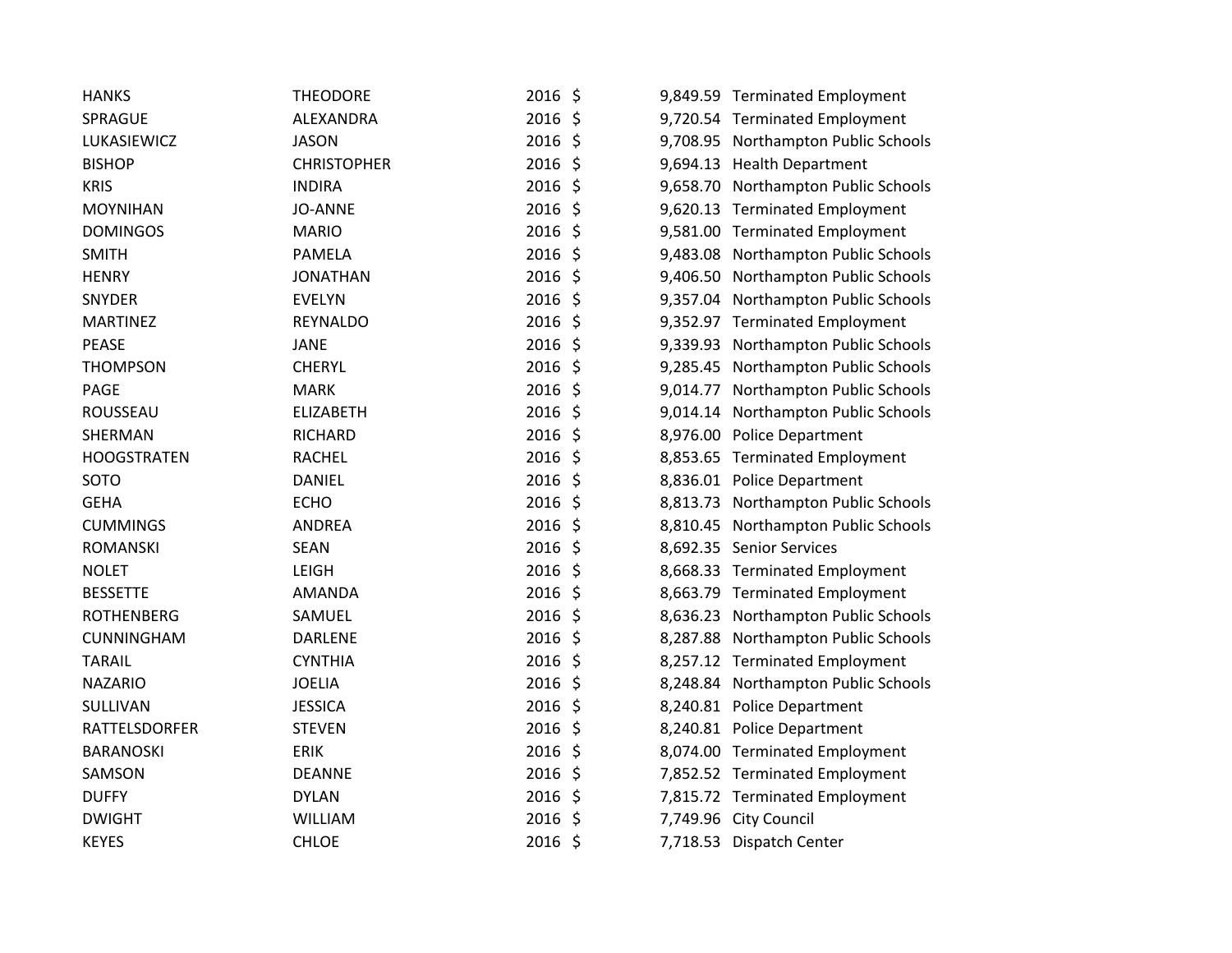| <b>KRESS</b>     | <b>THOMAS</b>      | $2016$ \$ | 7,680.00 Northampton Public Schools               |
|------------------|--------------------|-----------|---------------------------------------------------|
| <b>BAUMAN</b>    | <b>JOHN</b>        | $2016$ \$ | 7,670.68 Northampton Public Schools               |
| <b>MATHERS</b>   | <b>MICHAEL</b>     | $2016$ \$ | 7,655.79 Parks and Recreation Department          |
| THIBEDAU         | <b>KRISTIN</b>     | $2016$ \$ | 7,535.99 Northampton Public Schools               |
| <b>CARBIN</b>    | SUSAN              | $2016$ \$ | 7,521.00 DPW - Solid Waste                        |
| <b>MOORE</b>     | <b>MAUREEN</b>     | $2016$ \$ | 7,517.86 Northampton Public Schools               |
| <b>BAKER</b>     | <b>DONALD</b>      | $2016$ \$ | 7,500.00 Terminated Employment                    |
| <b>DIAZ</b>      | <b>DOMINGO</b>     | $2016$ \$ | 7,480.00 Smith Vocational and Agricultural School |
| <b>MCCLELLAN</b> | <b>SUSAN</b>       | $2016$ \$ | 7,425.17 Northampton Public Schools               |
| <b>MESSER</b>    | <b>PERRY</b>       | $2016$ \$ | 7,301.00 Northampton Public Schools               |
| LOKENSGARD       | <b>ERIK</b>        | $2016$ \$ | 7,262.08 Smith Vocational and Agricultural School |
| <b>BRAKEY</b>    | <b>LYNN</b>        | $2016$ \$ | 7,154.96 Northampton Public Schools               |
| <b>RUTZ</b>      | <b>AARON</b>       | $2016$ \$ | 7,139.19 Terminated Employment                    |
| <b>COLLINS</b>   | <b>MATTHEW</b>     | 2016 \$   | 7,020.55 Northampton Public Schools               |
| <b>CARNEY</b>    | <b>MAUREEN</b>     | $2016$ \$ | 7,000.02 City Council                             |
| LABARGE          | <b>MARIANNE</b>    | $2016$ \$ | 7,000.02 City Council                             |
| <b>MURPHY</b>    | <b>DAVID</b>       | $2016$ \$ | 7,000.02 City Council                             |
| <b>KLEIN</b>     | <b>ALISA</b>       | $2016$ \$ | 7,000.02 City Council                             |
| O'DONNELL        | <b>RYAN</b>        | $2016$ \$ | 7,000.02 City Council                             |
| <b>SCIARRA</b>   | <b>GINA-LOUISE</b> | $2016$ \$ | 7,000.02 City Council                             |
| <b>LOCKWOOD</b>  | SANDRA             | 2016 \$   | 6,857.40 Northampton Public Schools               |
| <b>WINE</b>      | <b>ALAN</b>        | $2016$ \$ | 6,850.69 Veterans District                        |
| <b>DAVIS</b>     | <b>RYAN</b>        | $2016$ \$ | 6,832.00 Northampton Public Schools               |
| <b>HOWLEY</b>    | <b>JAMES</b>       | $2016$ \$ | 6,792.00 DPW - Solid Waste                        |
| <b>TULAY</b>     | <b>LINDA</b>       | $2016$ \$ | 6,775.89 Northampton Public Schools               |
| <b>JIMENEZ</b>   | MILDRED            | $2016$ \$ | 6,748.87 Terminated Employment                    |
| <b>MEYER</b>     | <b>JENNIFER</b>    | $2016$ \$ | 6,725.14 Health Department                        |
| <b>FOLEY</b>     | LAURIE             | $2016$ \$ | 6,662.50 Northampton Public Schools               |
| <b>MILLER</b>    | <b>JAMES</b>       | $2016$ \$ | 6,617.36 Parks and Recreation Department          |
| <b>OSEPOWICZ</b> | SUSAN              | $2016$ \$ | 6,581.68 Terminated Employment                    |
| <b>ALMEIDA</b>   | <b>CAROLYN</b>     | $2016$ \$ | 6,401.40 Northampton Public Schools               |
| <b>HANNIGAN</b>  | <b>THERESA</b>     | $2016$ \$ | 6,302.93 Northampton Public Schools               |
| <b>KLOC</b>      | <b>LISA</b>        | $2016$ \$ | 6,240.66 Northampton Public Schools               |
| <b>RIOUX</b>     | ADAM               | $2016$ \$ | 6,231.83 Parks and Recreation Department          |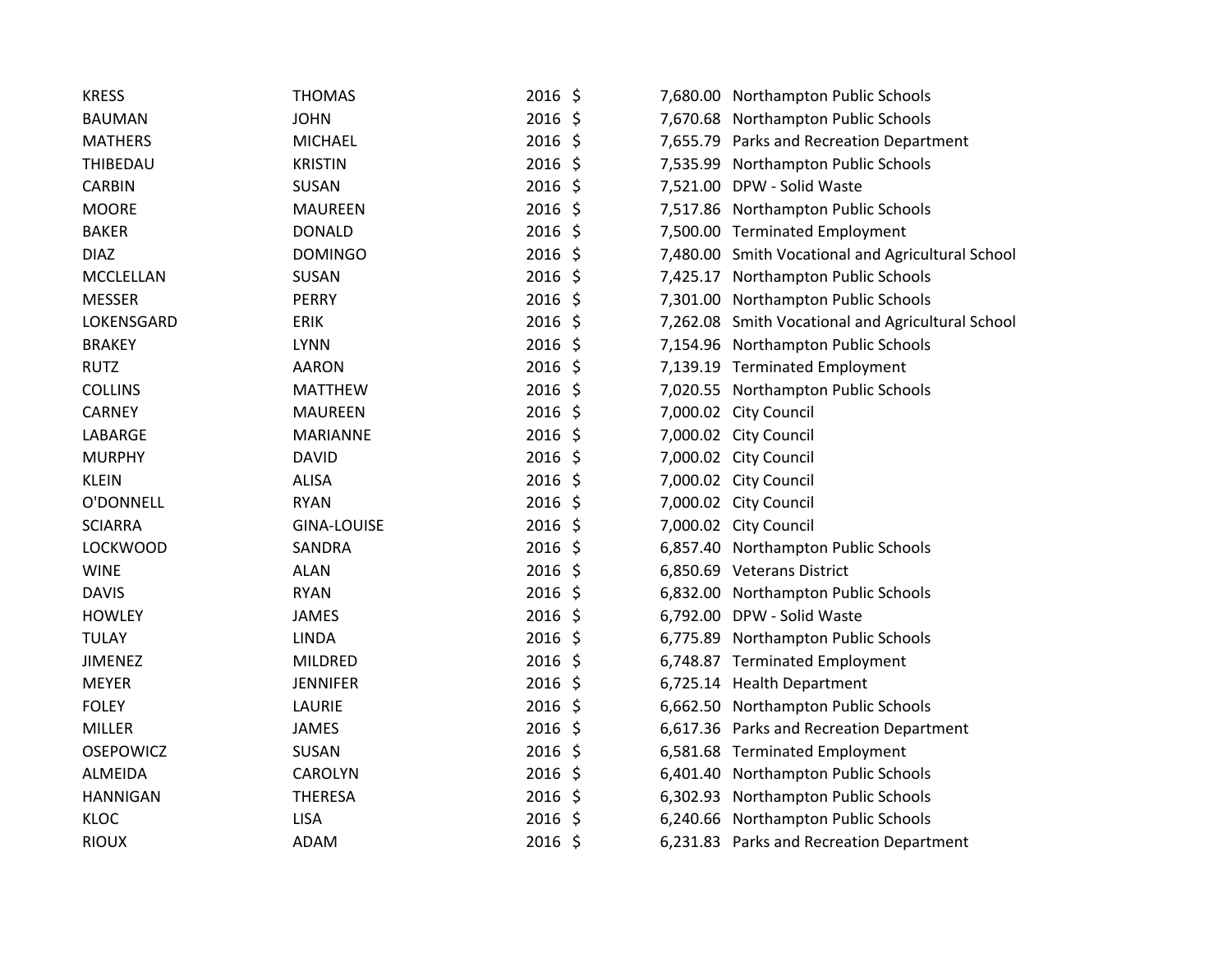| <b>WALKER</b>    | <b>KRISTEN</b>   | 2016 \$   | 6,118.42 Northampton Public Schools               |
|------------------|------------------|-----------|---------------------------------------------------|
| <b>MARTIN</b>    | <b>EMMALINE</b>  | $2016$ \$ | 6,085.25 Treasurer/Collector's Office             |
| <b>NUGENT</b>    | <b>CHERYL</b>    | 2016 \$   | 6,083.10 Northampton Public Schools               |
| <b>SIMS</b>      | <b>MICHAEL</b>   | 2016 \$   | 6,040.64 Terminated Employment                    |
| ANNESE           | <b>THOMAS</b>    | 2016 \$   | 6,038.18 Northampton Public Schools               |
| MARANVILLE       | <b>ROSE</b>      | 2016 \$   | 6,018.05 Northampton Public Schools               |
| <b>ADAMS</b>     | WILLIAM          | 2016 \$   | 5,992.25 Northampton Public Schools               |
| LAWRIE           | WILLIAM          | $2016$ \$ | 5,974.54 Northampton Public Schools               |
| <b>KING</b>      | <b>DEREK</b>     | 2016 \$   | 5,965.41 Terminated Employment                    |
| <b>KOWALSKI</b>  | <b>HENRY</b>     | $2016$ \$ | 5,901.00 DPW - Solid Waste                        |
| O'CONNOR         | JAMES            | $2016$ \$ | 5,874.00 DPW - Solid Waste                        |
| <b>GROVER</b>    | <b>TAMMY</b>     | $2016$ \$ | 5,852.47 Smith Vocational and Agricultural School |
| <b>PALMER</b>    | <b>BRANDON</b>   | 2016 \$   | 5,845.00 Northampton Public Schools               |
| ADAMS            | <b>JESSE</b>     | 2016 \$   | 5,819.93 Terminated Employment                    |
| <b>SUBOCZ</b>    | ALEXANDER        | $2016$ \$ | 5,792.00 Terminated Employment                    |
| <b>THOMSON</b>   | <b>CYNTHIA</b>   | 2016 \$   | 5,750.00 Northampton Public Schools               |
| <b>DUFFUS</b>    | <b>MARK</b>      | $2016$ \$ | 5,712.00 DPW - Solid Waste                        |
| SLEDZIESKI       | ALEXANDER        | 2016 \$   | 5,711.00 Terminated Employment                    |
| <b>DONOHUE</b>   | <b>JESSICA</b>   | $2016$ \$ | 5,707.32 Terminated Employment                    |
| <b>PORADA</b>    | <b>BERNHARD</b>  | $2016$ \$ | 5,654.41 Treasurer/Collector's Office             |
| <b>BYLNOWSKI</b> | EDWARD           | $2016$ \$ | 5,648.75 Central Services                         |
| <b>CLAPP</b>     | <b>SASHA</b>     | 2016 \$   | 5,628.16 Parks and Recreation Department          |
| <b>BROUSSARD</b> | AMBER            | 2016 \$   | 5,570.23 Northampton Public Schools               |
| <b>COHN</b>      | <b>ABIGAIL</b>   | $2016$ \$ | 5,328.75 Northampton Public Schools               |
| PASCHAL          | JAIME            | 2016 \$   | 5,327.07 Smith Vocational and Agricultural School |
| <b>ROBERTS</b>   | ANDREW           | 2016 \$   | 5,287.54 Northampton Public Schools               |
| <b>MASE</b>      | MEREDITH         | $2016$ \$ | 5,230.91 Parks and Recreation Department          |
| <b>SLAUGHTER</b> | <b>DOUGLAS</b>   | 2016 \$   | 5,202.00 Smith Vocational and Agricultural School |
| <b>MENDOKER</b>  | <b>EMMA</b>      | 2016 \$   | 5,115.60 Northampton Public Schools               |
| <b>ERIKSON</b>   | <b>PATRICIA</b>  | $2016$ \$ | 5,080.00 Northampton Public Schools               |
| <b>KACZENSKI</b> | <b>JOHN</b>      | 2016 \$   | 5,017.26 Northampton Public Schools               |
| <b>BARTEL</b>    | <b>PATRICK</b>   | $2016$ \$ | 4,979.16 Terminated Employment                    |
| <b>JUDD</b>      | <b>PAMELA</b>    | 2016 \$   | 4,969.64 Northampton Public Schools               |
| <b>HOLLENDER</b> | <b>GABRIELLE</b> | 2016 \$   | 4,964.79 Northampton Public Schools               |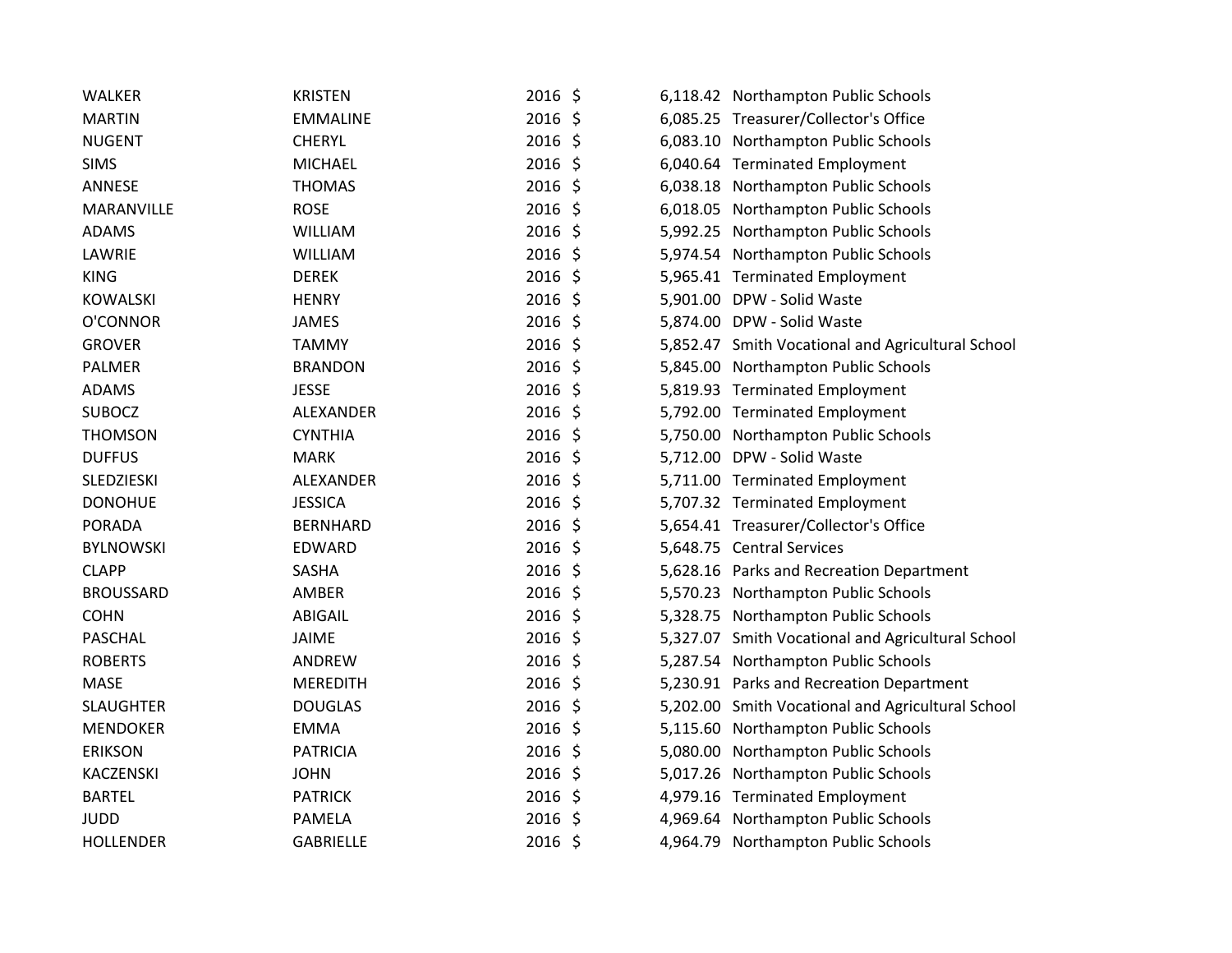| <b>SNAPE</b>     | <b>JASON</b>     | $2016$ \$  | 4,923.00 DPW - Solid Waste                        |
|------------------|------------------|------------|---------------------------------------------------|
| <b>MANION</b>    | <b>BETH</b>      | 2016 \$    | 4,886.28 Northampton Public Schools               |
| <b>FELDHEIM</b>  | <b>MICHELE</b>   | $2016$ \$  | 4,782.02 Northampton Public Schools               |
| <b>CONNOLLY</b>  | <b>REEVES</b>    | 2016 \$    | 4,781.49 Parks and Recreation Department          |
| <b>KRAUSE</b>    | <b>ASHLEY</b>    | $2016$ \$  | 4,760.00 Northampton Public Schools               |
| <b>GAGNON</b>    | <b>JOHN</b>      | 2016 \$    | 4,684.00 Smith Vocational and Agricultural School |
| <b>DALY</b>      | <b>JESSICA</b>   | $2016$ \$  | 4,678.19 Terminated Employment                    |
| <b>HOPKINS</b>   | <b>PHOEBE</b>    | \$<br>2016 | 4,662.00 Northampton Public Schools               |
| <b>MAHONEY</b>   | <b>MARGARET</b>  | $2016$ \$  | 4,598.55 Parks and Recreation Department          |
| <b>ERIKSON</b>   | <b>STEPHEN</b>   | 2016 \$    | 4,585.00 Northampton Public Schools               |
| <b>WITKOS</b>    | <b>JOHN</b>      | $2016$ \$  | 4,576.93 Northampton Public Schools               |
| <b>CARR</b>      | <b>TERRY</b>     | 2016 \$    | 4,546.52 Parks and Recreation Department          |
| <b>OSTERFUND</b> | <b>SHAWN</b>     | $2016$ \$  | 4,532.76 Parks and Recreation Department          |
| <b>BIDWELL</b>   | <b>DENNIS</b>    | 2016 \$    | 4,500.00 City Council                             |
| <b>CRAIG</b>     | PAUL             | 2016 \$    | 4,476.00 Police Department                        |
| <b>MORIARTY</b>  | <b>AUDREY</b>    | $2016$ \$  | 4,464.00 Police Department                        |
| <b>COULING</b>   | <b>MARY</b>      | $2016$ \$  | 4,421.63 Terminated Employment                    |
| <b>LAROUCHE</b>  | <b>JOSEPH</b>    | 2016 \$    | 4,416.00 Police Department                        |
| LEARNARD         | <b>REBECCA</b>   | 2016 \$    | 4,398.55 Parks and Recreation Department          |
| <b>FAPPIANO</b>  | <b>LUCAS</b>     | 2016 \$    | 4,345.09 Parks and Recreation Department          |
| <b>PRATT</b>     | <b>BARBARA</b>   | $2016$ \$  | 4,320.00 Police Department                        |
| <b>ELKAS</b>     | <b>KENNETH</b>   | 2016 \$    | 4,320.00 Police Department                        |
| <b>WESTOVER</b>  | <b>MEREDITH</b>  | 2016 \$    | 4,214.50 Northampton Public Schools               |
| <b>SNYDER</b>    | <b>CHLOE</b>     | 2016 \$    | 4,169.92 Terminated Employment                    |
| <b>SANTIAGO</b>  | <b>JOHNATHAN</b> | 2016 \$    | 4,164.79 Parks and Recreation Department          |
| <b>SAWICKI</b>   | <b>ELLEN</b>     | $2016$ \$  | 4,163.36 Northampton Public Schools               |
| <b>RYAN</b>      | <b>AUDREY</b>    | 2016 \$    | 4,116.99 Northampton Public Schools               |
| <b>HEMMER</b>    | <b>SCOTT</b>     | 2016 \$    | 4,103.00 DPW - Streets                            |
| <b>TAYLOR</b>    | <b>KYLE</b>      | 2016 \$    | 4,068.79 Northampton Public Schools               |
| <b>MCGRATH</b>   | WILLIAM          | $2016$ \$  | 4,066.20 Terminated Employment                    |
| LEWIS            | <b>CAMERON</b>   | 2016 \$    | 4,066.00 Smith Vocational and Agricultural School |
| <b>BRONNER</b>   | <b>RICHARD</b>   | $2016$ \$  | 4,020.00 Police Department                        |
| <b>WILLIS</b>    | SAMANTHA         | 2016 \$    | 3,987.10 Northampton Public Schools               |
| HAUGHTON         | <b>DENISE</b>    | 2016 \$    | 3,925.07 Terminated Employment                    |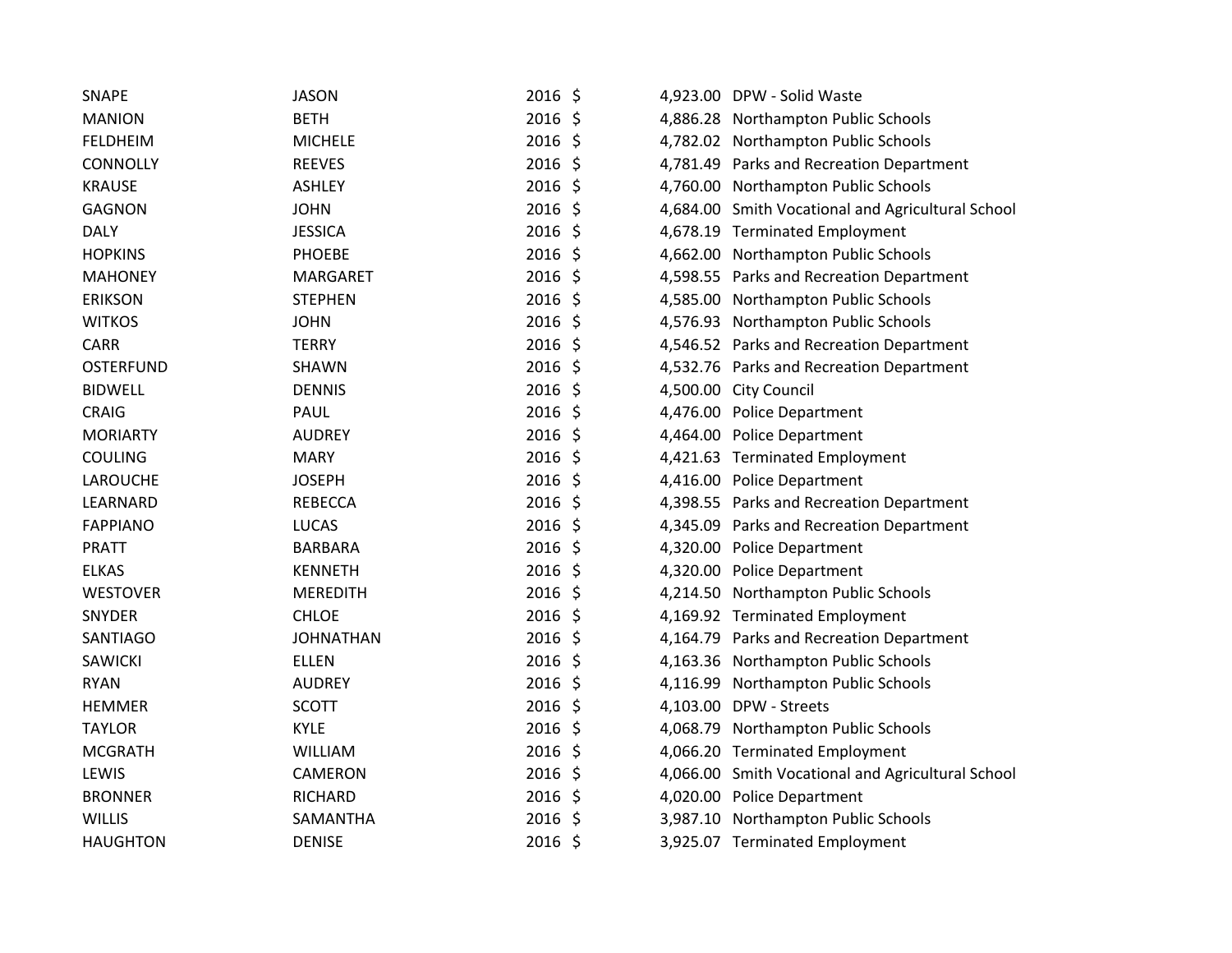| <b>RUSZCZYK</b>    | ANDREW           | $2016$ \$ | 3,872.00 Terminated Employment                    |
|--------------------|------------------|-----------|---------------------------------------------------|
| <b>BROWN</b>       | <b>BRIAN</b>     | $2016$ \$ | 3,822.00 Terminated Employment                    |
| <b>WILLIAMS</b>    | SARAH            | 2016 \$   | 3,822.00 Terminated Employment                    |
| <b>CAULTON</b>     | <b>BENJAMIN</b>  | $2016$ \$ | 3,822.00 Terminated Employment                    |
| LEV                | SAMUEL           | $2016$ \$ | 3,770.00 Northampton Public Schools               |
| <b>COTTON</b>      | <b>JOHN</b>      | $2016$ \$ | 3,750.02 Smith Vocational and Agricultural School |
| CAHILLANE          | <b>MICHAEL</b>   | 2016 \$   | 3,750.02 Smith Vocational and Agricultural School |
| <b>FITZGERALD</b>  | <b>THOMAS</b>    | $2016$ \$ | 3,750.02 Smith Vocational and Agricultural School |
| <b>ZUCHOWSKI</b>   | <b>EDWARD</b>    | $2016$ \$ | 3,750.00 Northampton Public Schools               |
| <b>MEYER</b>       | <b>RICHARD</b>   | 2016 \$   | 3,750.00 Northampton Public Schools               |
| <b>MOORE</b>       | <b>HOWARD</b>    | $2016$ \$ | 3,750.00 Northampton Public Schools               |
| HENNESSEY          | <b>ANN</b>       | $2016$ \$ | 3,750.00 Northampton Public Schools               |
| <b>FALLON</b>      | LAURA            | $2016$ \$ | 3,750.00 Northampton Public Schools               |
| <b>COGNAC</b>      | <b>PATRICK</b>   | 2016 \$   | 3,723.80 Northampton Public Schools               |
| <b>SCOTT</b>       | <b>KENNETH</b>   | $2016$ \$ | 3,708.00 Police Department                        |
| <b>JONES</b>       | <b>KENNETH</b>   | 2016 \$   | 3,645.00 Northampton Public Schools               |
| <b>FRECHETTE</b>   | <b>HENRY</b>     | $2016$ \$ | 3,645.00 Northampton Public Schools               |
| <b>KELLOGG</b>     | <b>SEAN</b>      | 2016 \$   | 3,645.00 Terminated Employment                    |
| <b>BASILE</b>      | <b>NATALIE</b>   | $2016$ \$ | 3,574.95 Terminated Employment                    |
| <b>JEFFWAY</b>     | <b>CELESTE</b>   | 2016 \$   | 3,531.64 Northampton Public Schools               |
| <b>MARGARITES</b>  | <b>CHARLES</b>   | 2016 \$   | 3,500.00 Smith Vocational and Agricultural School |
| <b>STOKOWSKI</b>   | ALEXANDER        | 2016 \$   | 3,480.53 Parks and Recreation Department          |
| <b>FELLOWS</b>     | <b>MARCIA</b>    | $2016$ \$ | 3,480.00 DPW - Solid Waste                        |
| <b>VENNE</b>       | <b>GENEVIEVE</b> | 2016 \$   | 3,448.21 Northampton Public Schools               |
| <b>SERIO</b>       | AMY              | $2016$ \$ | 3,430.00 Northampton Public Schools               |
| <b>BIALEK</b>      | <b>JOSHUA</b>    | $2016$ \$ | 3,380.00 Northampton Public Schools               |
| <b>WINGFIELD</b>   | <b>JACOB</b>     | $2016$ \$ | 3,380.00 Northampton Public Schools               |
| <b>FRENCH</b>      | <b>MATTHEW</b>   | 2016 \$   | 3,268.62 Terminated Employment                    |
| O'CONNOR           | <b>BENJAMIN</b>  | 2016 \$   | 3,236.96 Parks and Recreation Department          |
| <b>CRESCITELLI</b> | ABIGAIL          | $2016$ \$ | 3,235.11 Parks and Recreation Department          |
| MATAKANSKI         | <b>KIANA</b>     | 2016 \$   | 3,231.44 Parks and Recreation Department          |
| <b>LAPWOOD</b>     | REBEKAH          | 2016 \$   | 3,217.81 Terminated Employment                    |
| <b>WARNER</b>      | <b>JOSEPH</b>    | 2016 \$   | 3,207.32 Terminated Employment                    |
| <b>THORNTON</b>    | AMY              | 2016 \$   | 3,198.84 Parks and Recreation Department          |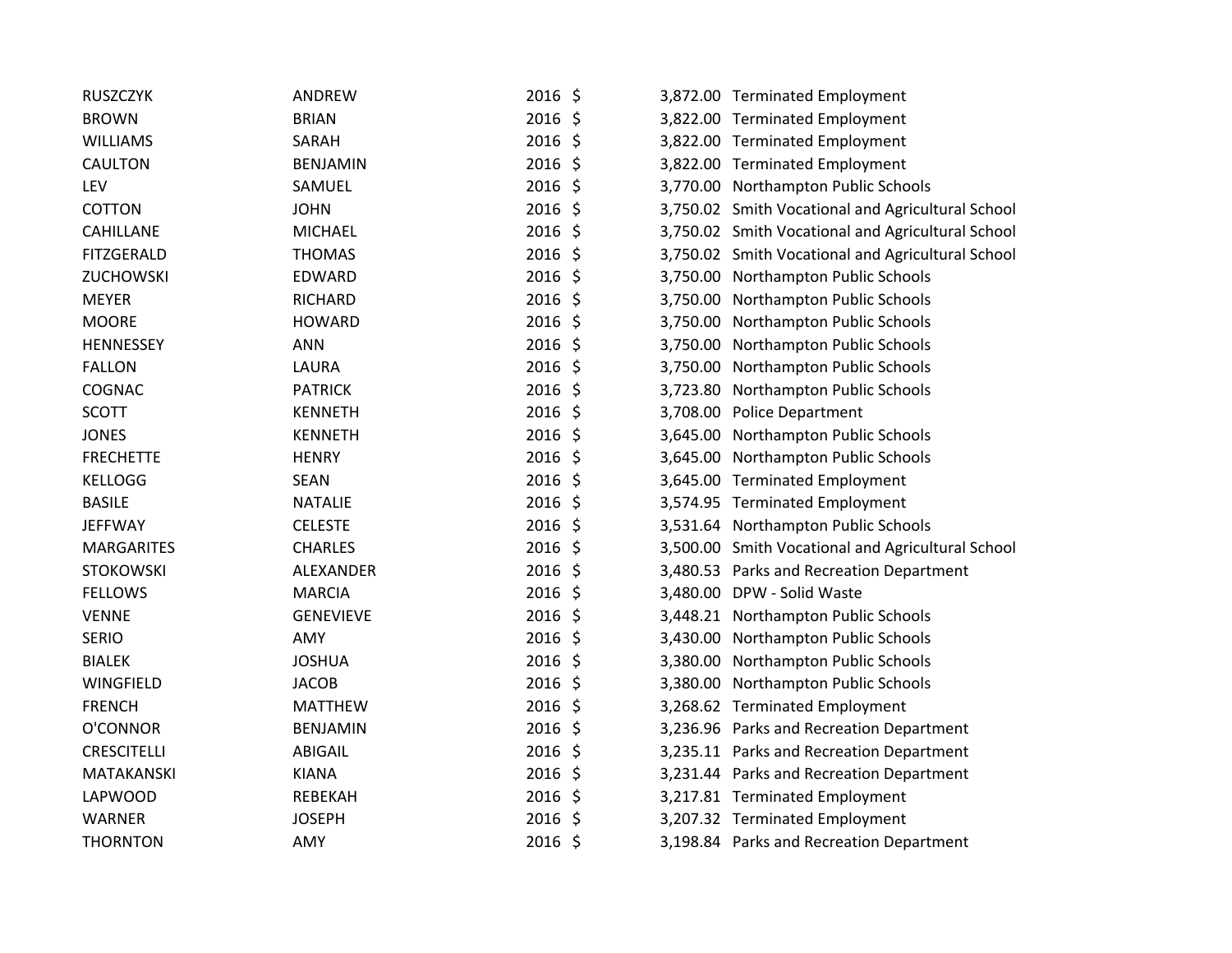| ZUCHOWSKI        | <b>MATTHEW</b>   | 2016 \$   | 3,168.17 Parks and Recreation Department |
|------------------|------------------|-----------|------------------------------------------|
| <b>CARBONE</b>   | <b>FREDERICK</b> | $2016$ \$ | 3,168.00 DPW - Cemeteries                |
| <b>OSHEROW</b>   | ADAM             | 2016 \$   | 3,158.90 Parks and Recreation Department |
| <b>RAPACKI</b>   | <b>KATHRYN</b>   | $2016$ \$ | 3,154.08 Northampton Public Schools      |
| <b>TIERNEY</b>   | <b>KAREN</b>     | $2016$ \$ | 3,128.99 Northampton Public Schools      |
| <b>MATHIESEN</b> | <b>MARISA</b>    | $2016$ \$ | 3,120.00 Northampton Public Schools      |
| <b>HARRISON</b>  | SAMANTHA         | 2016 \$   | 3,068.33 Terminated Employment           |
| <b>GOLDMAN</b>   | <b>JETTE</b>     | $2016$ \$ | 3,050.00 Northampton Public Schools      |
| <b>BOUCHER</b>   | YVONNE           | $2016$ \$ | 3,040.00 Terminated Employment           |
| <b>NEJAME</b>    | <b>ROBEY</b>     | $2016$ \$ | 3,014.43 Terminated Employment           |
| SITZMAN          | <b>NANCY</b>     | $2016$ \$ | 3,005.29 Parks and Recreation Department |
| <b>LYONS</b>     | <b>MICHAEL</b>   | $2016$ \$ | 3,000.00 Retirement Board                |
| LAROSE           | <b>SHIRLEY</b>   | $2016$ \$ | 3,000.00 Retirement Board                |
| SULLIVAN         | <b>THOMAS</b>    | $2016$ \$ | 3,000.00 Retirement Board                |
| <b>JOHANSON</b>  | <b>DIANA</b>     | $2016$ \$ | 3,000.00 Northampton Public Schools      |
| <b>CROSS</b>     | <b>JOSEPH</b>    | 2016 \$   | 2,947.94 Assessor's Office               |
| <b>HORTON</b>    | <b>TIMOTHY</b>   | 2016 \$   | 2,933.48 Parks and Recreation Department |
| <b>HALE</b>      | <b>JAMES</b>     | 2016 \$   | 2,912.50 Northampton Public Schools      |
| <b>CURTIS</b>    | <b>TRAVERS</b>   | $2016$ \$ | 2,888.00 Northampton Public Schools      |
| NIEDZWIECKI      | JILLIAN          | $2016$ \$ | 2,839.63 Northampton Public Schools      |
| WESSEL           | <b>BEATRIX</b>   | $2016$ \$ | 2,831.00 Northampton Public Schools      |
| <b>MOORS</b>     | <b>KEITH</b>     | 2016 \$   | 2,788.60 Terminated Employment           |
| <b>CROUCH</b>    | <b>ANN</b>       | $2016$ \$ | 2,772.00 Terminated Employment           |
| <b>READE</b>     | NATHANIEL        | $2016$ \$ | 2,749.98 Northampton Public Schools      |
| <b>SPECK</b>     | <b>CARY</b>      | $2016$ \$ | 2,739.75 Terminated Employment           |
| PETERSON         | <b>DEANNA</b>    | $2016$ \$ | 2,669.07 Northampton Public Schools      |
| <b>GRABON</b>    | <b>JOSEPH</b>    | $2016$ \$ | 2,640.00 Terminated Employment           |
| <b>MAHONEY</b>   | <b>DELIA</b>     | $2016$ \$ | 2,575.24 Parks and Recreation Department |
| <b>VESSET</b>    | <b>MIRYAM</b>    | $2016$ \$ | 2,565.00 Northampton Public Schools      |
| <b>HOLMAN</b>    | <b>JEFFREY</b>   | $2016$ \$ | 2,543.00 Northampton Public Schools      |
| <b>FISHER</b>    | ANGUS            | 2016 \$   | 2,531.18 Terminated Employment           |
| <b>DICKSON</b>   | <b>JOSHUA</b>    | $2016$ \$ | 2,520.00 Northampton Public Schools      |
| <b>BUSANSKY</b>  | <b>REBECCA</b>   | $2016$ \$ | 2,500.02 Northampton Public Schools      |
| <b>BAIRD</b>     | <b>THOMAS</b>    | $2016$ \$ | 2,500.02 Northampton Public Schools      |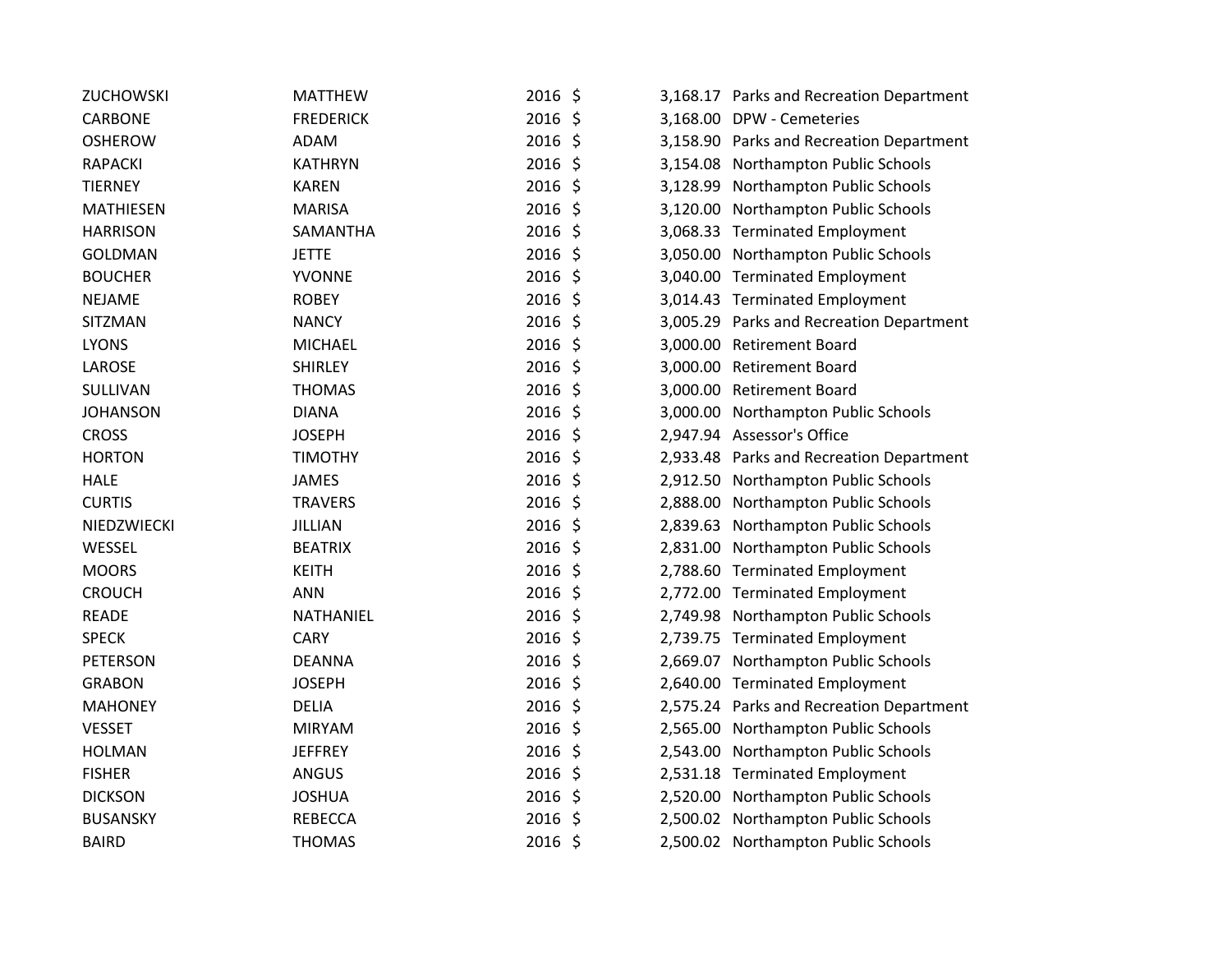| <b>SPECTOR</b>    | <b>PAUL</b>      | 2016 \$   | 2,500.02 Terminated Employment                    |
|-------------------|------------------|-----------|---------------------------------------------------|
| <b>CHEVERETTE</b> | <b>DANA</b>      | $2016$ \$ | 2,499.96 Fire/Rescue Department                   |
| <b>FOURNIER</b>   | <b>GEORGE</b>    | $2016$ \$ | 2,479.87 Inspections                              |
| <b>MOLINA</b>     | <b>JOSE</b>      | $2016$ \$ | 2,437.66 Northampton Public Schools               |
| <b>VENNE</b>      | <b>MICHEL</b>    | 2016 \$   | 2,388.00 Terminated Employment                    |
| <b>MOTYL</b>      | <b>THEODORE</b>  | $2016$ \$ | 2,380.00 Smith Vocational and Agricultural School |
| <b>DOPPMANN</b>   | <b>PATRICIA</b>  | $2016$ \$ | 2,336.39 Terminated Employment                    |
| <b>CATUOGNO</b>   | <b>MICHAEL</b>   | $2016$ \$ | 2,331.00 Northampton Public Schools               |
| RENAULD           | <b>SOPHIA</b>    | $2016$ \$ | 2,312.76 Parks and Recreation Department          |
| <b>BURNHAM</b>    | <b>MOLLY</b>     | $2016$ \$ | 2,291.65 Northampton Public Schools               |
| <b>MUSANTE</b>    | <b>ELIZABETH</b> | 2016 \$   | 2,240.00 Northampton Public Schools               |
| <b>PARENT</b>     | <b>KATHLEEN</b>  | $2016$ \$ | 2,225.48 Northampton Public Schools               |
| <b>WINGFIELD</b>  | ZACHARY          | $2016$ \$ | 2,218.97 Terminated Employment                    |
| LOUX              | <b>DOUGLAS</b>   | $2016$ \$ | 2,204.86 Parks and Recreation Department          |
| <b>MCKENNA</b>    | <b>MARY</b>      | 2016 \$   | 2,197.52 Northampton Public Schools               |
| <b>BIERWERT</b>   | LOU              | $2016$ \$ | 2,194.00 Northampton Public Schools               |
| <b>WIDNER</b>     | <b>ELIZABETH</b> | 2016 \$   | 2,192.74 Terminated Employment                    |
| ARBER             | <b>SVEIN</b>     | $2016$ \$ | 2,156.76 Northampton Public Schools               |
| <b>BAKER</b>      | <b>NATALIE</b>   | $2016$ \$ | 2,100.00 Terminated Employment                    |
| LAVALLEY          | <b>BONITA</b>    | $2016$ \$ | 2,093.87 Terminated Employment                    |
| CASAGRANDE        | <b>JAMES</b>     | 2016 \$   | 2,056.00 Terminated Employment                    |
| LADA              | <b>BILLIE</b>    | $2016$ \$ | 2,031.19 Dispatch Center                          |
| <b>BROWN</b>      | <b>JENNIFER</b>  | $2016$ \$ | 2,025.00 Health Department                        |
| <b>DUTKIEWICZ</b> | REBEKAH          | $2016$ \$ | 2,015.50 Terminated Employment                    |
| <b>BRUSHWAY</b>   | <b>THOMAS</b>    | 2016 \$   | 2,004.00 Police Department                        |
| <b>BROWN</b>      | <b>WALTER</b>    | $2016$ \$ | 1,978.51 Northampton Public Schools               |
| <b>MALONI</b>     | <b>ROBERT</b>    | 2016 \$   | 1,958.77 Inspections                              |
| SNODGRASS         | <b>JAMES</b>     | $2016$ \$ | 1,943.75 Northampton Public Schools               |
| <b>THOUIN</b>     | <b>LUKE</b>      | $2016$ \$ | 1,930.67 Terminated Employment                    |
| <b>SCOTT</b>      | <b>DEBRA</b>     | $2016$ \$ | 1,930.51 Northampton Public Schools               |
| <b>BEAUGARD</b>   | <b>EDOUARD</b>   | $2016$ \$ | 1,915.14 Northampton Public Schools               |
| IRIZARRY-GEROULD  | <b>DIEGO</b>     | $2016$ \$ | 1,887.28 Northampton Public Schools               |
| <b>CARPENTER</b>  | <b>KATHRYN</b>   | $2016$ \$ | 1,854.25 Northampton Public Schools               |
| <b>KLIMCZAK</b>   | <b>CORNELIA</b>  | $2016$ \$ | 1,852.60 Northampton Public Schools               |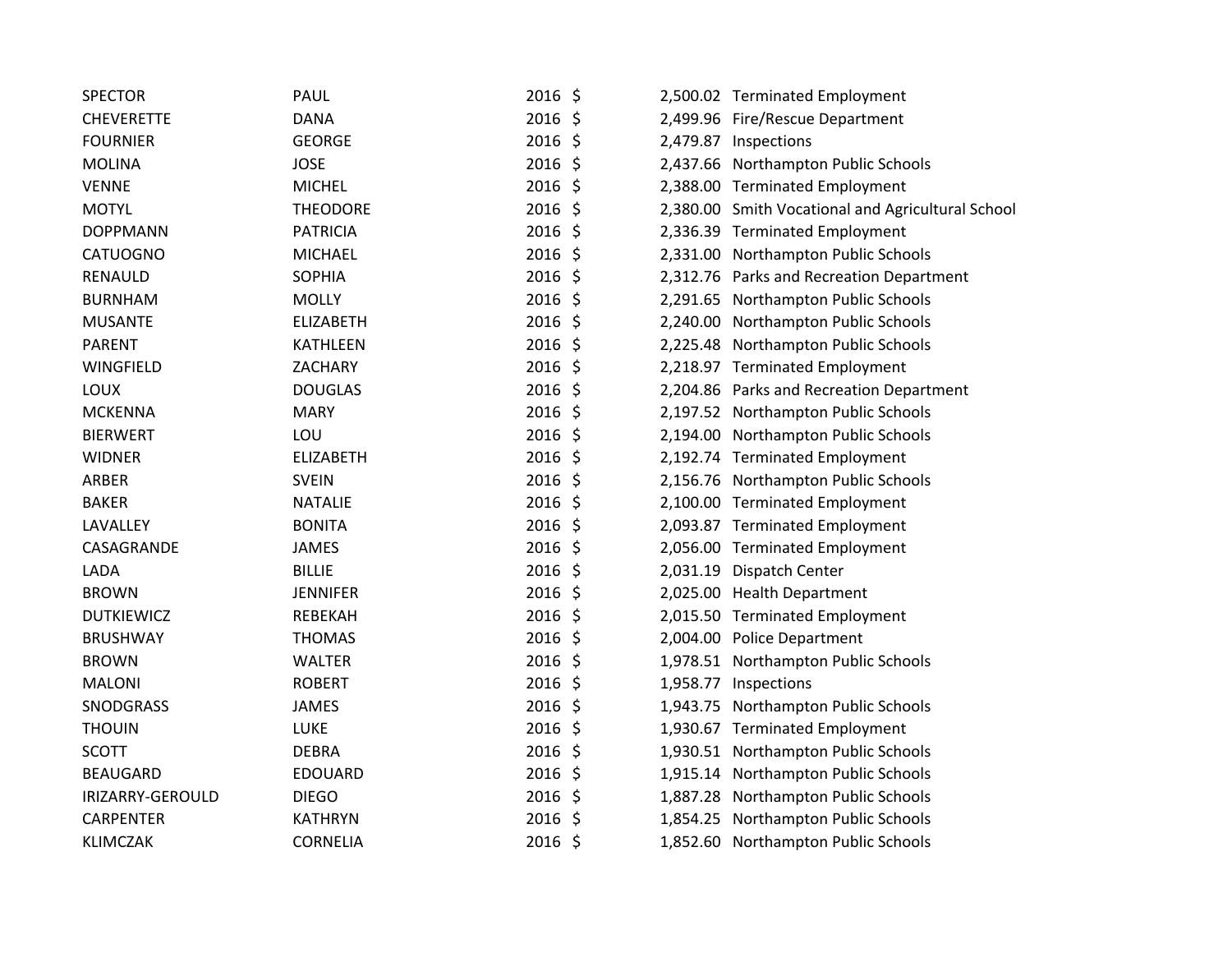| <b>HADLEY</b>     | <b>MICHELLE</b>    | 2016 \$   | 1,813.54 Northampton Public Schools               |
|-------------------|--------------------|-----------|---------------------------------------------------|
| WASKIEWICZ        | EDWARD             | 2016 \$   | 1,746.66 Terminated Employment                    |
| <b>DOHERTY</b>    | <b>MARY</b>        | 2016 \$   | 1,720.00 Northampton Public Schools               |
| <b>ILLICH</b>     | <b>THERESA</b>     | 2016 \$   | 1,715.00 Northampton Public Schools               |
| <b>ADAMS</b>      | <b>AMANDA</b>      | 2016 \$   | 1,685.15 Parks and Recreation Department          |
| <b>JASINSKI</b>   | <b>CHARLES</b>     | 2016 \$   | 1,680.00 Smith Vocational and Agricultural School |
| <b>BOCK</b>       | <b>JOSEPH</b>      | $2016$ \$ | 1,679.84 Terminated Employment                    |
| <b>BOUGHAN</b>    | <b>ELIZABETH</b>   | 2016 \$   | 1,679.84 Terminated Employment                    |
| <b>BARTON</b>     | <b>DOUGLAS</b>     | 2016 \$   | 1,672.00 DPW - Cemeteries                         |
| <b>SCOTT</b>      | <b>MADELEINE</b>   | 2016 \$   | 1,660.75 Parks and Recreation Department          |
| <b>JAMIESON</b>   | <b>MARTHA</b>      | 2016 \$   | 1,657.51 Terminated Employment                    |
| GROSSMAN          | <b>JENNIFER</b>    | 2016 \$   | 1,654.41 Northampton Public Schools               |
| <b>WEST</b>       | <b>CHRISTOPHER</b> | $2016$ \$ | 1,635.00 Northampton Public Schools               |
| <b>SCHWAIGER</b>  | <b>JONATHAN</b>    | 2016 \$   | 1,621.60 Fire/Rescue Department                   |
| <b>EISENSTEIN</b> | <b>HANNAH</b>      | 2016 \$   | 1,621.60 Fire/Rescue Department                   |
| <b>PAUKER</b>     | ANDREW             | 2016 \$   | 1,610.00 Northampton Public Schools               |
| <b>HELZER</b>     | PHILIP             | $2016$ \$ | 1,606.00 Northampton Public Schools               |
| <b>MICHON</b>     | AMBER              | 2016 \$   | 1,598.08 Parks and Recreation Department          |
| <b>FLINKER</b>    | <b>REBECCA</b>     | 2016 \$   | 1,584.40 Northampton Public Schools               |
| <b>VINSKEY</b>    | <b>HEATHER</b>     | 2016 \$   | 1,577.75 Northampton Public Schools               |
| <b>BURKE</b>      | <b>EVELYN</b>      | 2016 \$   | 1,572.44 Parks and Recreation Department          |
| <b>WATELET</b>    | <b>ROBERT</b>      | 2016 \$   | 1,512.50 Senior Services                          |
| <b>TACY</b>       | <b>EMMA</b>        | 2016 \$   | 1,505.00 Terminated Employment                    |
| LAMERE            | WILLIAM            | 2016 \$   | 1,496.00 Senior Services                          |
| SORIANO           | <b>CYNTHIA</b>     | 2016 \$   | 1,486.12 Terminated Employment                    |
| <b>PICA</b>       | <b>NATASCIA</b>    | 2016 \$   | 1,472.95 Northampton Public Schools               |
| <b>ST. PIERRE</b> | LAURA              | 2016 \$   | 1,469.86 Terminated Employment                    |
| <b>BOURQUE</b>    | <b>CHRISTIE</b>    | 2016 \$   | 1,456.62 Parks and Recreation Department          |
| LEMEK             | <b>CLAIRE</b>      | 2016 \$   | 1,455.50 Terminated Employment                    |
| <b>TOZIER</b>     | <b>DARCY</b>       | 2016 \$   | 1,440.00 Northampton Public Schools               |
| CAHILLANE         | <b>MADELINE</b>    | 2016 \$   | 1,410.91 Terminated Employment                    |
| <b>MARVIN</b>     | <b>ELLA</b>        | 2016 \$   | 1,396.58 Parks and Recreation Department          |
| <b>FAPPIANO</b>   | <b>KAYLA</b>       | 2016 \$   | 1,389.00 Health Department                        |
| <b>NEVERSON</b>   | <b>ANTHONY</b>     | 2016 \$   | 1,369.50 Terminated Employment                    |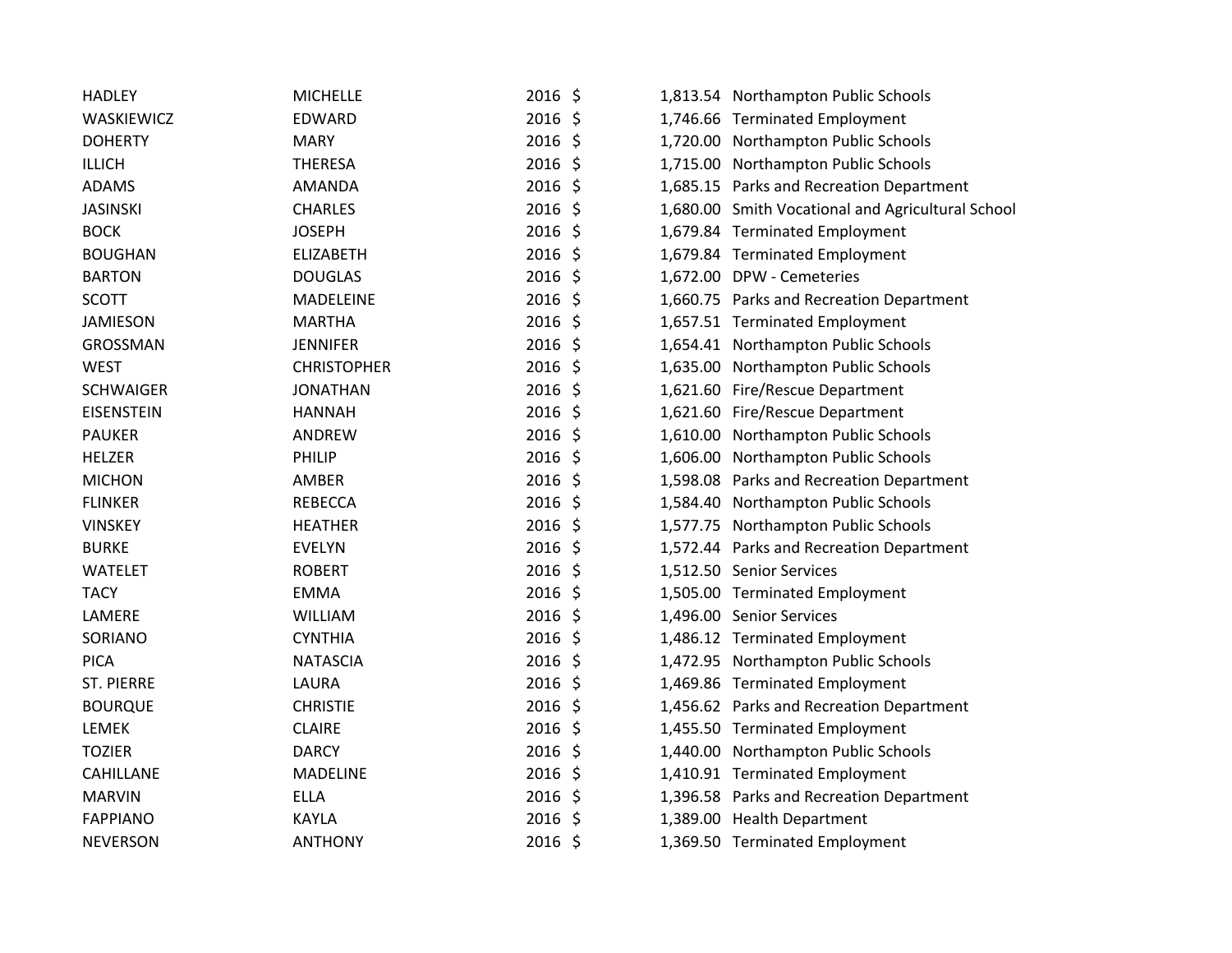| <b>NISENSON</b>         | ORIN             | 2016 \$   |          | 1,350.00 Northampton Public Schools      |
|-------------------------|------------------|-----------|----------|------------------------------------------|
| <b>KING</b>             | <b>JENNIFER</b>  | 2016 \$   |          | 1,327.03 Terminated Employment           |
| <b>TOGGERSON</b>        | <b>STEPHANIE</b> | 2016 \$   |          | 1,326.76 Northampton Public Schools      |
| <b>MARTIN</b>           | <b>JOHN</b>      | 2016 \$   |          | 1,289.75 DPW - Streets                   |
| RODRIGUEZ RADINSON      | <b>GABRIEL</b>   | 2016 \$   |          | 1,272.40 Northampton Public Schools      |
| <b>MAFI SILVER</b>      | <b>NUNIA</b>     | 2016 \$   |          | 1,260.00 Northampton Public Schools      |
| <b>PUZAS</b>            | <b>MAEGAN</b>    | 2016 \$   |          | 1,260.00 Northampton Public Schools      |
| <b>MINNICK</b>          | <b>LISA</b>      | 2016 \$   |          | 1,249.98 Terminated Employment           |
| <b>NYKORCHUK</b>        | KARI             | 2016 \$   |          | 1,249.98 Terminated Employment           |
| <b>DUVAL</b>            | <b>BLUE</b>      | 2016 \$   |          | 1,249.98 Terminated Employment           |
| <b>HANNAH</b>           | PAM              | 2016 \$   |          | 1,249.98 Terminated Employment           |
| <b>CONNOLLY</b>         | <b>JAMES</b>     | $2016$ \$ |          | 1,243.97 Parks and Recreation Department |
| <b>BELLAVANCE-GRACE</b> | <b>SOPIRA</b>    | 2016 \$   |          | 1,240.00 Northampton Public Schools      |
| <b>NOLAN</b>            | <b>CHRISTINE</b> | 2016 \$   |          | 1,240.00 Northampton Public Schools      |
| <b>MIAS</b>             | <b>JAMES</b>     | 2016 \$   |          | 1,200.00 Northampton Public Schools      |
| <b>VIOLA</b>            | SALVATORE        | 2016 \$   |          | 1,195.56 Terminated Employment           |
| <b>TARAS</b>            | <b>JOHN</b>      | 2016 \$   |          | 1,183.38 Northampton Public Schools      |
| <b>MUNDO</b>            | <b>MANUEL</b>    | 2016 \$   |          | 1,180.00 Northampton Public Schools      |
| <b>GRAY</b>             | <b>MICHAEL</b>   | $2016$ \$ |          | 1,173.30 Senior Services                 |
| <b>NEELON</b>           | SARAH            | 2016 \$   |          | 1,149.18 Terminated Employment           |
| <b>GALKO</b>            | <b>NOAH</b>      | 2016 \$   |          | 1,137.05 Northampton Public Schools      |
| PEASE                   | <b>JOHN</b>      | 2016 \$   |          | 1,119.65 Northampton Public Schools      |
| <b>KROLL</b>            | <b>STANLEY</b>   | 2016 \$   |          | 1,104.00 Police Department               |
| <b>MCCOY</b>            | <b>CLARA</b>     | $2016$ \$ |          | 1,085.00 Northampton Public Schools      |
| <b>PILGER</b>           | ALEXANDER        | 2016 \$   |          | 1,025.25 Northampton Public Schools      |
| SAWAN                   | <b>KAREN</b>     | 2016 \$   |          | 1,024.32 Northampton Public Schools      |
| <b>RENARD</b>           | CAROLE           | 2016 \$   |          | 1,023.01 Northampton Public Schools      |
| <b>BRUSHWAY</b>         | <b>REGINA</b>    | 2016 \$   |          | 1,020.00 Police Department               |
| CARTAGENA               | <b>CARLOS</b>    | 2016 \$   |          | 1,009.08 Terminated Employment           |
| <b>FELDSCHER</b>        | <b>LEE</b>       | 2016 \$   |          | 1,000.00 Northampton Public Schools      |
| O'BRIEN                 | <b>MICHAEL</b>   | $2016$ \$ | 1,000.00 | <b>Northampton Public Schools</b>        |
| <b>WOOD</b>             | <b>BENJAMIN</b>  | 2016 \$   | 1,000.00 | Northampton Public Schools               |
| <b>JOHNSON</b>          | <b>TORSTEN</b>   | 2016 \$   | 1,000.00 | Northampton Public Schools               |
| <b>ROSS</b>             | SEBASTIAN        | 2016 \$   |          | 1,000.00 Northampton Public Schools      |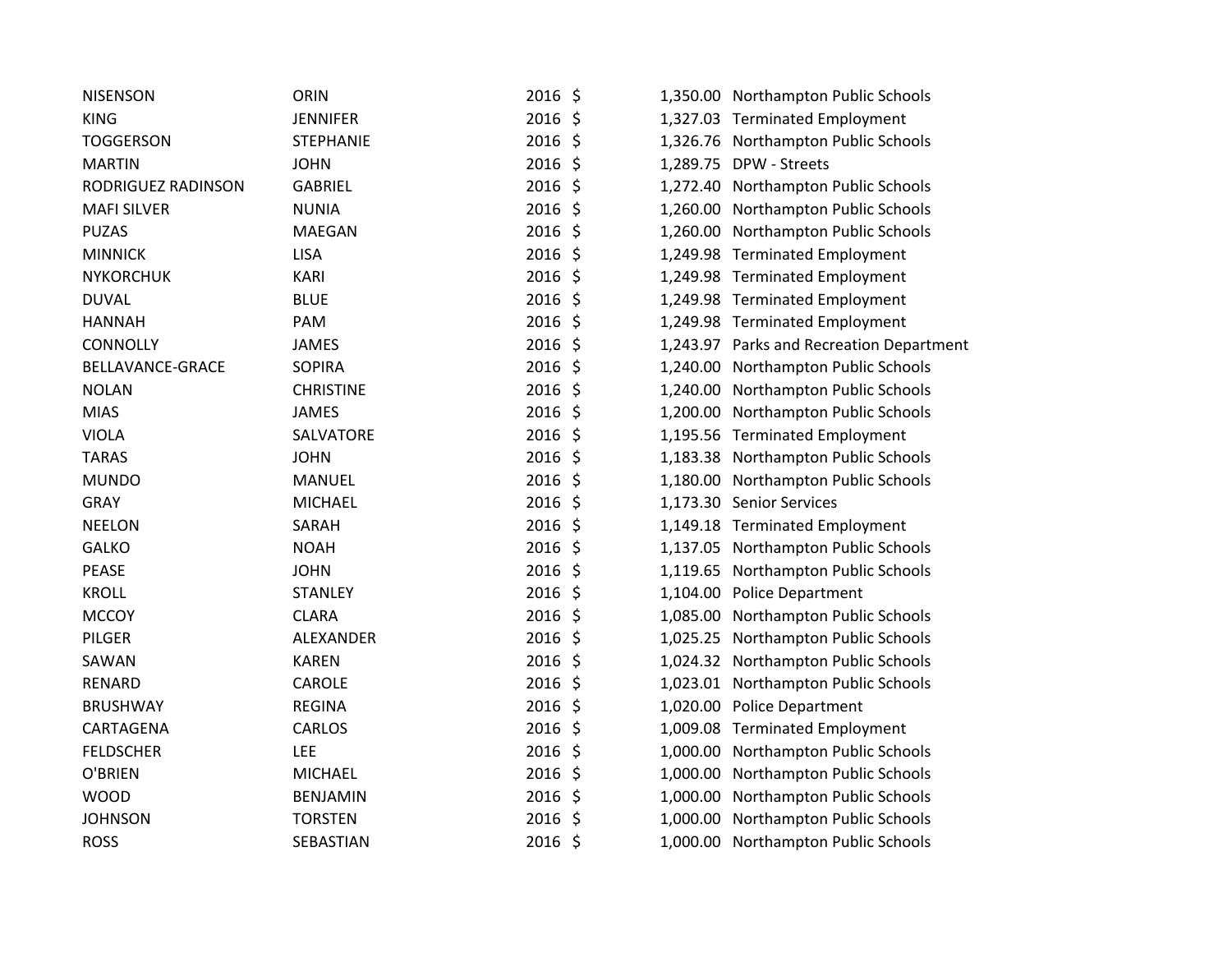| FOLDY-PORTO               | <b>TIMOTHY</b>   | 2016 \$ | 1,000.00 Northampton Public Schools    |
|---------------------------|------------------|---------|----------------------------------------|
| <b>JACOBSON</b>           | <b>BRUCE</b>     | 2016 \$ | 1,000.00 Northampton Public Schools    |
| <b>HORTON</b>             | <b>EVAN</b>      | 2016 \$ | 1,000.00 Terminated Employment         |
| O'LEARY                   | <b>NINA</b>      | 2016 \$ | 1,000.00 Terminated Employment         |
| <b>ROSEN</b>              | <b>WILLIAM</b>   | 2016 \$ | 999.96 Mayor's Office                  |
| <b>RIESER</b>             | <b>ABIGAIL</b>   | 2016 \$ | 996.00 DPW - Solid Waste               |
| SASS                      | <b>JONATHAN</b>  | 2016 \$ | 988.20 Northampton Public Schools      |
| <b>BLOOMGARDEN BREDIN</b> | <b>CAILEY</b>    | 2016 \$ | 980.00 Terminated Employment           |
| <b>HUBBARD</b>            | <b>WILLIAM</b>   | 2016 \$ | 962.50 Terminated Employment           |
| <b>POTTER</b>             | <b>DIANE</b>     | 2016 \$ | 960.00 Northampton Public Schools      |
| <b>VOLKMANN</b>           | <b>ELEANOR</b>   | 2016 \$ | 949.50 Northampton Public Schools      |
| RYAN-WISE                 | <b>MAUREEN</b>   | 2016 \$ | 936.92 Terminated Employment           |
| <b>MANLEY</b>             | <b>RENEE</b>     | 2016 \$ | 927.54 Terminated Employment           |
| <b>KENT</b>               | <b>MORGAN</b>    | 2016 \$ | 920.00 Northampton Public Schools      |
| <b>SMITH</b>              | <b>GLENN</b>     | 2016 \$ | 910.00 Northampton Public Schools      |
| <b>GUTOWSKI</b>           | <b>ANNA</b>      | 2016 \$ | 896.00 Northampton Public Schools      |
| <b>GROMELSKI</b>          | <b>GERALDINE</b> | 2016 \$ | 885.00 DPW - Solid Waste               |
| <b>JURGENSEN</b>          | <b>EVA</b>       | 2016 \$ | 885.00 Terminated Employment           |
| <b>GARCIA</b>             | <b>ANAISA</b>    | 2016 \$ | 885.00 Terminated Employment           |
| <b>RASID</b>              | <b>JESSE</b>     | 2016 \$ | 880.00 DPW - Cemeteries                |
| ZUCCO                     | <b>HENRY</b>     | 2016 \$ | 880.00 Northampton Public Schools      |
| O'SHEA                    | <b>JOCELYN</b>   | 2016 \$ | 880.00 Northampton Public Schools      |
| <b>VAN ARSDELL</b>        | <b>MARION</b>    | 2016 \$ | 880.00 Northampton Public Schools      |
| <b>GOODMAN</b>            | <b>NAOMI</b>     | 2016 \$ | 878.00 Northampton Public Schools      |
| <b>NEUGEBOREN</b>         | <b>AARON</b>     | 2016 \$ | 872.34 Terminated Employment           |
| <b>FLANDERS</b>           | <b>BLAINE</b>    | 2016 \$ | 866.36 Parks and Recreation Department |
| <b>SERIO</b>              | <b>ANDREW</b>    | 2016 \$ | 858.87 Terminated Employment           |
| <b>LIEBER</b>             | SAMANTHA         | 2016 \$ | 848.00 Northampton Public Schools      |
| <b>CURRAN</b>             | LAURA            | 2016 \$ | 840.00 Northampton Public Schools      |
| <b>EISENHAUER</b>         | <b>MARGARET</b>  | 2016 \$ | 840.00 Northampton Public Schools      |
| LAMONTAGNE                | SARA             | 2016 \$ | 825.00 Northampton Public Schools      |
| <b>DOHERTY</b>            | <b>TRACEY</b>    | 2016 \$ | 825.00 Terminated Employment           |
| <b>TOLDA</b>              | <b>GIOVANNA</b>  | 2016 \$ | 816.63 Terminated Employment           |
| <b>PARACHA</b>            | <b>AAMAR</b>     | 2016 \$ | 800.00 Northampton Public Schools      |
|                           |                  |         |                                        |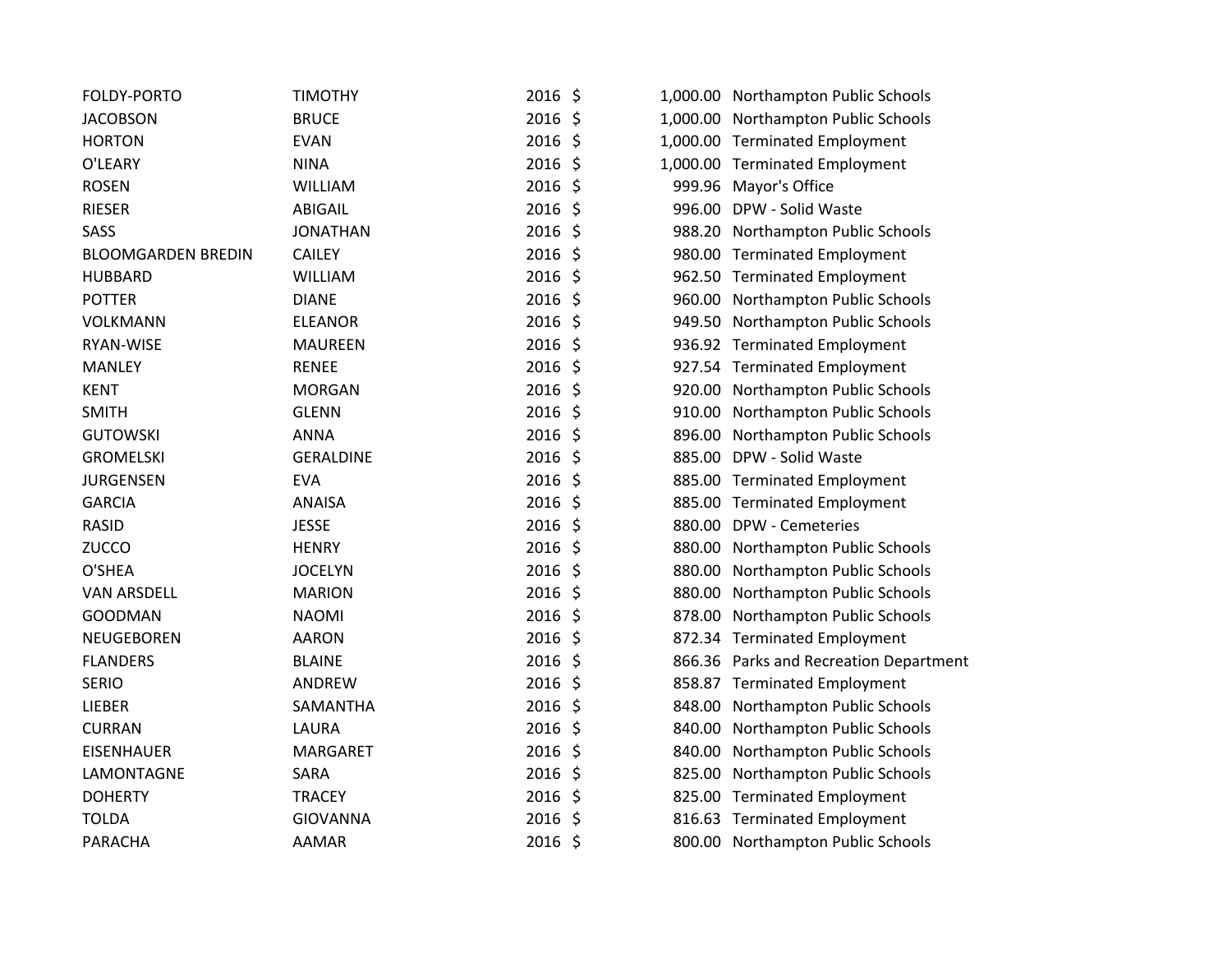| <b>PEFAUR</b>         | <b>KATHLEEN</b> | 2016 \$   | 787.75 Terminated Employment        |
|-----------------------|-----------------|-----------|-------------------------------------|
| <b>ANNIS</b>          | <b>MEGAN</b>    | 2016 \$   | 784.16 Terminated Employment        |
| <b>NIVISON</b>        | <b>CAMILLA</b>  | 2016 \$   | 775.00 Northampton Public Schools   |
| POLIWODA-ALLARD       | <b>KATHI</b>    | 2016 \$   | 772.04 Treasurer/Collector's Office |
| <b>WALLACE</b>        | <b>MARGARET</b> | 2016 \$   | 754.09 Terminated Employment        |
| CAMPEDELLI            | <b>BRIAN</b>    | 2016 \$   | 750.00 Mayor's Office               |
| <b>REALL</b>          | <b>ELAINE</b>   | 2016 \$   | 750.00 Mayor's Office               |
| <b>RUST</b>           | <b>BRIAN</b>    | 2016 \$   | 744.59 Police Department            |
| <b>DUSO</b>           | <b>RANDOLPH</b> | 2016 \$   | 743.67 Terminated Employment        |
| <b>HOULDCROFT</b>     | <b>TRAVIS</b>   | 2016 \$   | 731.72 Terminated Employment        |
| <b>NOWAK</b>          | SARAH           | 2016 \$   | 719.07 Northampton Public Schools   |
| <b>ASLAM</b>          | <b>AMNA</b>     | 2016 \$   | 703.40 Northampton Public Schools   |
| <b>VIRZI</b>          | SAMUEL          | 2016 \$   | 701.72 Terminated Employment        |
| <b>LUCEY</b>          | <b>DAVID</b>    | 2016 \$   | 685.13 DPW - Solid Waste            |
| <b>DIORIO</b>         | <b>MARIA</b>    | 2016 \$   | 681.49 Terminated Employment        |
| <b>TALBOT</b>         | <b>JULIE</b>    | 2016 \$   | 675.63 Terminated Employment        |
| <b>KELLOGG-CULVER</b> | <b>EVELYN</b>   | 2016 \$   | 667.90 Northampton Public Schools   |
| <b>MCBRIDE</b>        | <b>HEATHER</b>  | 2016 \$   | 662.59 Health Department            |
| <b>FERRARA</b>        | <b>AMANDA</b>   | 2016 \$   | 660.00 Terminated Employment        |
| <b>SCHNABEL</b>       | <b>JACOB</b>    | 2016 \$   | 655.00 Northampton Public Schools   |
| <b>LUCEY</b>          | <b>ELIJAH</b>   | 2016 \$   | 648.00 DPW - Solid Waste            |
| <b>KNOWLES</b>        | <b>EMILY</b>    | 2016 \$   | 646.88 Terminated Employment        |
| <b>CICHY</b>          | <b>MITCHELL</b> | 2016 \$   | 645.40 Police Department            |
| <b>CIVJAN</b>         | LEVI            | 2016 \$   | 640.00 Northampton Public Schools   |
| LAMONTAGNE            | <b>DIANE</b>    | 2016 \$   | 636.76 Terminated Employment        |
| <b>MORGAN</b>         | SALLY           | 2016 \$   | 634.13 Northampton Public Schools   |
| <b>MASSONI</b>        | <b>MARGOT</b>   | $2016$ \$ | 630.00 Northampton Public Schools   |
| <b>ROSS</b>           | <b>KRISTINE</b> | 2016 \$   | 623.56 Terminated Employment        |
| LARSON                | <b>JANET</b>    | 2016 \$   | 600.00 City Clerk's Office          |
| HELLIWELL             | SANDRA          | 2016 \$   | 600.00 City Clerk's Office          |
| <b>KLEPACKI</b>       | <b>CHARLES</b>  | 2016 \$   | 600.00 City Clerk's Office          |
| <b>BOURGEOIS</b>      | <b>TAMARA</b>   | 2016 \$   | 600.00 Northampton Public Schools   |
| <b>MARTINEZ</b>       | DELIABRIDGET    | 2016 \$   | 600.00 Terminated Employment        |
| <b>LINDEN</b>         | SUZANNE         | 2016 \$   | 600.00 Terminated Employment        |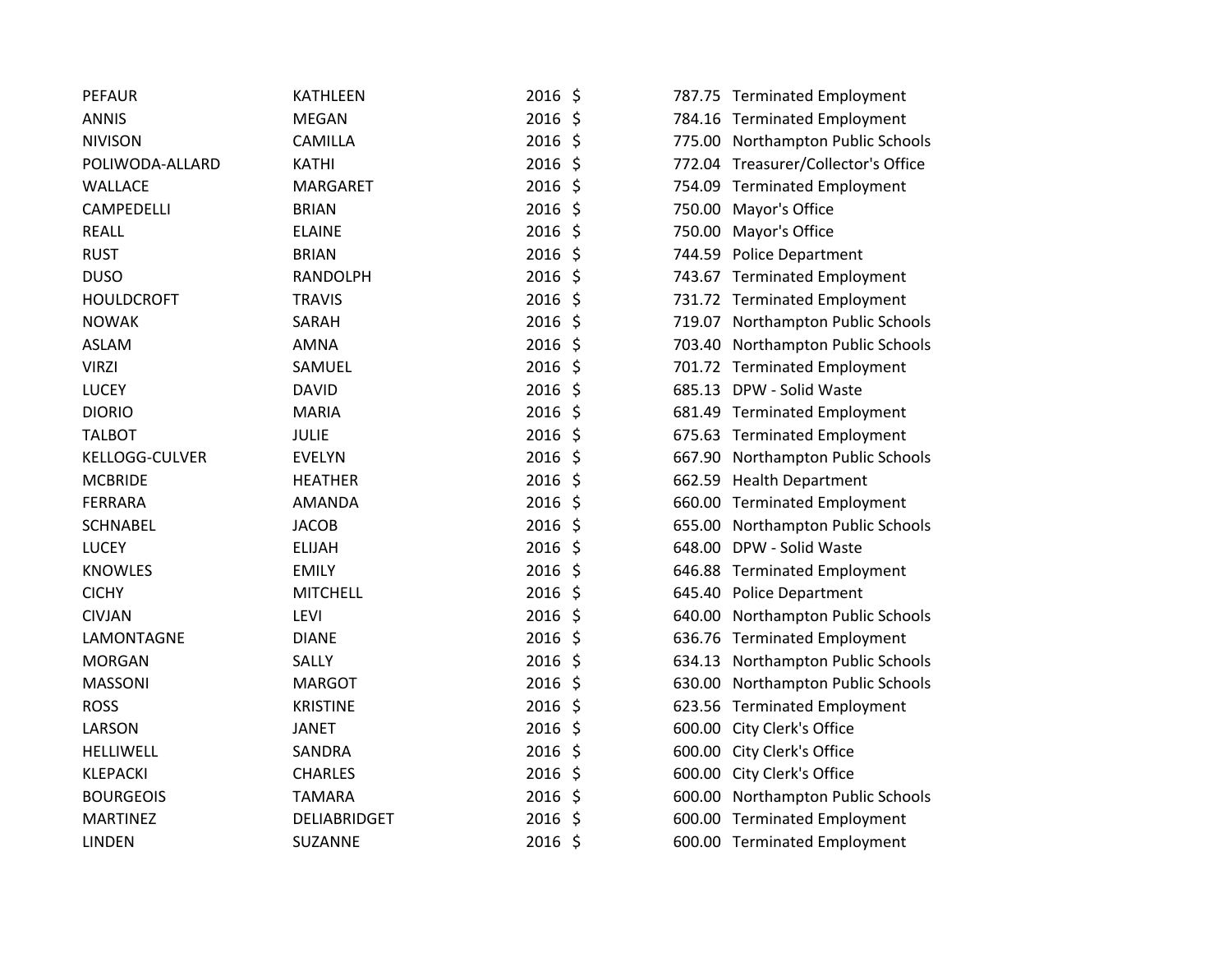| <b>GIANGREGORIO</b> | <b>PATRICIA</b>    | 2016 \$   | 581.00 Northampton Public Schools               |
|---------------------|--------------------|-----------|-------------------------------------------------|
| <b>EDWARDS</b>      | <b>HARRISON</b>    | 2016 \$   | 580.00 Northampton Public Schools               |
| GONZALEZ-KREISBERG  | <b>REBECCA</b>     | 2016 \$   | 567.91 Parks and Recreation Department          |
| <b>KOLOSKI</b>      | <b>ERIC</b>        | 2016 \$   | 560.00 Northampton Public Schools               |
| LOVE                | <b>SHELBY</b>      | 2016 \$   | 554.42 Terminated Employment                    |
| <b>CHASE</b>        | <b>JACQUELYNNE</b> | 2016 \$   | 525.00 Terminated Employment                    |
| <b>FARRENKOPF</b>   | <b>COREY</b>       | 2016 \$   | 518.42 Terminated Employment                    |
| <b>HICKS</b>        | <b>JANET</b>       | 2016 \$   | 500.00 Northampton Public Schools               |
| <b>ISENBERG</b>     | <b>CARYL</b>       | 2016 \$   | 500.00 Northampton Public Schools               |
| <b>DARLING</b>      | <b>BRENDA</b>      | 2016 \$   | 490.00 Northampton Public Schools               |
| <b>TIMMINS</b>      | <b>OLIVIA</b>      | 2016 \$   | 490.00 Smith Vocational and Agricultural School |
| <b>TREMAINE</b>     | <b>HEATHER</b>     | 2016 \$   | 482.63 Terminated Employment                    |
| ADAMS               | <b>ASHLEY</b>      | 2016 \$   | 482.63 Terminated Employment                    |
| <b>AVERILL</b>      | <b>DANIEL</b>      | 2016 \$   | 480.00 Northampton Public Schools               |
| <b>MAREK</b>        | AMANDA             | 2016 \$   | 464.02 Terminated Employment                    |
| <b>STODDARD</b>     | <b>DENVER</b>      | 2016 \$   | 454.20 Terminated Employment                    |
| <b>COLLINS</b>      | <b>CANDICE</b>     | 2016 \$   | 450.94 Terminated Employment                    |
| <b>SNYDER</b>       | <b>NOLA</b>        | 2016 \$   | 450.00 Northampton Public Schools               |
| <b>CROWE</b>        | <b>AMANDA</b>      | 2016 \$   | 429.00 Smith Vocational and Agricultural School |
| <b>SCAGEL</b>       | <b>ANN</b>         | $2016$ \$ | 419.96 Terminated Employment                    |
| <b>MCSWEENEY</b>    | <b>ANNE</b>        | 2016 \$   | 397.50 Mayor's Office                           |
| <b>VANCE</b>        | <b>ALLEN</b>       | 2016 \$   | 384.97 Terminated Employment                    |
| <b>HEYL</b>         | <b>MARGERY</b>     | 2016 \$   | 360.95 Northampton Public Schools               |
| <b>PILGER</b>       | <b>GRAHAM</b>      | 2016 \$   | 360.00 Northampton Public Schools               |
| RAMSDEN             | <b>KAYLA</b>       | 2016 \$   | 358.31 Terminated Employment                    |
| <b>TAGLIERI</b>     | <b>BENJAMIN</b>    | 2016 \$   | 350.00 Northampton Public Schools               |
| <b>KONCAS</b>       | <b>JOSEPH</b>      | 2016 \$   | 350.00 Terminated Employment                    |
| <b>DEMARINIS</b>    | <b>SHELLY</b>      | 2016 \$   | 349.83 Northampton Public Schools               |
| CONDON              | <b>CAITLIN</b>     | $2016$ \$ | 345.80 Parks and Recreation Department          |
| <b>NEWSHAM</b>      | <b>KERRI-JEAN</b>  | $2016$ \$ | 343.38 Northampton Public Schools               |
| <b>GUILD</b>        | <b>RYAN</b>        | 2016 \$   | 320.00 Northampton Public Schools               |
| MAYA-LASTRA         | <b>MARTHA</b>      | 2016 \$   | 316.88 Northampton Public Schools               |
| <b>TUFTS</b>        | <b>ADAM</b>        | 2016 \$   | 316.88 Terminated Employment                    |
| LEWIS               | ALEXANDRA          | 2016 \$   | 300.95 Northampton Public Schools               |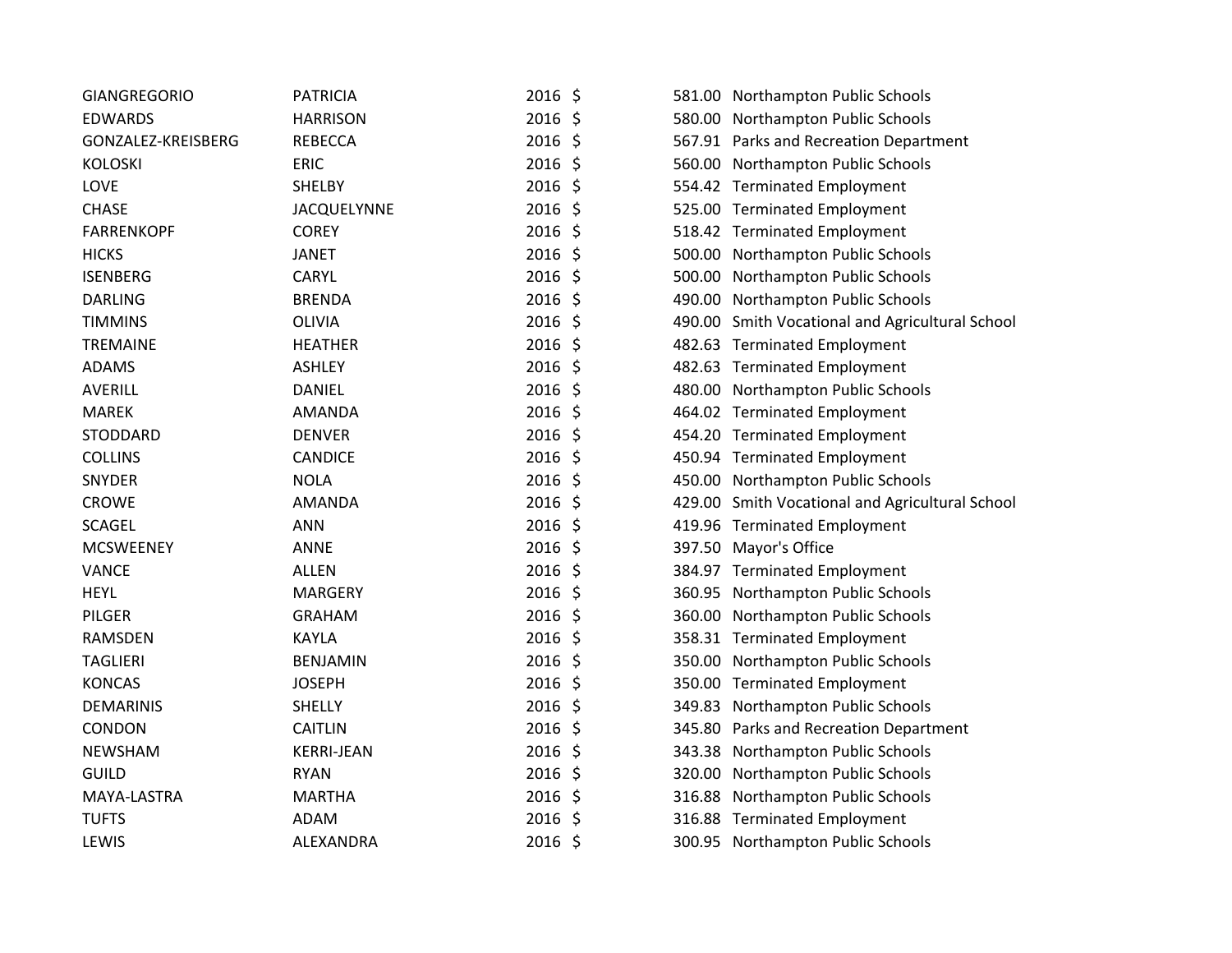| <b>CARROLL</b>        | <b>MEGHAN</b>   | 2016 \$ | 300.00 Northampton Public Schools               |
|-----------------------|-----------------|---------|-------------------------------------------------|
| <b>FERULLO</b>        | <b>ROBERT</b>   | 2016 \$ | 300.00 Northampton Public Schools               |
| WOJCIECHOWSKI         | <b>JANET</b>    | 2016 \$ | 291.89 Northampton Public Schools               |
| NEWDOME               | <b>LYNN</b>     | 2016 \$ | 280.00 Northampton Public Schools               |
| <b>SMITH</b>          | <b>THOMAS</b>   | 2016 \$ | 280.00 Northampton Public Schools               |
| <b>WOLPIN</b>         | AMY             | 2016 \$ | 280.00 Northampton Public Schools               |
| <b>NOYES BUCHANAN</b> | <b>ALISON</b>   | 2016 \$ | 280.00 Northampton Public Schools               |
| COYLE                 | <b>CALLIE</b>   | 2016 \$ | 280.00 Terminated Employment                    |
| <b>BRITTAIN</b>       | ZACHARY         | 2016 \$ | 276.93 Terminated Employment                    |
| <b>UNDERWOOD</b>      | <b>THOMAS</b>   | 2016 \$ | 276.76 Northampton Public Schools               |
| <b>SELKIRK</b>        | <b>NATHAN</b>   | 2016 \$ | 275.00 Northampton Public Schools               |
| <b>HOWARD</b>         | <b>OWEN</b>     | 2016 \$ | 246.72 Terminated Employment                    |
| <b>WACKMAN</b>        | <b>LUCY</b>     | 2016 \$ | 245.00 Northampton Public Schools               |
| <b>DOHERTY</b>        | <b>RUTH</b>     | 2016 \$ | 240.00 Northampton Public Schools               |
| <b>RUSSO</b>          | <b>JOSEPH</b>   | 2016 \$ | 222.27 Terminated Employment                    |
| <b>GORE</b>           | <b>EVELYN</b>   | 2016 \$ | 216.95 Northampton Public Schools               |
| <b>GRIFFIN</b>        | KIMBERLY        | 2016 \$ | 210.00 Terminated Employment                    |
| LANDRY                | <b>DYLAN</b>    | 2016 \$ | 205.72 Parks and Recreation Department          |
| <b>MALO</b>           | <b>MATTHEW</b>  | 2016 \$ | 188.82 Terminated Employment                    |
| <b>DERSHAM</b>        | <b>DAVID</b>    | 2016 \$ | 168.38 Northampton Public Schools               |
| ARMSTRONG             | <b>EVAN</b>     | 2016 \$ | 168.38 Northampton Public Schools               |
| <b>POWER</b>          | <b>CLARA</b>    | 2016 \$ | 160.88 Northampton Public Schools               |
| <b>WALL</b>           | <b>BRYCE</b>    | 2016 \$ | 156.94 Parks and Recreation Department          |
| <b>BOURKE</b>         | ARI             | 2016 \$ | 155.00 Northampton Public Schools               |
| <b>ROHLICH</b>        | <b>WAKAKO</b>   | 2016 \$ | 150.00 Northampton Public Schools               |
| YOKUM                 | <b>ANNIKA</b>   | 2016 \$ | 150.00 Northampton Public Schools               |
| <b>SQUIRES</b>        | <b>DAVID</b>    | 2016 \$ | 150.00 Smith Vocational and Agricultural School |
| PIANTAGGINI           | <b>LANCE</b>    | 2016 \$ | 150.00 Terminated Employment                    |
| <b>KHOLODAR</b>       | <b>DIANNA</b>   | 2016 \$ | 140.00 Northampton Public Schools               |
| <b>BARRISS</b>        | KIMBERLY        | 2016 \$ | 140.00 Northampton Public Schools               |
| <b>BERTELSEN</b>      | <b>TAYLOR</b>   | 2016 \$ | 140.00 Northampton Public Schools               |
| COTE                  | <b>KEVIN</b>    | 2016 \$ | 139.17 Parks and Recreation Department          |
| WHEELER               | <b>DAKOTA</b>   | 2016 \$ | 127.37 Parks and Recreation Department          |
| O'LEARY               | <b>CAROLINE</b> | 2016 \$ | 126.76 Northampton Public Schools               |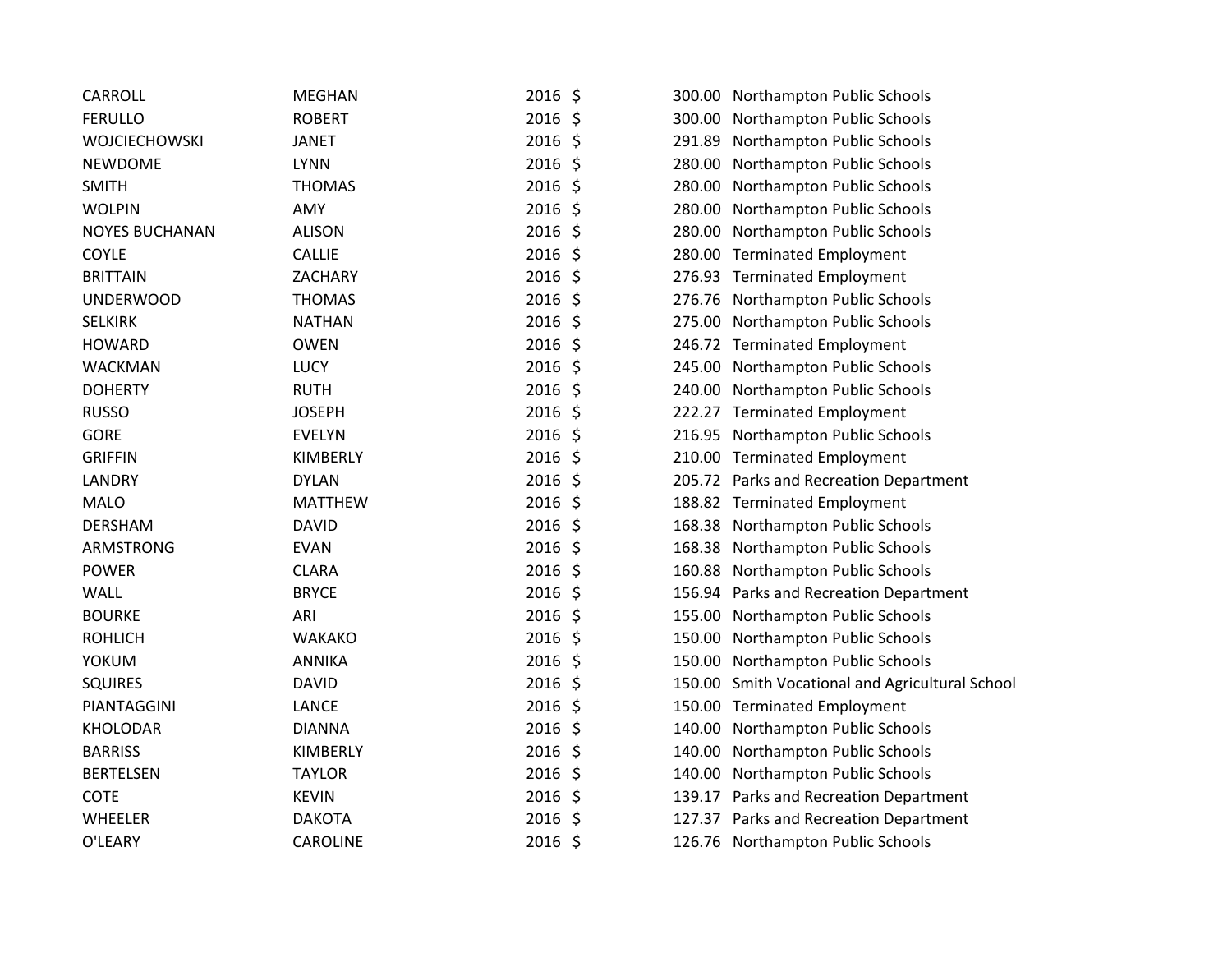| GRISWOLD           | <b>OLIVIA</b>    | 2016 \$   |  | 119.24 Parks and Recreation Department |
|--------------------|------------------|-----------|--|----------------------------------------|
| <b>WALL</b>        | <b>RYAN</b>      | 2016 \$   |  | 110.77 Parks and Recreation Department |
| <b>DESGRES</b>     | <b>JACOB</b>     | 2016 \$   |  | 110.77 Parks and Recreation Department |
| <b>KENNY</b>       | SHAYNE           | $2016$ \$ |  | 110.77 Parks and Recreation Department |
| LANDSMAN           | <b>EMMA</b>      | 2016 \$   |  | 103.22 Parks and Recreation Department |
| <b>CONNLY</b>      | <b>ANNA</b>      | $2016$ \$ |  | 103.22 Parks and Recreation Department |
| <b>MARVIN</b>      | <b>MACKENZIE</b> | 2016 \$   |  | 103.22 Parks and Recreation Department |
| SOULE              | <b>ANGELA</b>    | 2016 \$   |  | 97.20 Parks and Recreation Department  |
| <b>ROTH</b>        | ADRIENNE         | $2016$ \$ |  | 90.19 Northampton Public Schools       |
| <b>ANSALDO</b>     | SAMUEL           | $2016$ \$ |  | 90.00 Northampton Public Schools       |
| <b>VIGODA</b>      | <b>JOSEPH</b>    | 2016 \$   |  | 75.00 Northampton Public Schools       |
| SULLIVAN           | <b>JONAS</b>     | 2016 \$   |  | 75.00 Northampton Public Schools       |
| <b>OMELENCHUCK</b> | <b>MITCHELL</b>  | 2016 \$   |  | 75.00 Northampton Public Schools       |
| <b>GANDOLFI</b>    | <b>RYAN</b>      | 2016 \$   |  | 75.00 Northampton Public Schools       |
| <b>GOUDOVITCH</b>  | <b>DANIEL</b>    | 2016 \$   |  | 75.00 Northampton Public Schools       |
| <b>BERGERON</b>    | SHAWN            | 2016 \$   |  | 75.00 Northampton Public Schools       |
| SANDBERG           | <b>KYLE</b>      | 2016 \$   |  | 70.00 Northampton Public Schools       |
| <b>ROGAL</b>       | <b>RACHEL</b>    | 2016 \$   |  | 70.00 Northampton Public Schools       |
| LITTLE             | <b>JENNIFER</b>  | $2016$ \$ |  | 70.00 Northampton Public Schools       |
| <b>PIPER</b>       | ZACHARY          | 2016 \$   |  | 70.00 Northampton Public Schools       |
| LUMELSKY           | ZANE             | 2016 \$   |  | 70.00 Northampton Public Schools       |
| <b>KITUYI</b>      | <b>JOSEPH</b>    | 2016 \$   |  | 70.00 Northampton Public Schools       |
| <b>LYNCH</b>       | <b>BREANNA</b>   | $2016$ \$ |  | 70.00 Northampton Public Schools       |
| <b>BINGER</b>      | <b>LAUREN</b>    | 2016 \$   |  | 70.00 Northampton Public Schools       |
| SPERDUTI           | <b>MARIA</b>     | 2016 \$   |  | 70.00 Terminated Employment            |
| <b>FARKAS</b>      | SANDOR           | $2016$ \$ |  | 63.38 Northampton Public Schools       |
| <b>CRONK</b>       | <b>VIVIAN</b>    | $2016$ \$ |  | 63.38 Terminated Employment            |
| <b>ETLINGER</b>    | LILLIAN          | $2016$ \$ |  | 58.32 Parks and Recreation Department  |
| LEAS               | <b>CALI</b>      | 2016 \$   |  | 43.74 Parks and Recreation Department  |
| <b>DIONNE</b>      | <b>REBECCA</b>   | $2016$ \$ |  | 43.74 Parks and Recreation Department  |
| VAZQUEZ            | <b>MARY</b>      | 2016 \$   |  | 42.50 Senior Services                  |
| <b>SCAGEL</b>      | <b>EDWIN</b>     | 2016 \$   |  | 30.00 Northampton Public Schools       |
| LOVEJOY            | <b>KAREN</b>     | 2016 \$   |  | 26.81 Northampton Public Schools       |
| PERREAULT          | MADELEINE        | 2016 \$   |  | 24.30 Parks and Recreation Department  |